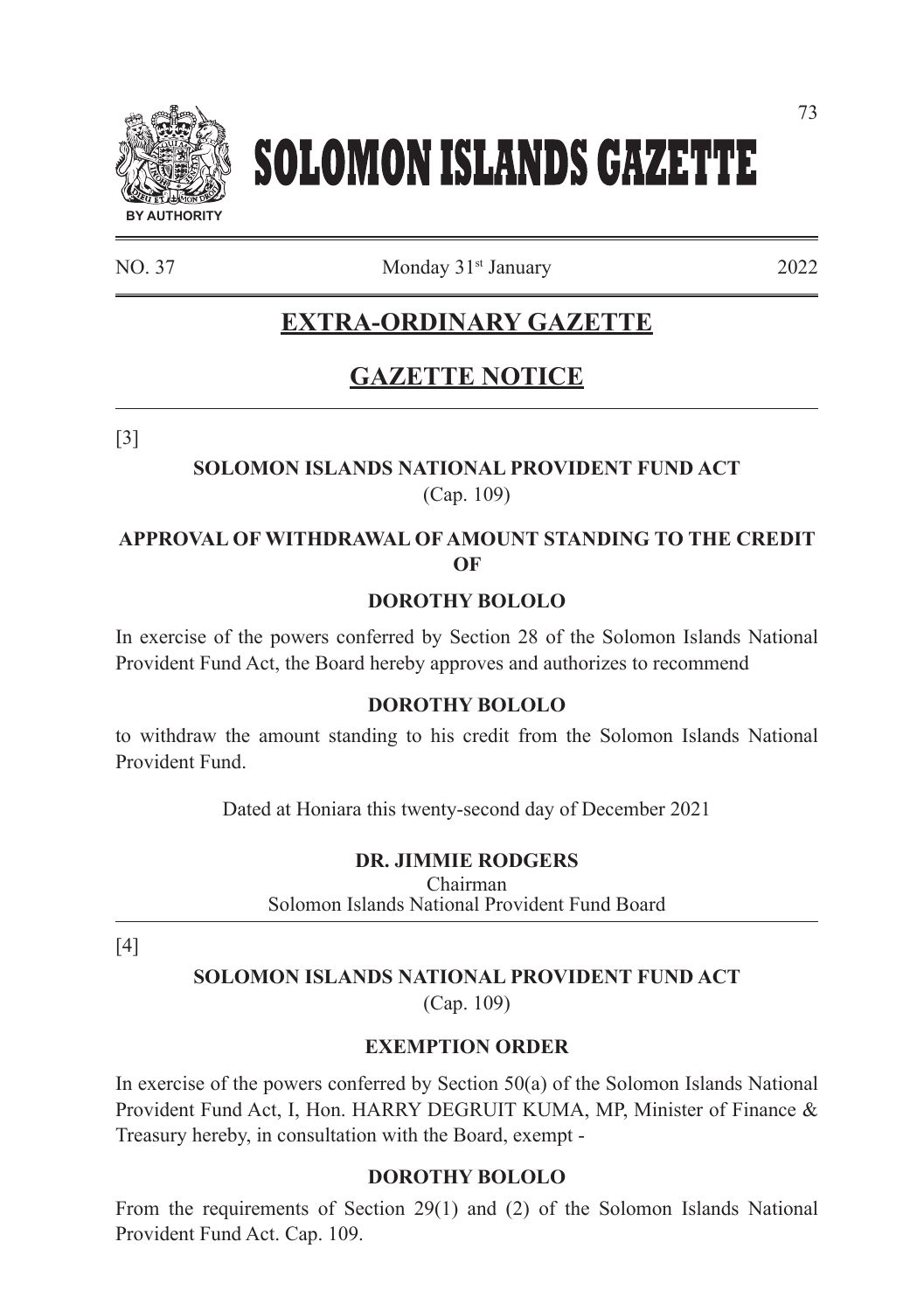Dated at Honiara this twenty-second day of December 2021

**HON. HARRY D. KUMA, MP**  Minister of Finance & Treasury

[5]

# **SOLOMON ISLANDS NATIONAL PROVIDENT FUND ACT**  (Cap. 109)

# **APPROVAL OF WITHDRAWAL OF AMOUNT STANDING TO THE CREDIT OF**

#### **PATRICIA KABITANA**

In exercise of the powers conferred by Section 28 of the Solomon Islands National Provident Fund Act, the Board hereby approves and authorizes to recommend -

#### **PATRICIA KABITANA**

to withdraw the amount standing to his credit from the Solomon Islands National Provident Fund.

Dated at Honiara this twenty-second day of December 2021

#### **DR. JIMMIE RODGERS**

Chairman Solomon Islands National Provident Fund Board

[6]

# **SOLOMON ISLANDS NATIONAL PROVIDENT FUND ACT**

(Cap. 109)

#### **EXEMPTION ORDER**

In exercise of the powers conferred by Section 50(a) of the Solomon Islands National Provident Fund Act, I, Hon. HARRY DEGRUIT KUMA, MP, Minister of Finance & Treasury hereby, in consultation with the Board, exempt -

#### **PATRICIA KABITANA**

From the requirements of Section 29(1) and (2) of the Solomon Islands National Provident Fund Act. Cap. 109.

Dated at Honiara this twenty-second day of December 2021

#### **HON. HARRY D. KUMA, MP**

Minister of Finance & Treasury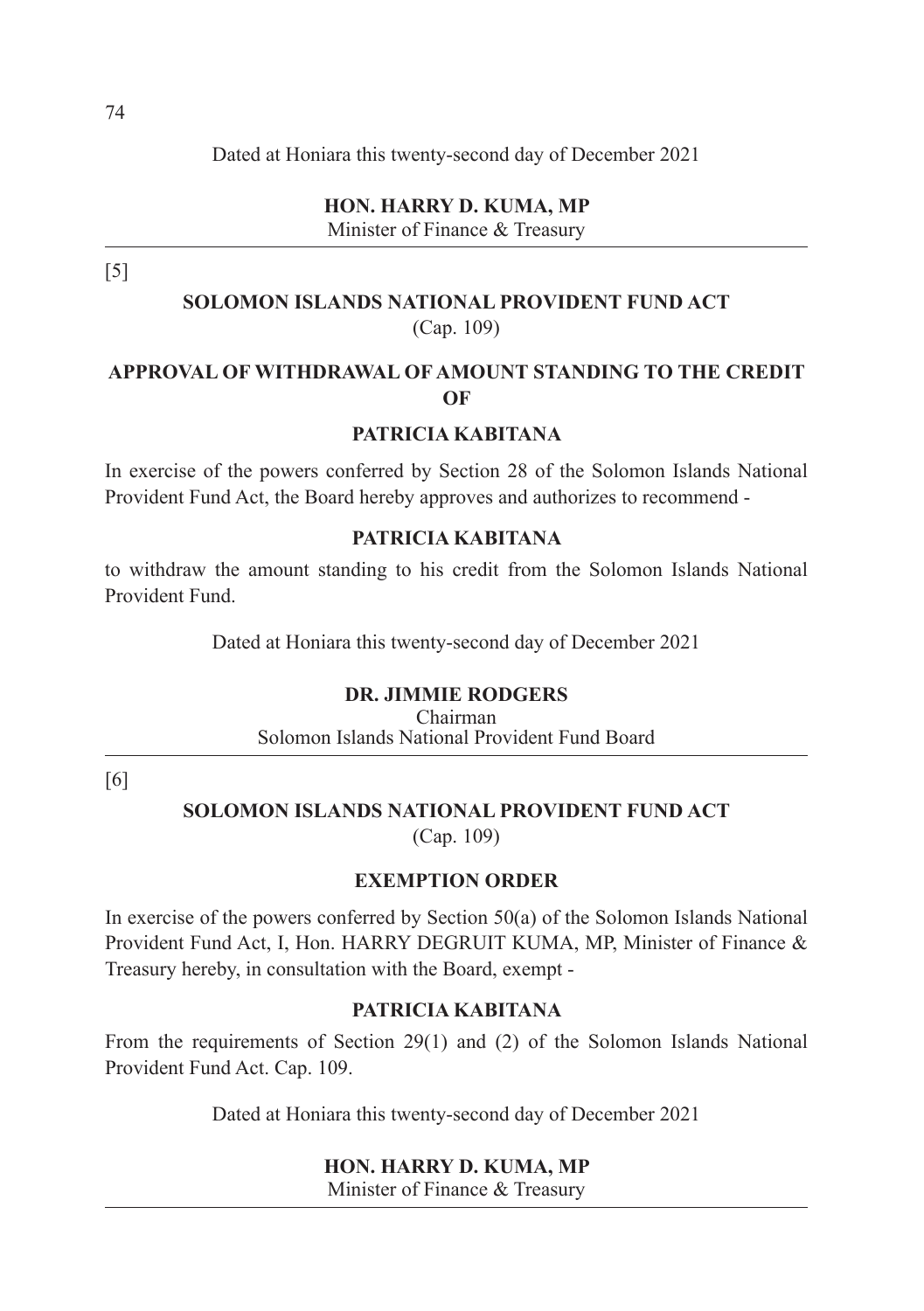[7]

# **SOLOMON ISLANDS NATIONAL PROVIDENT FUND ACT**  (Cap. 109)

## **APPROVAL OF WITHDRAWAL OF AMOUNT STANDING TO THE CREDIT OF**

#### **ISAAC RETI**

In exercise of the powers conferred by Section 28 of the Solomon Islands National Provident Fund Act, the Board hereby approves and authorizes to recommend -

#### **ISAAC RETI**

to withdraw the amount standing to his credit from the Solomon Islands National Provident Fund.

Dated at Honiara this twenty-second day of December 2021

#### **DR. JIMMIE RODGERS**

Chairman Solomon Islands National Provident Fund Board

[8]

# **SOLOMON ISLANDS NATIONAL PROVIDENT FUND ACT**

(Cap. 109)

#### **EXEMPTION ORDER**

In exercise of the powers conferred by Section 50(a) of the Solomon Islands National Provident Fund Act, I, Hon. HARRY DEGRUIT KUMA, MP, Minister of Finance & Treasury hereby, in consultation with the Board, exempt

#### **ISAAC RETI**

From the requirements of Section 29(1) and (2) of the Solomon Islands National Provident Fund Act. Cap. 109.

Dated at Honiara this twenty-second day of December 2021

#### **HON. HARRY D. KUMA, MP**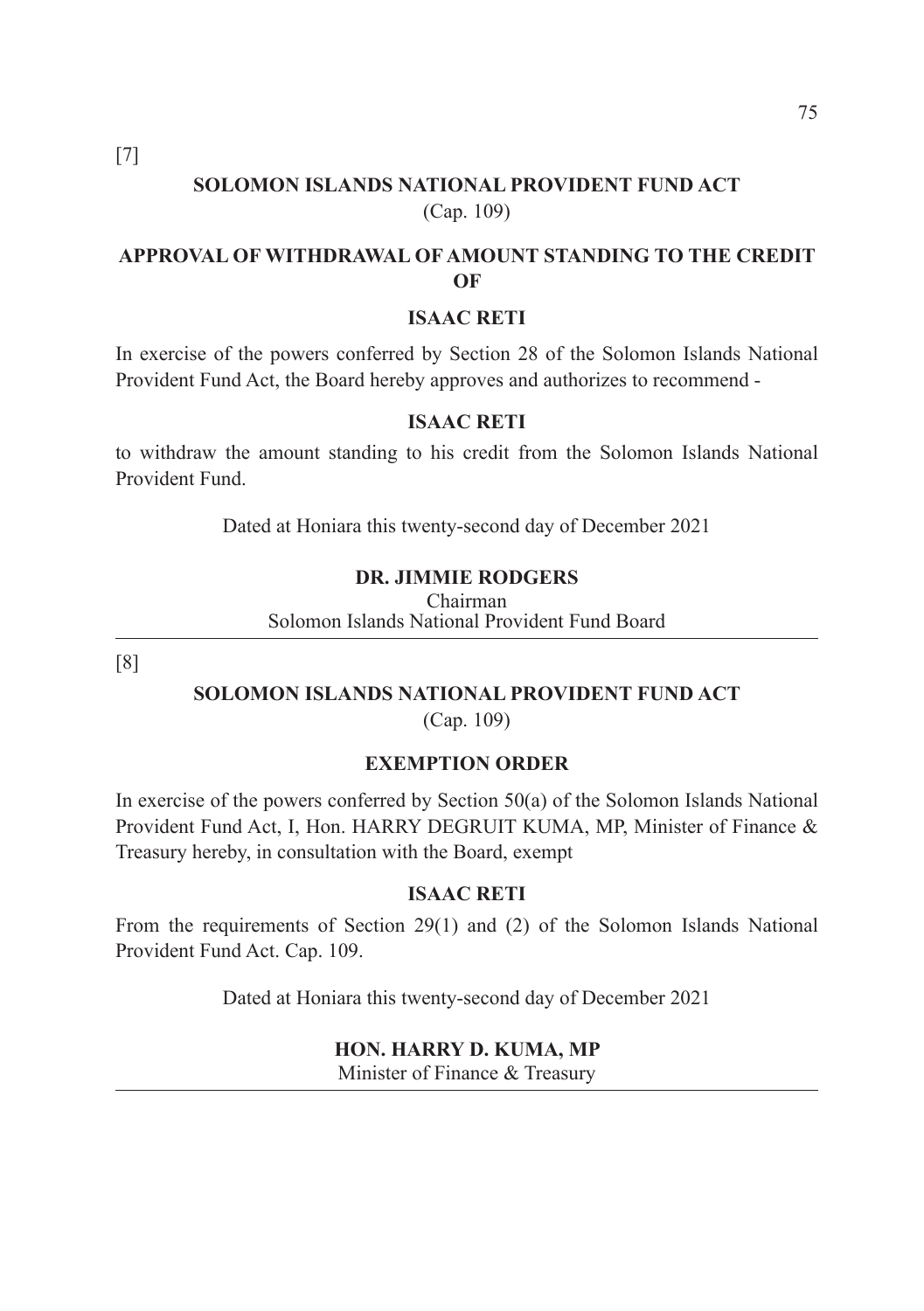76 [9]

# **SOLOMON ISLANDS NATIONAL PROVIDENT FUND ACT**  (Cap. 109)

# **APPROVAL OF WITHDRAWAL OF AMOUNT STANDING TO THE CREDIT OF**

# **ELIZABETH RUTH**

In exercise of the powers conferred by Section 28 of the Solomon Islands National Provident Fund Act, the Board hereby approves and authorizes to recommend -

#### **ELIZABETH RUTH**

to withdraw the amount standing to his credit from the Solomon Islands National Provident Fund.

Dated at Honiara this twenty-second day of December 2021

# **DR. JIMMIE RODGERS**

Chairman Solomon Islands National Provident Fund Board

[10]

# **SOLOMON ISLANDS NATIONAL PROVIDENT FUND ACT**

(Cap. 109)

# **EXEMPTION ORDER**

In exercise of the powers conferred by Section 50(a) of the Solomon Islands National Provident Fund Act, I, Hon. HARRY DEGRUIT KUMA, MP, Minister of Finance & Treasury hereby, in consultation with the Board, exempt -

#### **ELIZABETH RUTH**

From the requirements of Section 29(1) and (2) of the Solomon Islands National Provident Fund Act. Cap. 109.

Dated at Honiara this twenty-second day of December 2021

#### **HON. HARRY D. KUMA, MP**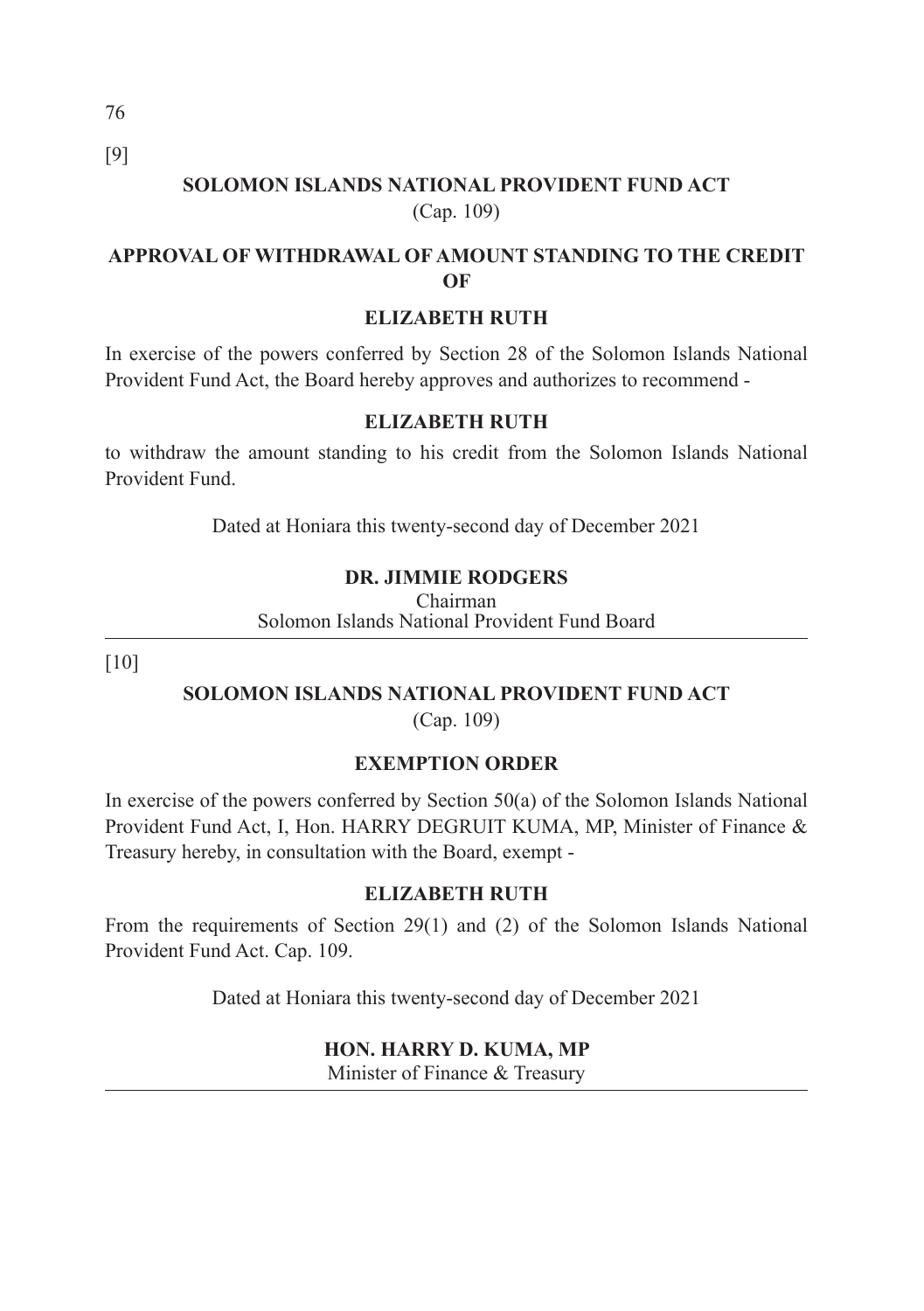[11]

# **SOLOMON ISLANDS NATIONAL PROVIDENT FUND ACT**  (Cap. 109)

# **APPROVAL OF WITHDRAWAL OF AMOUNT STANDING TO THE CREDIT OF**

#### **AGNES SAPI PANDA**

In exercise of the powers conferred by Section 28 of the Solomon Islands National Provident Fund Act, the Board hereby approves and authorizes to recommend -

#### **AGNES SAPI PANDA**

to withdraw the amount standing to his credit from the Solomon Islands National Provident Fund.

Dated at Honiara this twenty-second day of December 2021

#### **DR. JIMMIE RODGERS**

Chairman Solomon Islands National Provident Fund Board

[12]

# **SOLOMON ISLANDS NATIONAL PROVIDENT FUND ACT**

(Cap. 109)

#### **EXEMPTION ORDER**

In exercise of the powers conferred by Section 50(a) of the Solomon Islands National Provident Fund Act, I, Hon. HARRY DEGRUIT KUMA, MP, Minister of Finance & Treasury hereby, in consultation with the Board, exempt -

#### **AGNES SAPI PANDA**

From the requirements of Section 29(1) and (2) of the Solomon Islands National Provident Fund Act. Cap. 109.

Dated at Honiara this twenty-second day of December 2021

#### **HON. HARRY D. KUMA, MP**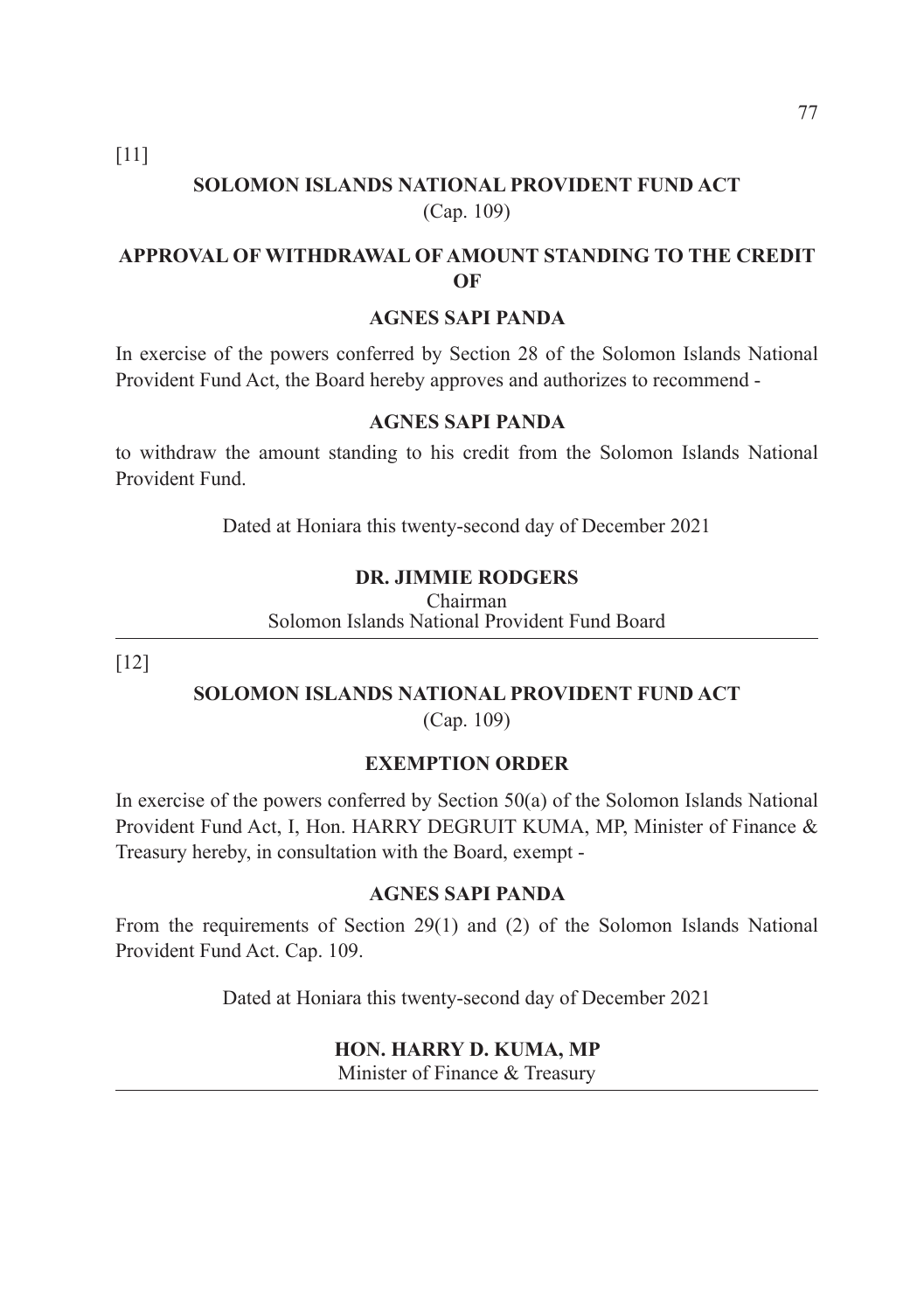[13]

# **SOLOMON ISLANDS NATIONAL PROVIDENT FUND ACT**  (Cap. 109)

## **APPROVAL OF WITHDRAWAL OF AMOUNT STANDING TO THE CREDIT OF**

#### **MORRIS MINO**

In exercise of the powers conferred by Section 28 of the Solomon Islands National Provident Fund Act, the Board hereby approves and authorizes to recommend -

#### **MORRIS MINO**

to withdraw the amount standing to his credit from the Solomon Islands National Provident Fund.

Dated at Honiara this twenty-second day of December 2021

# **DR. JIMMIE RODGERS**

Chairman Solomon Islands National Provident Fund Board

[14]

# **SOLOMON ISLANDS NATIONAL PROVIDENT FUND ACT**

(Cap. 109)

# **EXEMPTION ORDER**

In exercise of the powers conferred by Section 50(a) of the Solomon Islands National Provident Fund Act, I, Hon. HARRY DEGRUIT KUMA, MP, Minister of Finance & Treasury hereby, in consultation with the Board, exempt -

#### **MORRIS MINO**

From the requirements of Section 29(1) and (2) of the Solomon Islands National Provident Fund Act. Cap. 109.

Dated at Honiara this twenty-second day of December 2021

#### **HON. HARRY D. KUMA, MP**

Minister of Finance & Treasury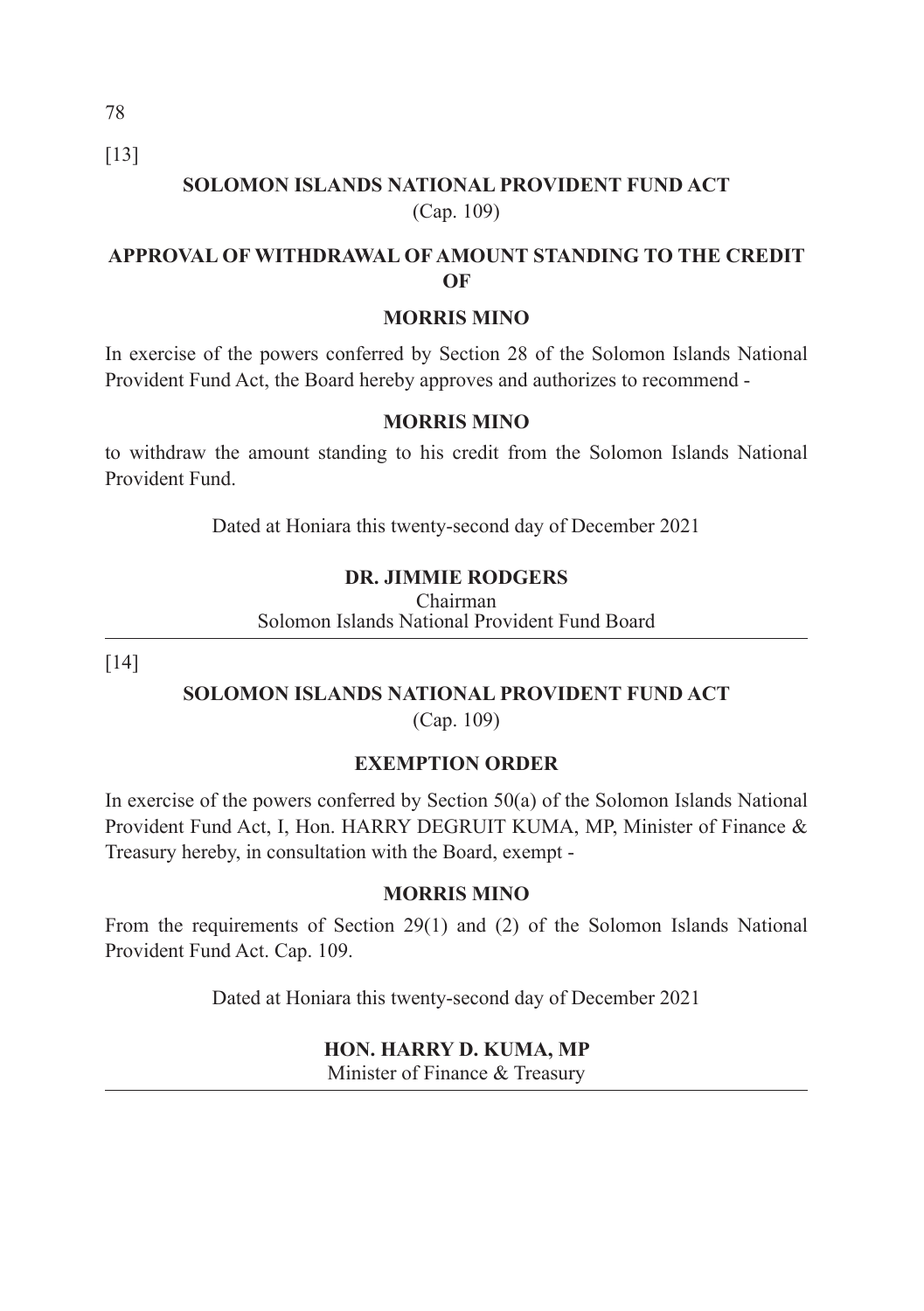[15]

# **SOLOMON ISLANDS NATIONAL PROVIDENT FUND ACT**  (Cap. 109)

# **APPROVAL OF WITHDRAWAL OF AMOUNT STANDING TO THE CREDIT OF**

#### **RODERICK HEBALA**

In exercise of the powers conferred by Section 28 of the Solomon Islands National Provident Fund Act, the Board hereby approves and authorizes to recommend -

#### **RODERICK HEBALA**

to withdraw the amount standing to his credit from the Solomon Islands National Provident Fund.

Dated at Honiara this twenty-second day of December 2021

#### **DR. JIMMIE RODGERS**

Chairman Solomon Islands National Provident Fund Board

[16]

# **SOLOMON ISLANDS NATIONAL PROVIDENT FUND ACT**

(Cap. 109)

#### **EXEMPTION ORDER**

In exercise of the powers conferred by Section 50(a) of the Solomon Islands National Provident Fund Act, I, Hon. HARRY DEGRUIT KUMA, MP, Minister of Finance & Treasury hereby, in consultation with the Board, exempt -

#### **RODERICK HEBALA**

From the requirements of Section 29(1) and (2) of the Solomon Islands National Provident Fund Act. Cap. 109.

Dated at Honiara this twenty-second day of December 2021

#### **HON. HARRY D. KUMA, MP**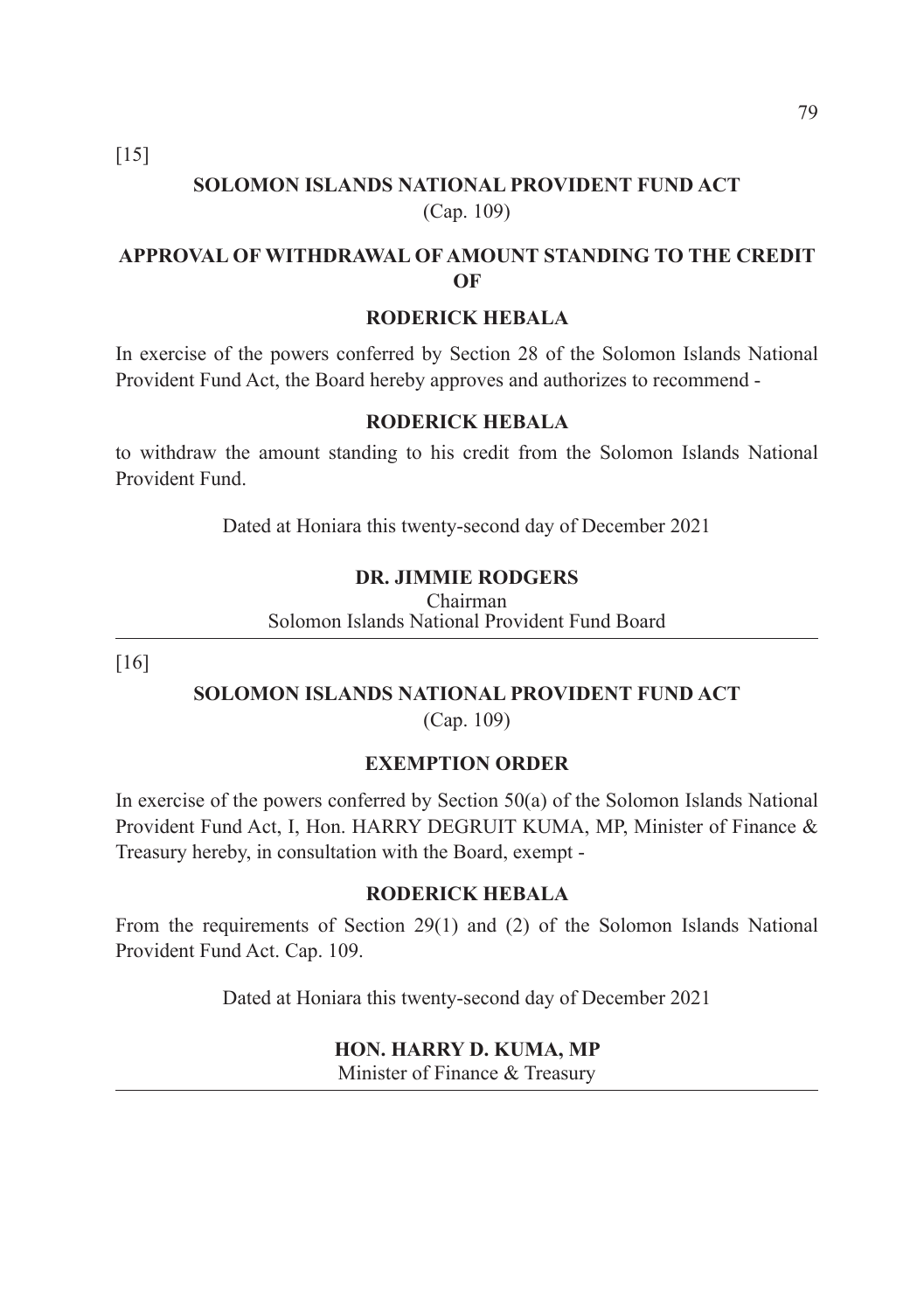80 [17]

# **SOLOMON ISLANDS NATIONAL PROVIDENT FUND ACT**  (Cap. 109)

## **APPROVAL OF WITHDRAWAL OF AMOUNT STANDING TO THE CREDIT OF**

#### **HELLEN KOKOSI**

In exercise of the powers conferred by Section 28 of the Solomon Islands National Provident Fund Act, the Board hereby approves and authorizes to recommend -

#### **HELLEN KOKOSI**

to withdraw the amount standing to his credit from the Solomon Islands National Provident Fund.

Dated at Honiara this twenty-second day of December 2021

#### **DR. JIMMIE RODGERS**

Chairman Solomon Islands National Provident Fund Board

[18]

# **SOLOMON ISLANDS NATIONAL PROVIDENT FUND ACT**

(Cap. 109)

#### **EXEMPTION ORDER**

In exercise of the powers conferred by Section 50(a) of the Solomon Islands National Provident Fund Act, I, Hon. HARRY DEGRUIT KUMA, MP, Minister of Finance & Treasury hereby, in consultation with the Board, exempt -

#### **HELLEN KOKOSI**

From the requirements of Section 29(1) and (2) of the Solomon Islands National Provident Fund Act. Cap. 109.

Dated at Honiara this twenty-second day of December 2021

#### **HON. HARRY D. KUMA, MP**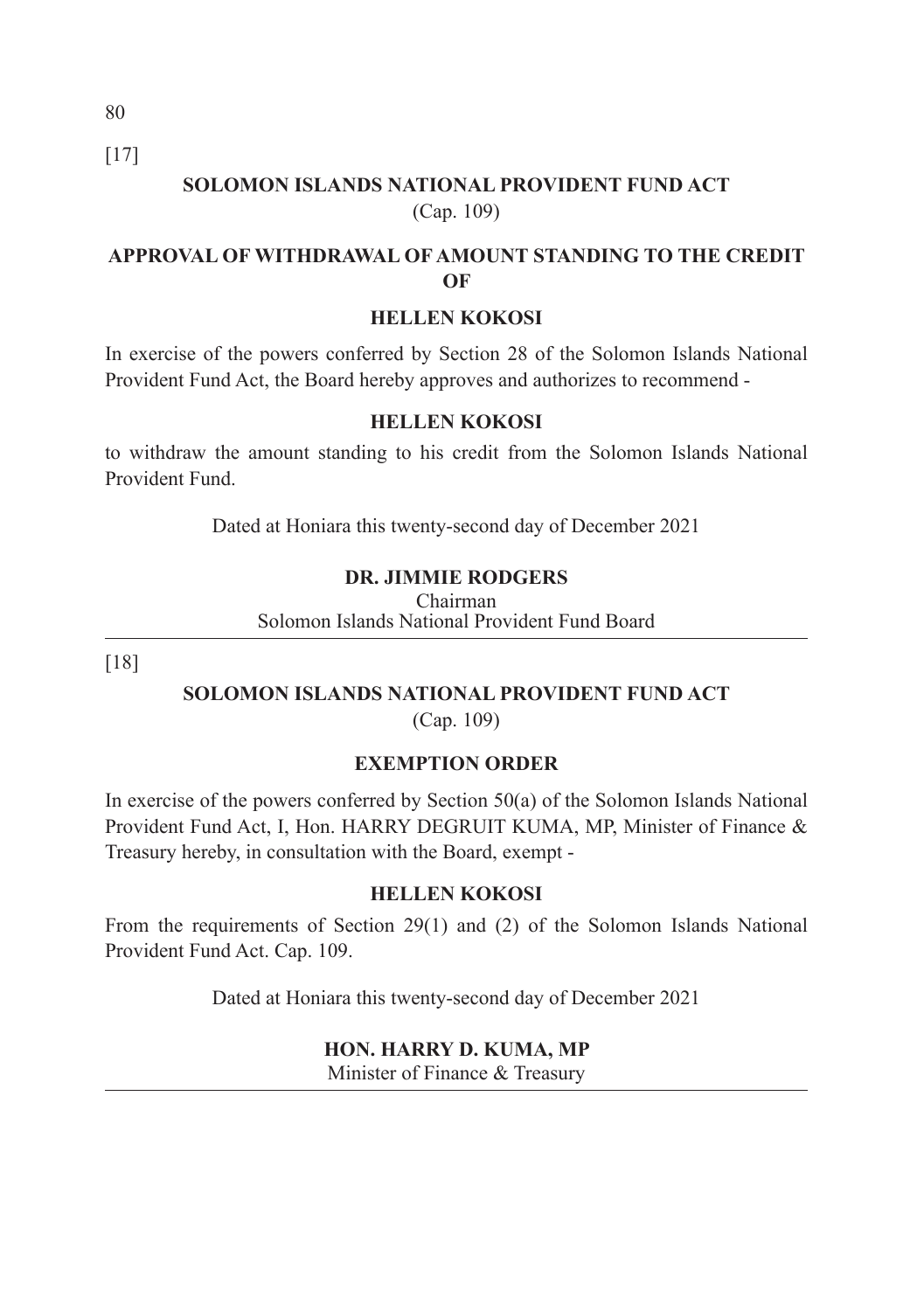[19]

# **SOLOMON ISLANDS NATIONAL PROVIDENT FUND ACT**  (Cap. 109)

# **APPROVAL OF WITHDRAWAL OF AMOUNT STANDING TO THE CREDIT OF**

#### **BANZIE FARU**

In exercise of the powers conferred by Section 28 of the Solomon Islands National Provident Fund Act, the Board hereby approves and authorizes to recommend -

#### **BANZIE FARU**

to withdraw the amount standing to his credit from the Solomon Islands National Provident Fund.

Dated at Honiara this twenty-second day of December 2021

#### **DR. JIMMIE RODGERS**

Chairman Solomon Islands National Provident Fund Board

[20]

# **SOLOMON ISLANDS NATIONAL PROVIDENT FUND ACT**

(Cap. 109)

#### **EXEMPTION ORDER**

In exercise of the powers conferred by Section 50(a) of the Solomon Islands National Provident Fund Act, I, Hon. HARRY DEGRUIT KUMA, MP, Minister of Finance & Treasury hereby, in consultation with the Board, exempt -

#### **BANZIE FARU**

From the requirements of Section 29(1) and (2) of the Solomon Islands National Provident Fund Act. Cap. 109.

Dated at Honiara this twenty-second day of December 2021

#### **HON. HARRY D. KUMA, MP**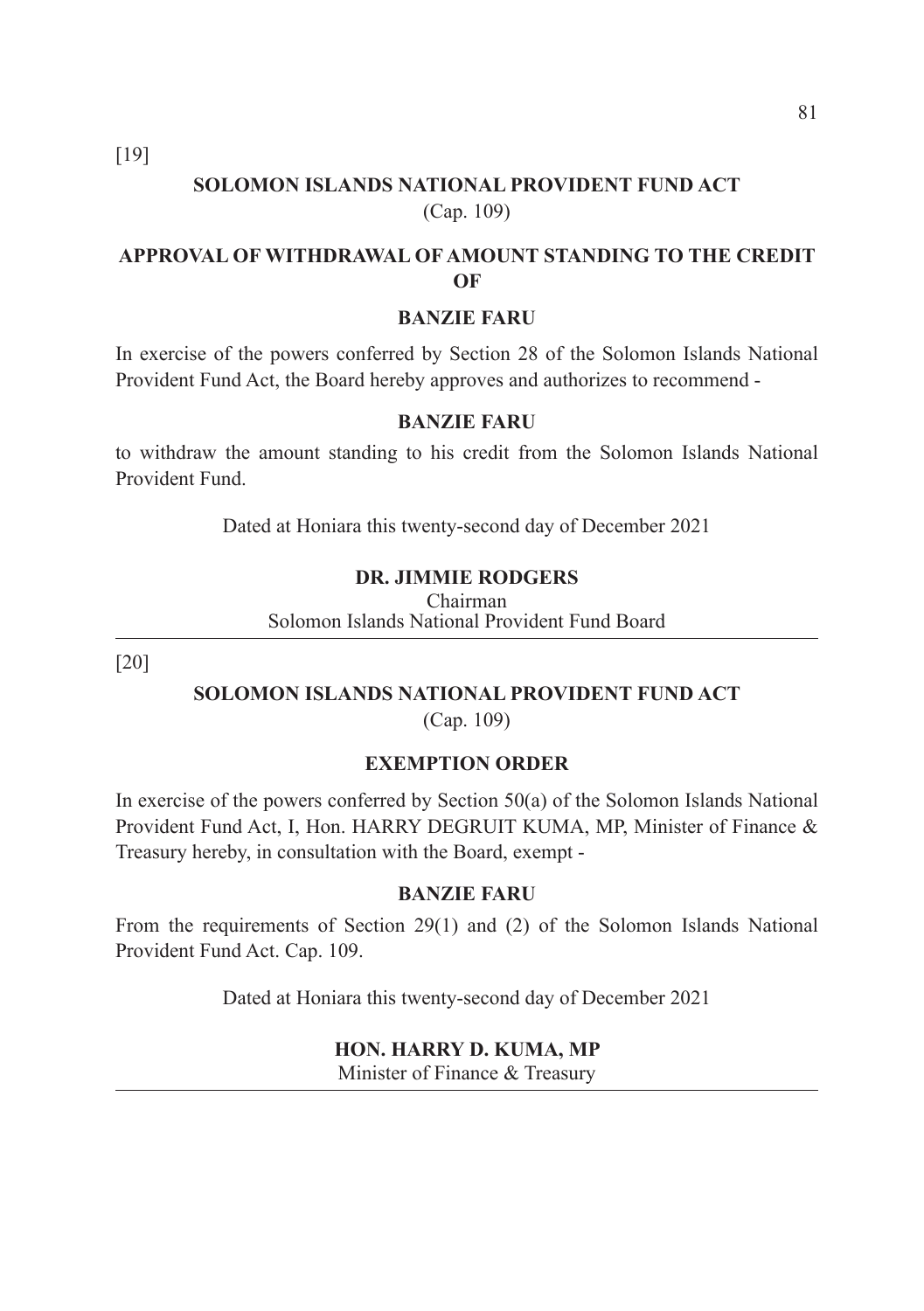82 [21]

# **SOLOMON ISLANDS NATIONAL PROVIDENT FUND ACT**  (Cap. 109)

## **APPROVAL OF WITHDRAWAL OF AMOUNT STANDING TO THE CREDIT OF**

#### **GARRY MARK**

In exercise of the powers conferred by Section 28 of the Solomon Islands National Provident Fund Act, the Board hereby approves and authorizes to recommend

#### **GARRY MARK**

to withdraw the amount standing to his credit from the Solomon Islands National Provident Fund.

Dated at Honiara this twenty-second day of December 2021

## **DR. JIMMIE RODGERS**

Chairman Solomon Islands National Provident Fund Board

[22]

# **SOLOMON ISLANDS NATIONAL PROVIDENT FUND ACT**

(Cap. 109)

#### **EXEMPTION ORDER**

In exercise of the powers conferred by Section 50(a) of the Solomon Islands National Provident Fund Act, I, Hon. HARRY DEGRUIT KUMA, MP, Minister of Finance & Treasury hereby, in consultation with the Board, exempt -

#### **GARRY MARK**

From the requirements of Section 29(1) and (2) of the Solomon Islands National Provident Fund Act. Cap. 109.

Dated at Honiara this twenty-second day of December 2021

#### **HON. HARRY D. KUMA, MP**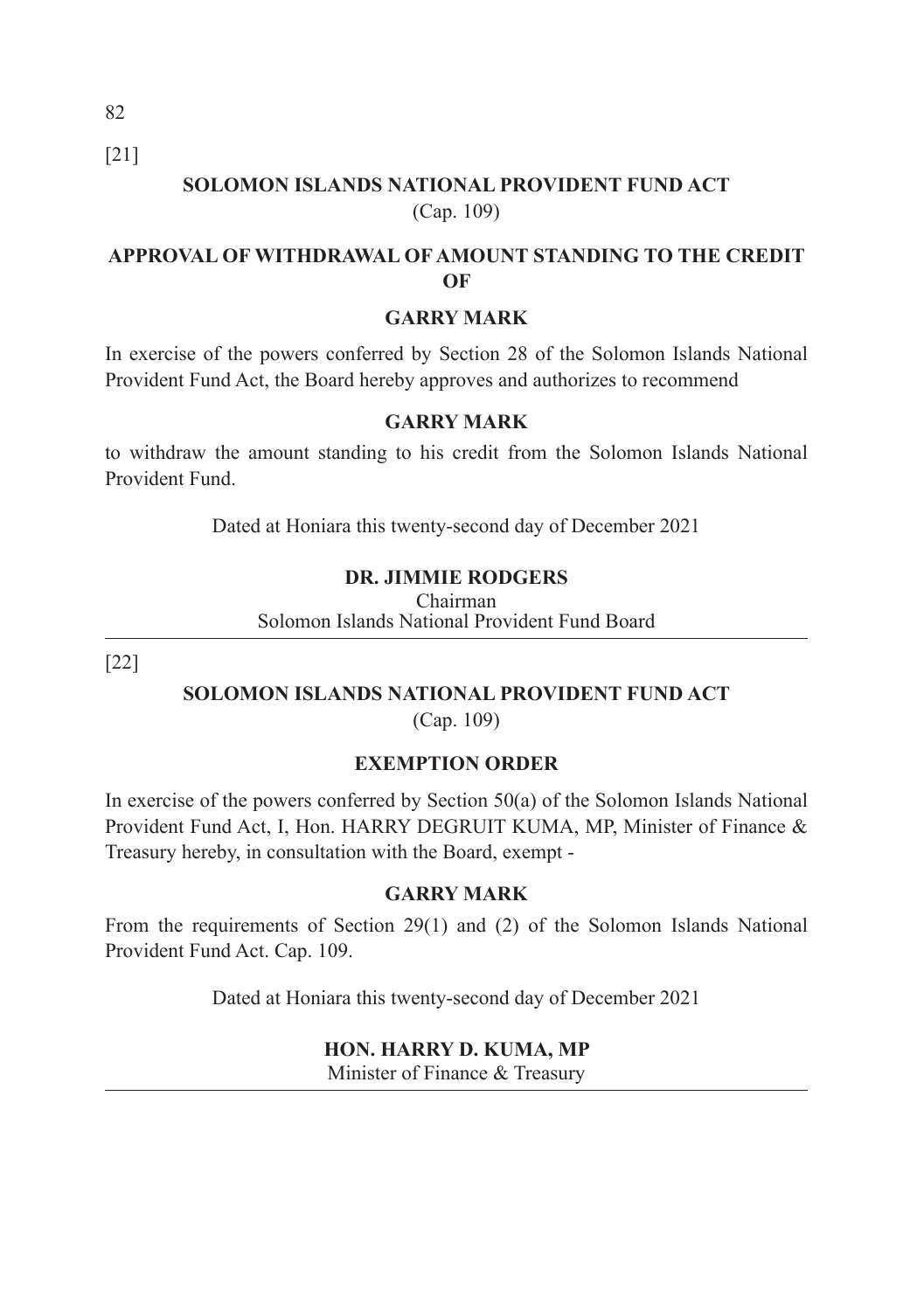[23]

# **SOLOMON ISLANDS NATIONAL PROVIDENT FUND ACT**  (Cap. 109)

# **APPROVAL OF WITHDRAWAL OF AMOUNT STANDING TO THE CREDIT OF**

#### **CHARLENE MARK**

In exercise of the powers conferred by Section 28 of the Solomon Islands National Provident Fund Act, the Board hereby approves and authorizes to recommend

#### **CHARLENE MARK**

to withdraw the amount standing to his credit from the Solomon Islands National Provident Fund.

Dated at Honiara this twenty-second day of December 2021

#### **DR. JIMMIE RODGERS**

Chairman Solomon Islands National Provident Fund Board

[24]

# **SOLOMON ISLANDS NATIONAL PROVIDENT FUND ACT**

(Cap. 109)

#### **EXEMPTION ORDER**

In exercise of the powers conferred by Section 50(a) of the Solomon Islands National Provident Fund Act, I, Hon. HARRY DEGRUIT KUMA, MP, Minister of Finance & Treasury hereby, in consultation with the Board, exempt -

#### **CHARLENE MARK**

From the requirements of Section 29(1) and (2) of the Solomon Islands National Provident Fund Act. Cap. 109.

Dated at Honiara this twenty-second day of December 2021

#### **HON. HARRY D. KUMA, MP**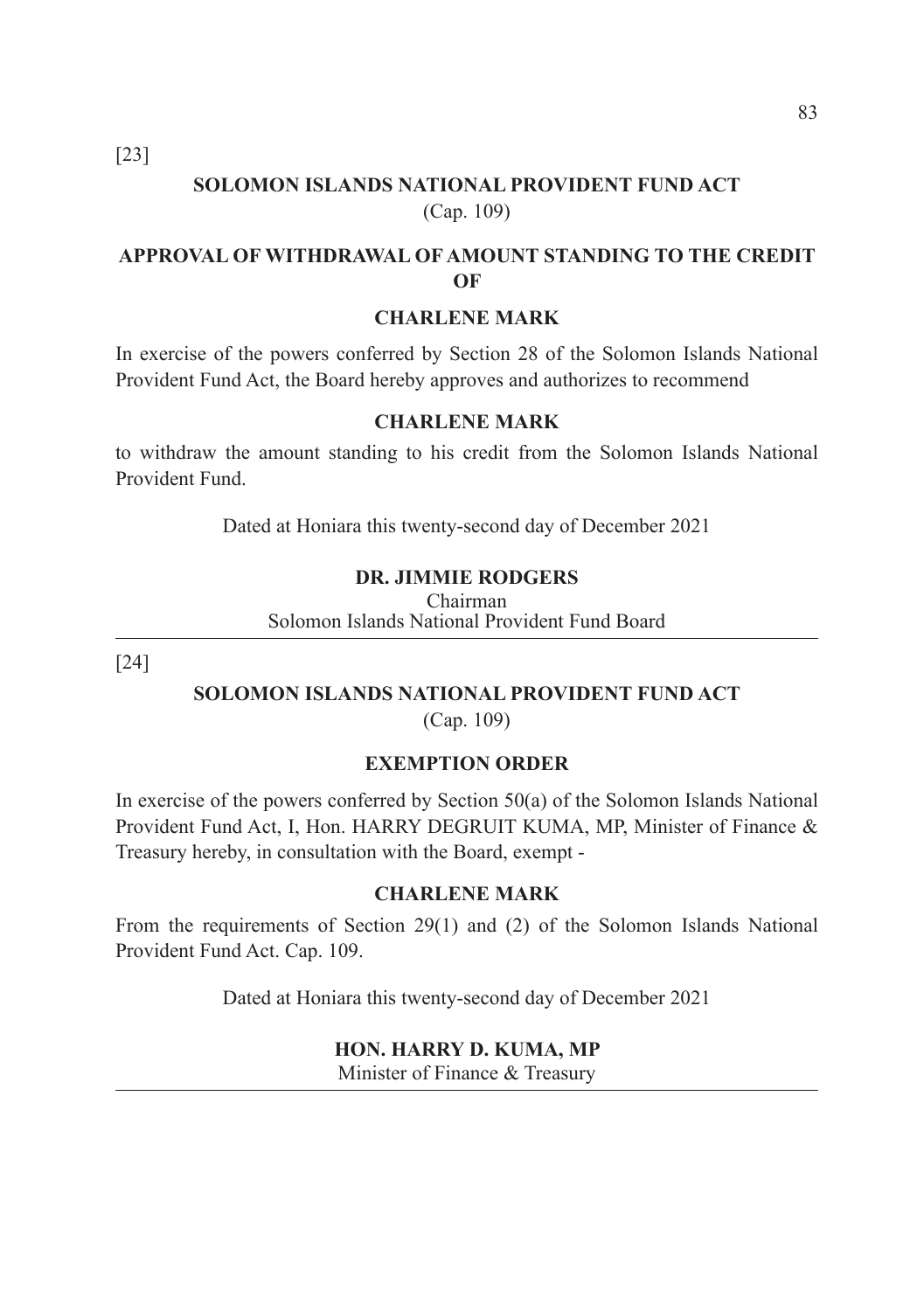[25]

# **SOLOMON ISLANDS NATIONAL PROVIDENT FUND ACT**  (Cap. 109)

## **APPROVAL OF WITHDRAWAL OF AMOUNT STANDING TO THE CREDIT OF**

#### **JENNIFER MARK**

In exercise of the powers conferred by Section 28 of the Solomon Islands National Provident Fund Act, the Board hereby approves and authorizes to recommend -

#### **JENNIFER MARK**

to withdraw the amount standing to his credit from the Solomon Islands National Provident Fund.

Dated at Honiara this twenty-second day of December 2021

## **DR. JIMMIE RODGERS**

Chairman Solomon Islands National Provident Fund Board

[26]

# **SOLOMON ISLANDS NATIONAL PROVIDENT FUND ACT**

(Cap. 109)

#### **EXEMPTION ORDER**

In exercise of the powers conferred by Section 50(a) of the Solomon Islands National Provident Fund Act, I, Hon. HARRY DEGRUIT KUMA, MP, Minister of Finance & Treasury hereby, in consultation with the Board, exempt -

#### **JENNIFER MARK**

From the requirements of Section 29(1) and (2) of the Solomon Islands National Provident Fund Act. Cap. 109.

Dated at Honiara this twenty-second day of December 2021

#### **HON. HARRY D. KUMA, MP**

Minister of Finance & Treasury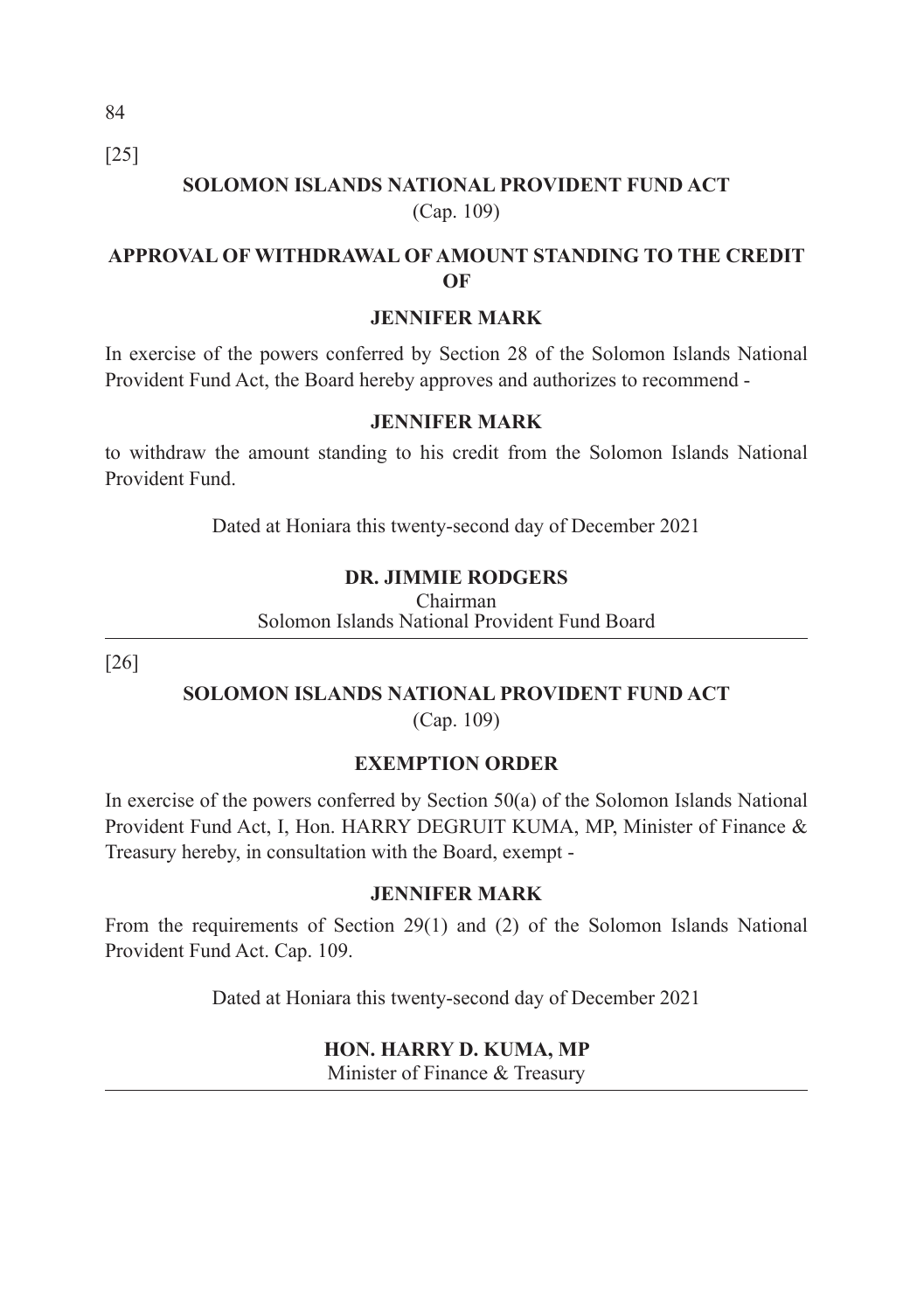[27]

# **SOLOMON ISLANDS NATIONAL PROVIDENT FUND ACT**  (Cap. 109)

# **APPROVAL OF WITHDRAWAL OF AMOUNT STANDING TO THE CREDIT OF**

#### **WENDY MARK**

In exercise of the powers conferred by Section 28 of the Solomon Islands National Provident Fund Act, the Board hereby approves and authorizes to recommend -

#### **WENDY MARK**

to withdraw the amount standing to his credit from the Solomon Islands National Provident Fund.

Dated at Honiara this twenty-second day of December 2021

#### **DR. JIMMIE RODGERS**

Chairman Solomon Islands National Provident Fund Board

[28]

# **SOLOMON ISLANDS NATIONAL PROVIDENT FUND ACT**

(Cap. 109)

#### **EXEMPTION ORDER**

In exercise of the powers conferred by Section 50(a) of the Solomon Islands National Provident Fund Act, I, Hon. HARRY DEGRUIT KUMA, MP, Minister of Finance & Treasury hereby, in consultation with the Board, exempt -

#### **WENDY MARK**

From the requirements of Section 29(1) and (2) of the Solomon Islands National Provident Fund Act. Cap. 109.

Dated at Honiara this twenty-second day of December 2021

#### **HON. HARRY D. KUMA, MP**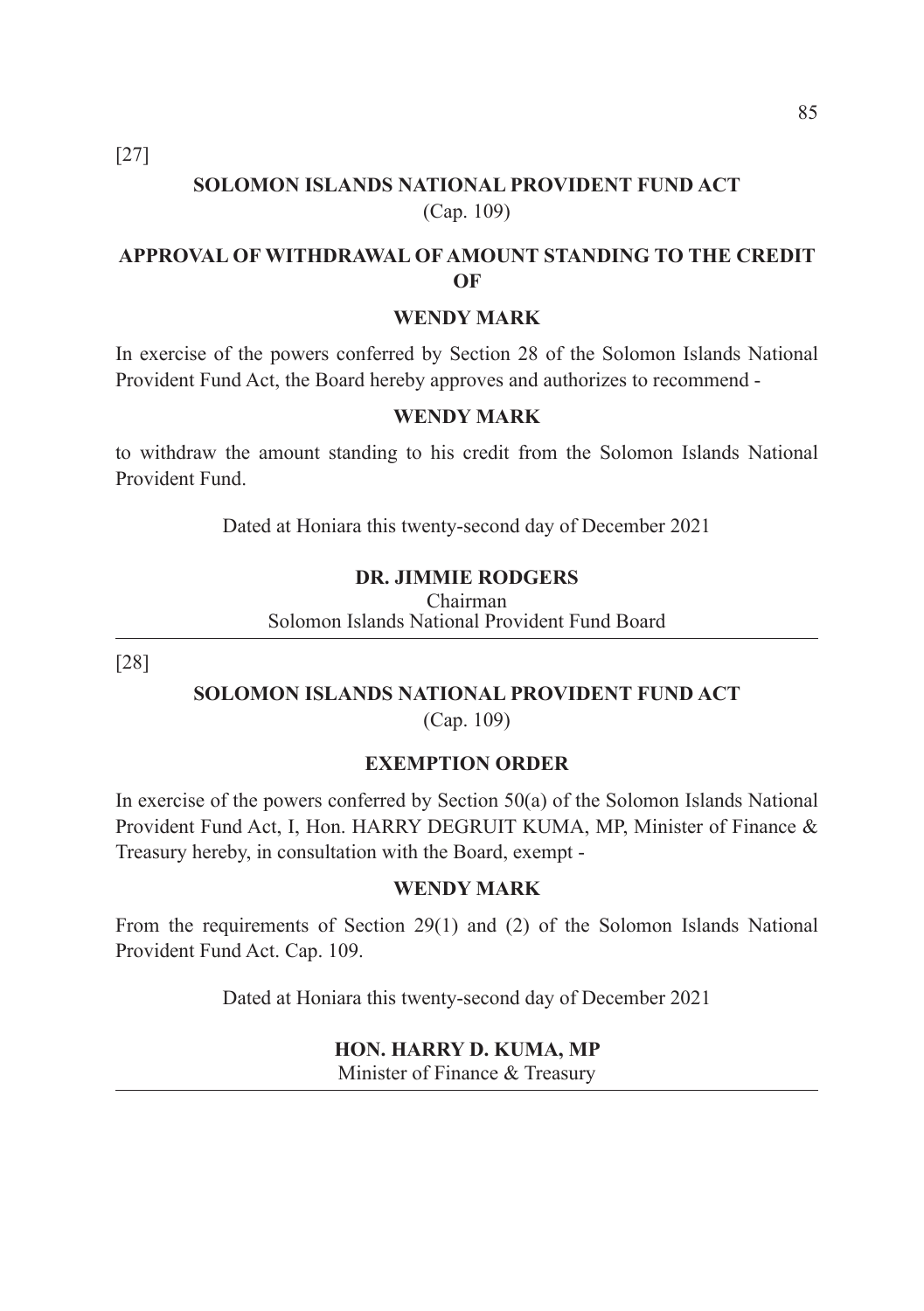86 [29]

# **SOLOMON ISLANDS NATIONAL PROVIDENT FUND ACT**  (Cap. 109)

# **APPROVAL OF WITHDRAWAL OF AMOUNT STANDING TO THE CREDIT OF**

#### **WILLIAM TOKETA LAMANI**

In exercise of the powers conferred by Section 28 of the Solomon Islands National Provident Fund Act, the Board hereby approves and authorizes to recommend -

#### **WILLIAM TOKETA LAMANI**

to withdraw the amount standing to his credit from the Solomon Islands National Provident Fund.

Dated at Honiara this twenty-second day of December 2021

#### **DR. JIMMIE RODGERS**

Chairman Solomon Islands National Provident Fund Board

[30]

# **SOLOMON ISLANDS NATIONAL PROVIDENT FUND ACT**

(Cap. 109)

# **EXEMPTION ORDER**

In exercise of the powers conferred by Section 50(a) of the Solomon Islands National Provident Fund Act, I, Hon. HARRY DEGRUIT KUMA, MP, Minister of Finance & Treasury hereby, in consultation with the Board, exempt -

#### **WILLIAM TOKETA LAMANI**

From the requirements of Section 29(1) and (2) of the Solomon Islands National Provident Fund Act. Cap. 109.

Dated at Honiara this twenty-second day of December 2021

#### **HON. HARRY D. KUMA, MP**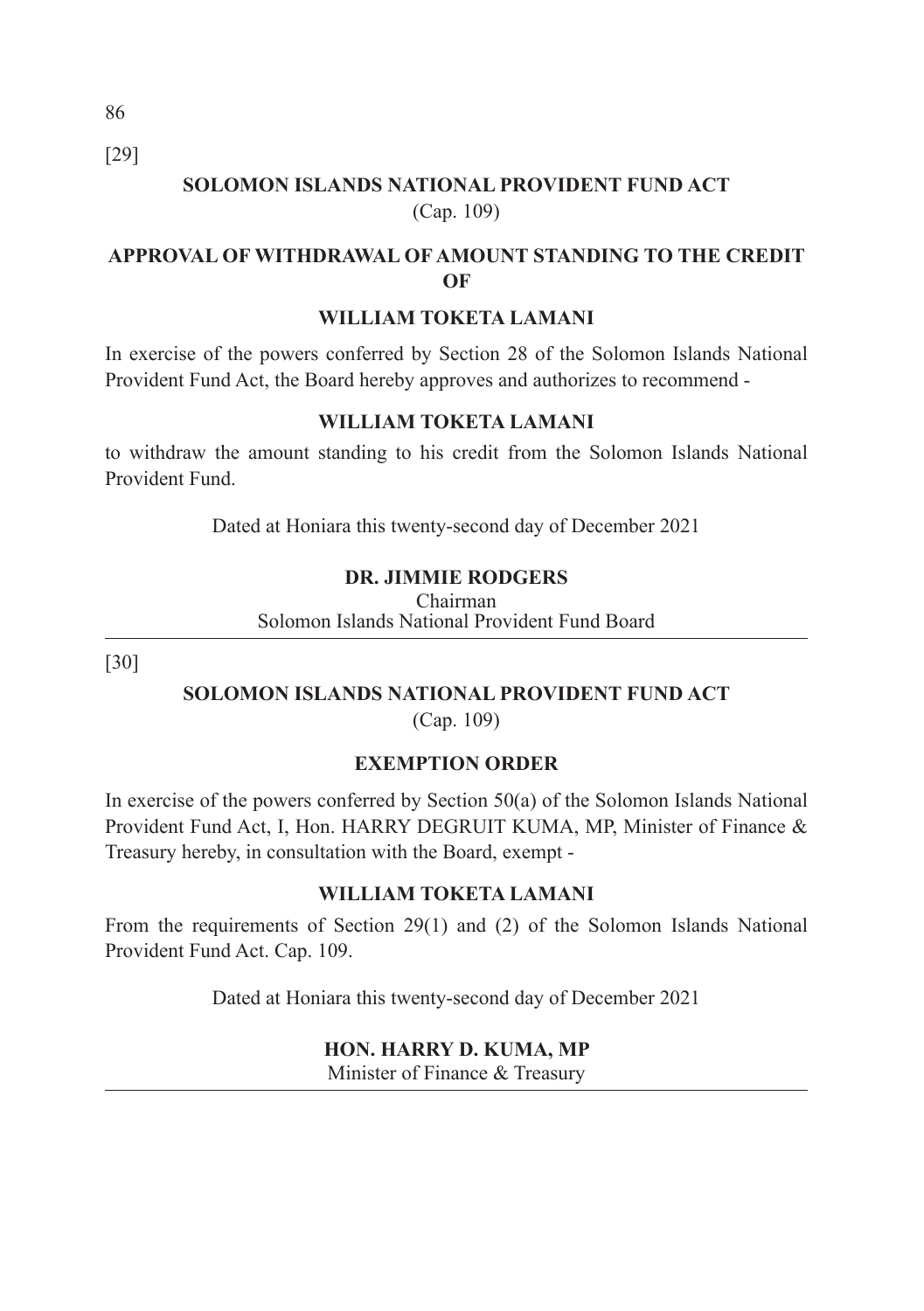[31]

# **SOLOMON ISLANDS NATIONAL PROVIDENT FUND ACT**  (Cap. 109)

# **APPROVAL OF WITHDRAWAL OF AMOUNT STANDING TO THE CREDIT OF**

#### **SAMUEL SONO**

In exercise of the powers conferred by Section 28 of the Solomon Islands National Provident Fund Act, the Board hereby approves and authorizes to recommend -

#### **SAMUEL SONO**

to withdraw the amount standing to his credit from the Solomon Islands National Provident Fund.

Dated at Honiara this twenty-second day of December 2021

#### **DR. JIMMIE RODGERS**

Chairman Solomon Islands National Provident Fund Board

[32]

# **SOLOMON ISLANDS NATIONAL PROVIDENT FUND ACT**

(Cap. 109)

#### **EXEMPTION ORDER**

In exercise of the powers conferred by Section 50(a) of the Solomon Islands National Provident Fund Act, I, Hon. HARRY DEGRUIT KUMA, MP, Minister of Finance & Treasury hereby, in consultation with the Board, exempt -

#### **SAMUEL SONO**

From the requirements of Section 29(1) and (2) of the Solomon Islands National Provident Fund Act. Cap. 109.

Dated at Honiara this twenty-second day of December 2021

#### **HON. HARRY D. KUMA, MP**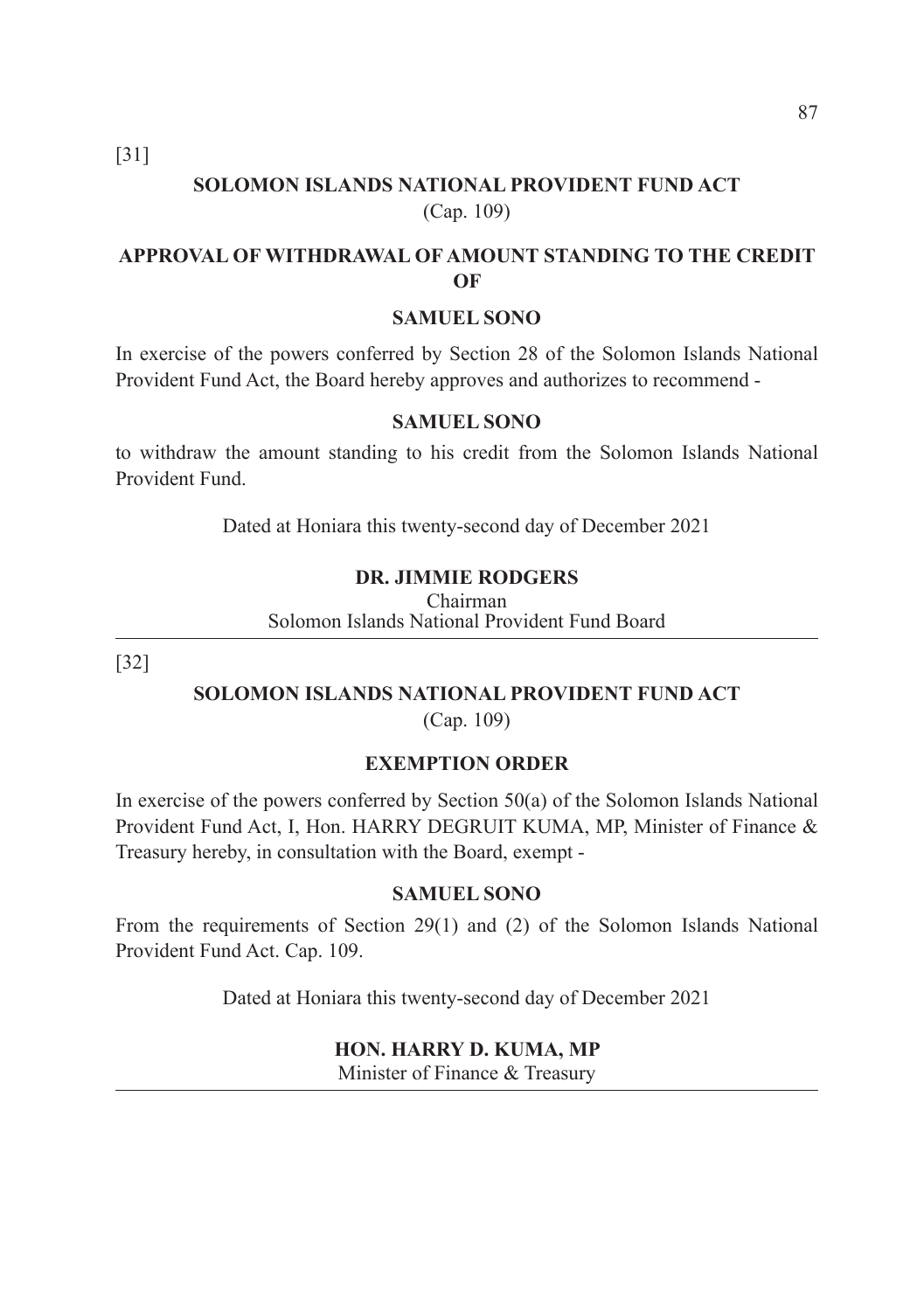88 [33]

# **SOLOMON ISLANDS NATIONAL PROVIDENT FUND ACT**  (Cap. 109)

# **APPROVAL OF WITHDRAWAL OF AMOUNT STANDING TO THE CREDIT OF**

#### **CORNLIUS JAIROPALA RASAO**

In exercise of the powers conferred by Section 28 of the Solomon Islands National Provident Fund Act, the Board hereby approves and authorizes to recommend -

## **CORNLIUS JAIROPALA RASAO**

to withdraw part of the amount standing to his credit from the Solomon Islands National Provident Fund.

Dated at Honiara this twenty-second day of December 2021

# **DR. JIMMIE RODGERS**

Chairman Solomon Islands National Provident Fund Board

[34]

# **SOLOMON ISLANDS NATIONAL PROVIDENT FUND ACT**

(Cap. 109)

# **EXEMPTION ORDER**

In exercise of the powers conferred by Section 50(a) of the Solomon Islands National Provident Fund Act, I, Hon. HARRY DEGRUIT KUMA, MP, Minister of Finance & Treasury hereby, in consultation with the Board, exempt -

# **CORNLIUS JAIROPALA RASAO**

From the requirements of Section 29(1) and (2) of the Solomon Islands National Provident Fund Act. Cap. 109.

Dated at Honiara this twenty-second day of December 2021

# **HON. HARRY D. KUMA, MP**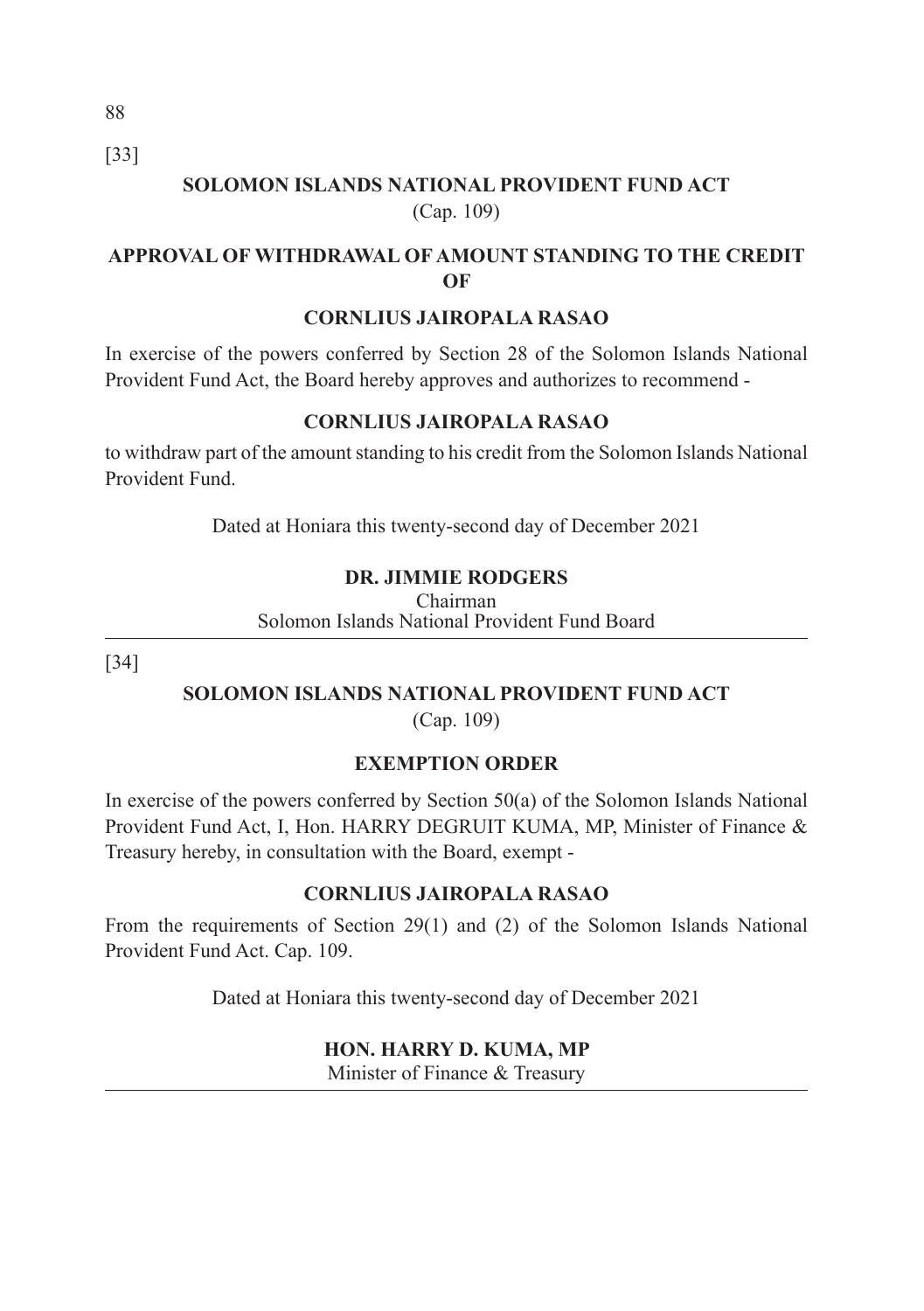[35]

# **SOLOMON ISLANDS NATIONAL PROVIDENT FUND ACT**  (Cap. 109)

# **APPROVAL OF WITHDRAWAL OF AMOUNT STANDING TO THE CREDIT OF**

#### **DAVID MICHAEL NATOGGA**

In exercise of the powers conferred by Section 28 of the Solomon Islands National Provident Fund Act, the Board hereby approves and authorizes to recommend -

# **DAVID MICHAEL NATOGGA**

to withdraw part of the amount standing to his credit from the Solomon Islands National Provident Fund.

Dated at Honiara this twenty-second day of December 2021

#### **DR. JIMMIE RODGERS**

Chairman Solomon Islands National Provident Fund Board

[36]

# **SOLOMON ISLANDS NATIONAL PROVIDENT FUND ACT**

(Cap. 109)

#### **EXEMPTION ORDER**

In exercise of the powers conferred by Section 50(a) of the Solomon Islands National Provident Fund Act, I, Hon. HARRY DEGRUIT KUMA, MP, Minister of Finance & Treasury hereby, in consultation with the Board, exempt -

#### **DA V/D MICHAEL NATOGGA**

From the requirements of Section 29(1) and (2) of the Solomon Islands National Provident Fund Act. Cap. 109.

Dated at Honiara this twenty-second day of December 2021

#### **HON. HARRY D. KUMA, MP**

Minister of Finance & Treasury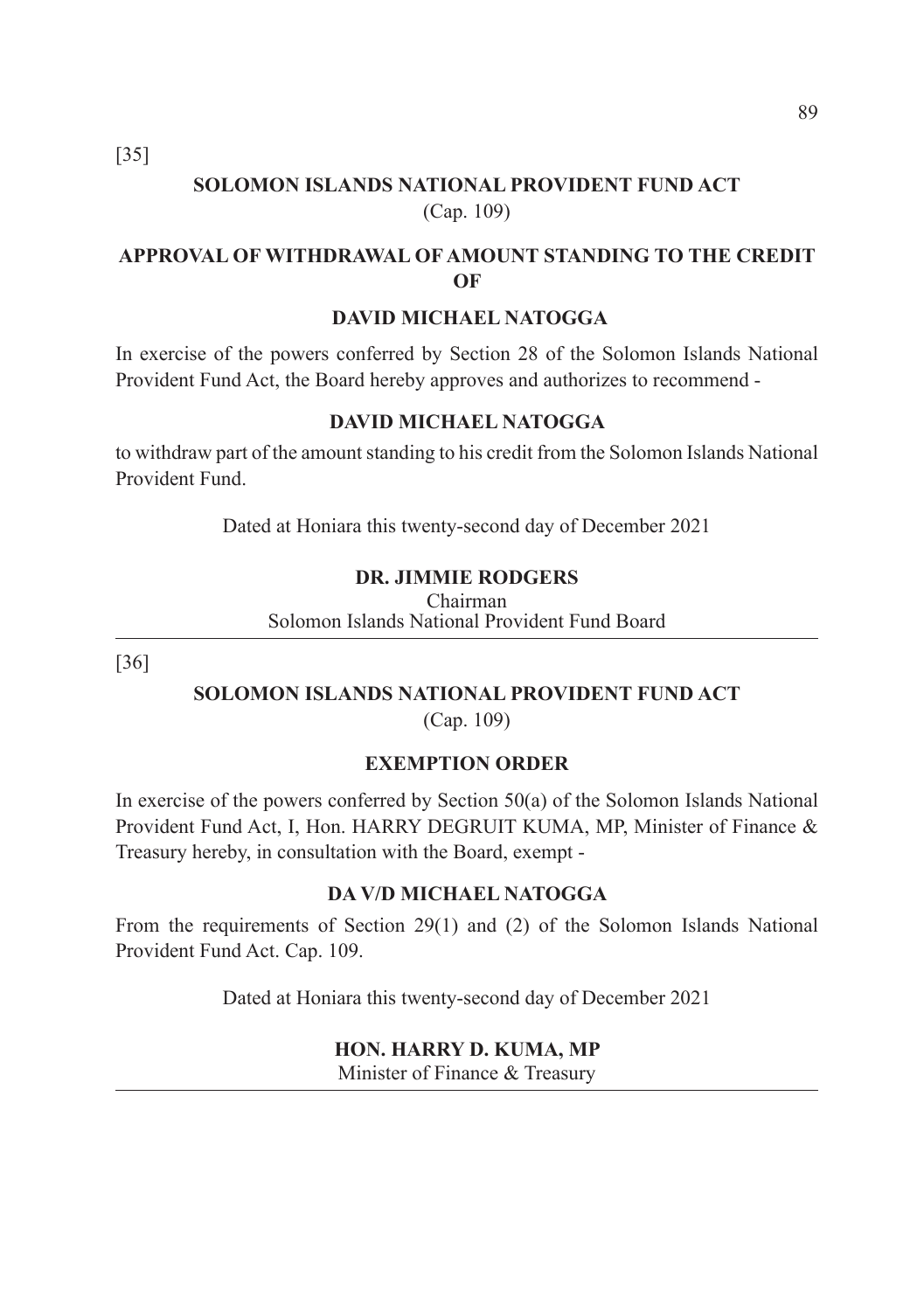90 [37]

# **SOLOMON ISLANDS NATIONAL PROVIDENT FUND ACT**  (Cap. 109)

## **APPROVAL OF WITHDRAWAL OF AMOUNT STANDING TO THE CREDIT OF**

## **GEORGE MALEFOASI**

In exercise of the powers conferred by Section 28 of the Solomon Islands National Provident Fund Act, the Board hereby approves and authorizes to recommend -

## **GEORGE MALEFOASI**

to withdraw part of the amount standing to his credit from the Solomon Islands National Provident Fund.

Dated at Honiara this twenty-second day of December 2021.

# **DR. JIMMIE RODGERS**

Chairman Solomon Islands National Provident Fund Board

[38]

#### **SOLOMON ISLANDS NATIONAL PROVIDENT FUND ACT**  (Cap. 109)

# **EXEMPTION ORDER**

In exercise of the powers conferred by Section 50(a) of the Solomon Islands National Provident Fund Act, I, Hon. HARRY DEGRUIT KUMA, MP, Minister of Finance & Treasury hereby, in consultation with the Board, exempt -

# **GEORGE MALEFOASI**

From the requirements of Section 29(1) and (2) of the Solomon Islands National Provident Fund Act. Cap. 109.

Dated at Honiara this twenty-second day of December 2021

#### **HON. HARRY D. KUMA, MP**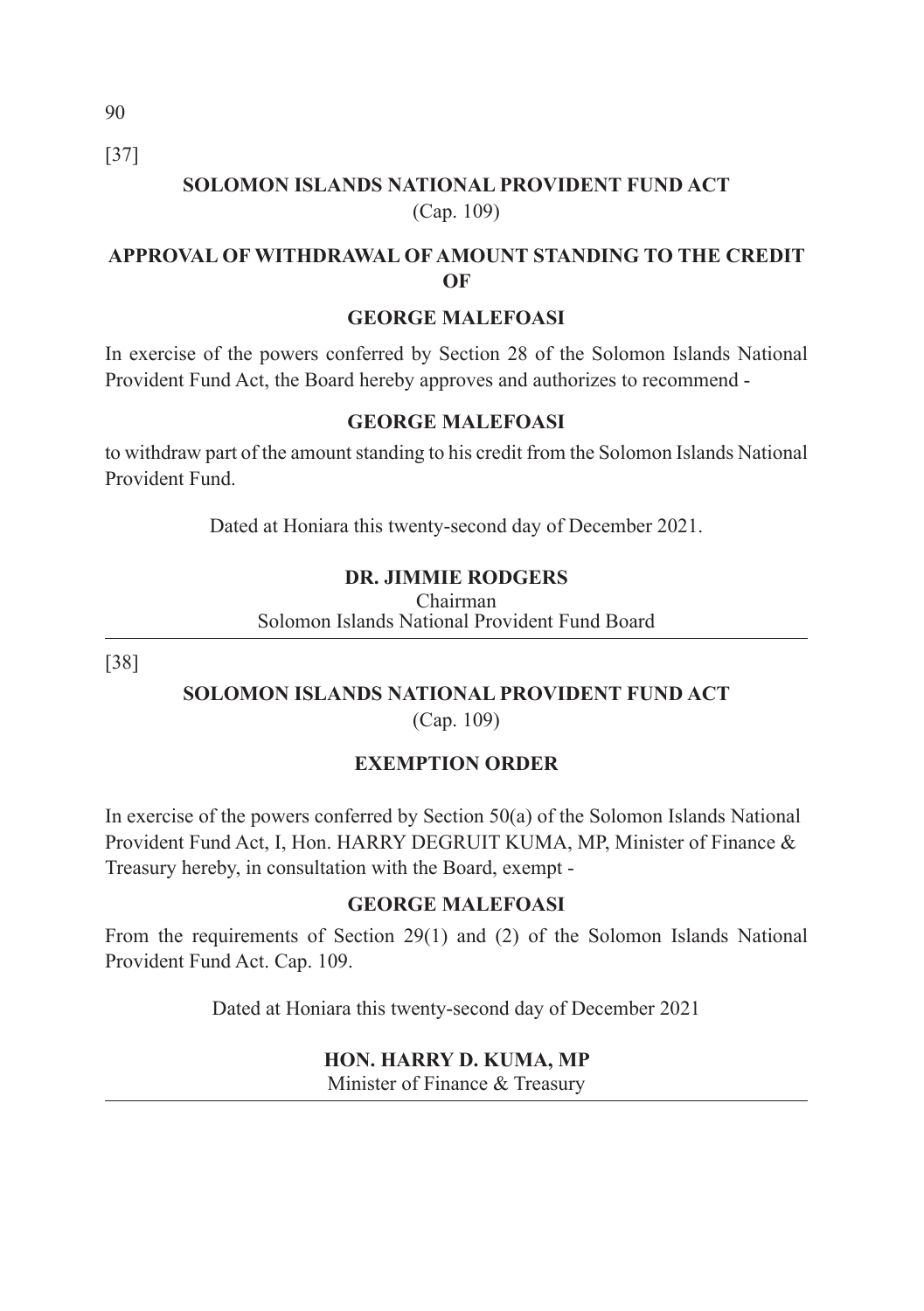[39]

# **SOLOMON ISLANDS NATIONAL PROVIDENT FUND ACT**  (Cap. 109)

# **APPROVAL OF WITHDRAWAL OF AMOUNT STANDING TO THE CREDIT OF**

#### **KEITH NAMONA SEMAIKA**

In exercise of the powers conferred by Section 28 of the Solomon Islands National Provident Fund Act, the Board hereby approves and authorizes to recommend -

#### **KEITH NAMONA SEMAIKA**

to withdraw part of the amount standing to his credit from the Solomon Islands National Provident Fund.

Dated at Honiara this twenty-second day of December 2021.

## **DR. JIMMIE RODGERS**

Chairman Solomon Islands National Provident Fund Board

[40]

#### **SOLOMON ISLANDS NATIONAL PROVIDENT FUND ACT**  (Cap. 109)

# **EXEMPTION ORDER**

In exercise of the powers conferred by Section 50(a) of the Solomon Islands National Provident Fund Act, I, Hon. HARRY DEGRUIT KUMA, MP, Minister of Finance & Treasury hereby, in consultation with the Board, exempt -

#### **KEITH NAMONA SEMAIKA**

From the requirements of Section 29(1) and (2) of the Solomon Islands National Provident Fund Act. Cap. 109.

Dated at Honiara this twenty-second day of December 2021

#### **HON. HARRY D. KUMA, MP**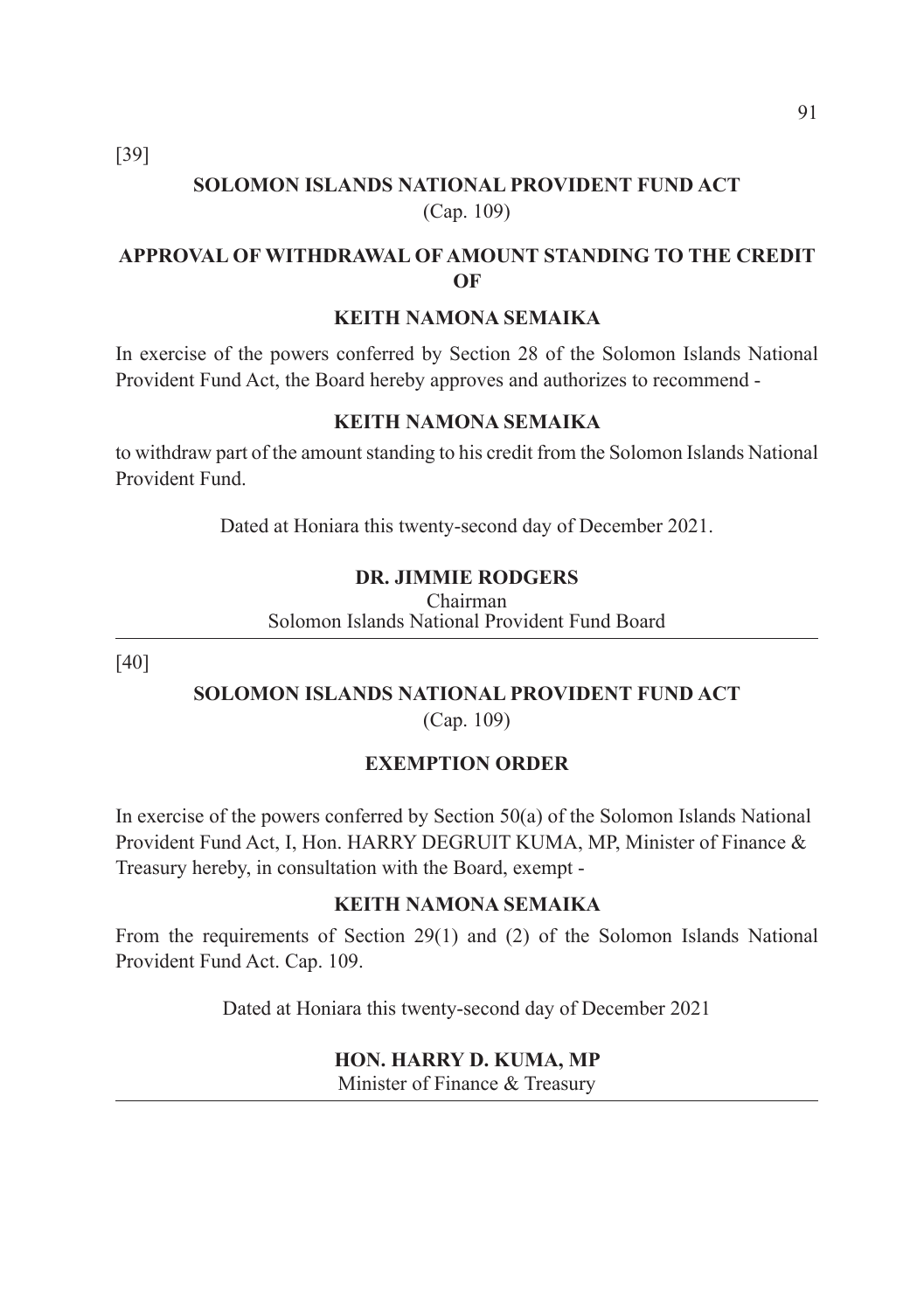92 [41]

# **SOLOMON ISLANDS NATIONAL PROVIDENT FUND ACT**  (Cap. 109)

# **APPROVAL OF WITHDRAWAL OF AMOUNT STANDING TO THE CREDIT OF**

#### **HENRY BUNABO**

In exercise of the powers conferred by Section 28 of the Solomon Islands National Provident Fund Act, the Board hereby approves and authorizes to recommend -

#### **HENRY BUNABO**

to withdraw part of the amount standing to his credit from the Solomon Islands National Provident Fund.

Dated at Honiara this twenty-second day of December 2021.

# **DR. JIMMIE RODGERS**

Chairman Solomon Islands National Provident Fund Board

[42]

## **SOLOMON ISLANDS NATIONAL PROVIDENT FUND ACT**  (Cap. 109)

# **EXEMPTION ORDER**

In exercise of the powers conferred by Section 50(a) of the Solomon Islands National Provident Fund Act, I, Hon. HARRY DEGRUIT KUMA, MP, Minister of Finance & Treasury hereby, in consultation with the Board, exempt -

# **HENRY BUNABO**

From the requirements of Section 29(1) and (2) of the Solomon Islands National Provident Fund Act. Cap. 109.

Dated at Honiara this twenty-second day of December 2021

#### **HON. HARRY D. KUMA, MP**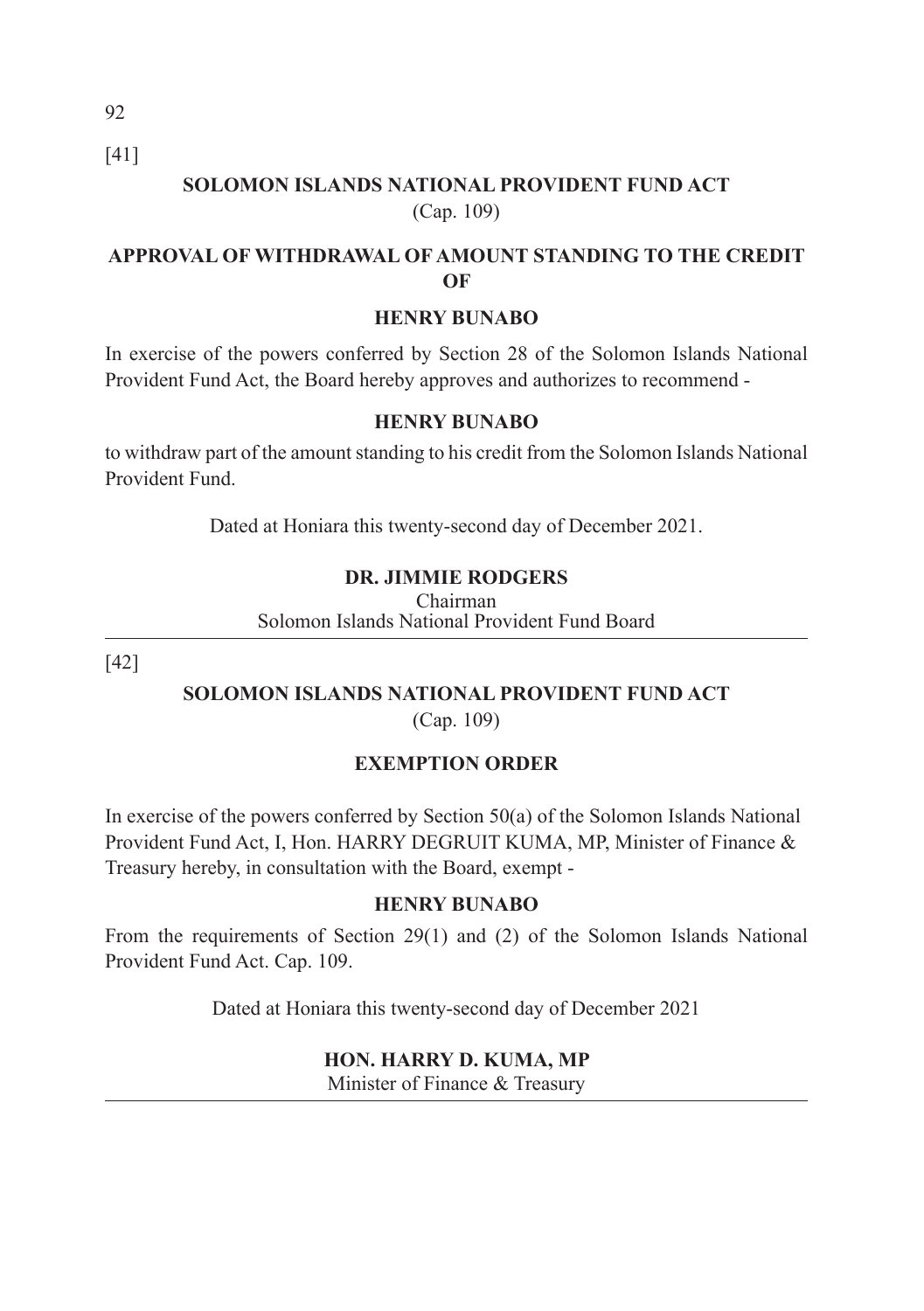[43]

# **SOLOMON ISLANDS NATIONAL PROVIDENT FUND ACT**  (Cap. 109)

# **APPROVAL OF WITHDRAWAL OF AMOUNT STANDING TO THE CREDIT OF**

#### **DANIEL QALOLILIO**

In exercise of the powers conferred by Section 28 of the Solomon Islands National Provident Fund Act, the Board hereby approves and authorizes to recommend

#### **DANIEL QALOLILIO**

to withdraw part of the amount standing to his credit from the Solomon Islands National Provident Fund.

Dated at Honiara this twenty-second day of December 2021.

## **DR. JIMMIE RODGERS**

Chairman Solomon Islands National Provident Fund Board

[44]

#### **SOLOMON ISLANDS NATIONAL PROVIDENT FUND ACT**  (Cap. 109)

# **EXEMPTION ORDER**

In exercise of the powers conferred by Section 50(a) of the Solomon Islands National Provident Fund Act, I, Hon. HARRY DEGRUIT KUMA, MP, Minister of Finance & Treasury hereby, in consultation with the Board, exempt -

# **DANIEL QALOLILIO**

From the requirements of Section 29(1) and (2) of the Solomon Islands National Provident Fund Act. Cap. 109.

Dated at Honiara this twenty-second day of December 2021

#### **HON. HARRY D. KUMA, MP**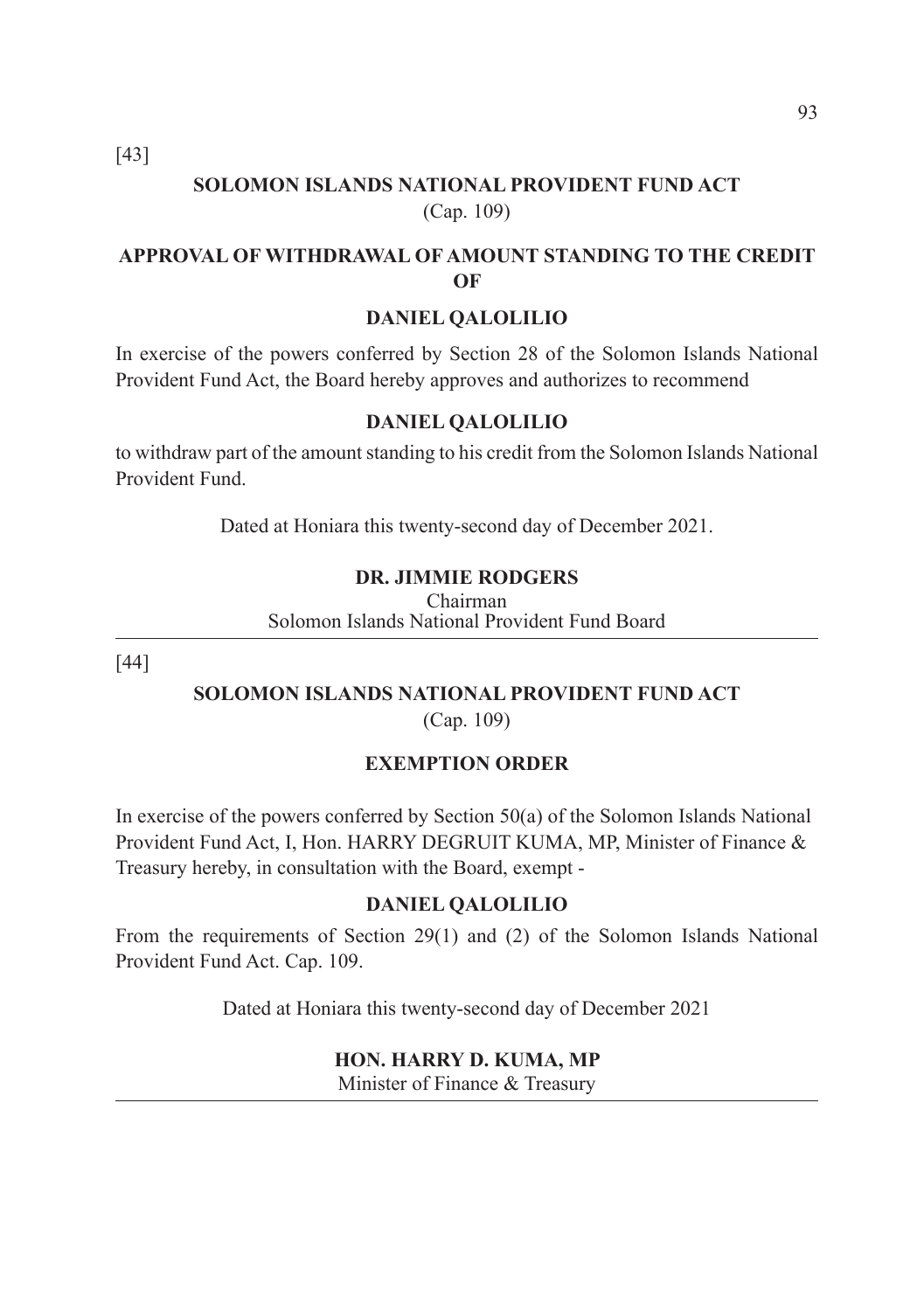[45]

# **SOLOMON ISLANDS NATIONAL PROVIDENT FUND ACT**  (Cap. 109)

# **APPROVAL OF WITHDRAWAL OF AMOUNT STANDING TO THE CREDIT OF**

## **MARGARET AHONAIA TOIRAENA**

In exercise of the powers conferred by Section 28 of the Solomon Islands National Provident Fund Act, the Board hereby approves and authorizes to recommend -

# **MARGARET AHONAIA TOIRAENA**

to withdraw part of the amount standing to his credit from the Solomon Islands National Provident Fund.

Dated at Honiara this twenty-second day of December 2021.

# **DR. JIMMIE RODGERS**

Chairman Solomon Islands National Provident Fund Board

[46]

# **SOLOMON ISLANDS NATIONAL PROVIDENT FUND ACT**  (Cap. 109)

# **EXEMPTION ORDER**

In exercise of the powers conferred by Section 50(a) of the Solomon Islands National Provident Fund Act, I, Hon. HARRY DEGRUIT KUMA, MP, Minister of Finance & Treasury hereby, in consultation with the Board, exempt -

# **MARGARET AHONAIA TOIRAENA**

From the requirements of Section 29(1) and (2) of the Solomon Islands National Provident Fund Act. Cap. 109.

Dated at Honiara this twenty-second day of December 2021

# **HON. HARRY D. KUMA, MP**

Minister of Finance & Treasury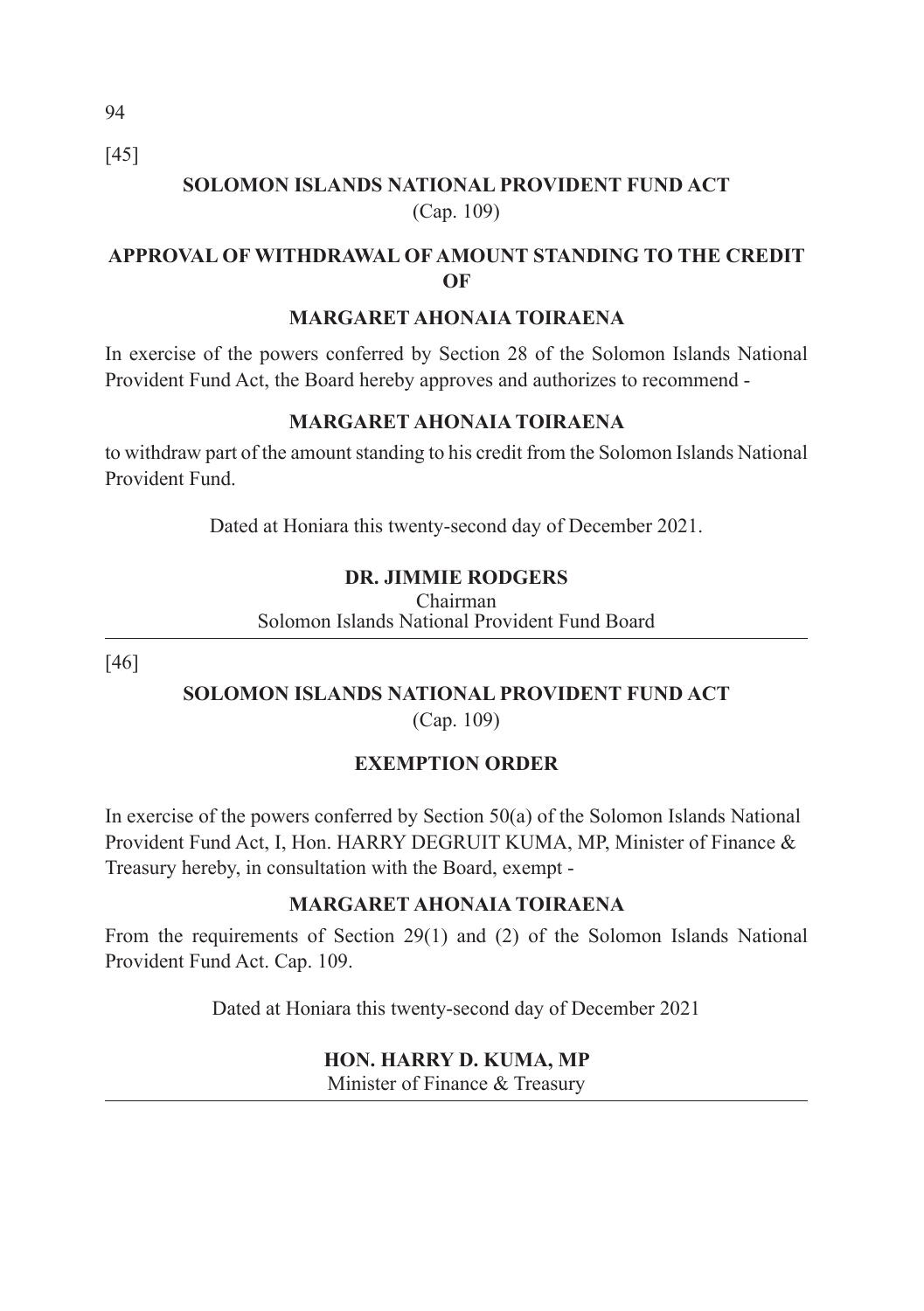[47]

# **SOLOMON ISLANDS NATIONAL PROVIDENT FUND ACT**  (Cap. 109)

# **APPROVAL OF WITHDRAWAL OF AMOUNT STANDING TO THE CREDIT OF**

#### **PETER WAIOMENA**

In exercise of the powers conferred by Section 28 of the Solomon Islands National Provident Fund Act, the Board hereby approves and authorizes to recommend -

#### **PETER WAIOMENA**

to withdraw part of the amount standing to his credit from the Solomon Islands National Provident Fund.

Dated at Honiara this twenty-second day of December 2021.

#### **DR. JIMMIE RODGERS**

Chairman Solomon Islands National Provident Fund Board

[48]

#### **SOLOMON ISLANDS NATIONAL PROVIDENT FUND ACT**  (Cap. 109)

# **EXEMPTION ORDER**

In exercise of the powers conferred by Section 50(a) of the Solomon Islands National Provident Fund Act, I, Hon. HARRY DEGRUIT KUMA, MP, Minister of Finance & Treasury hereby, in consultation with the Board, exempt -

#### **PETER WAIOMENA**

From the requirements of Section 29(1) and (2) of the Solomon Islands National Provident Fund Act. Cap. 109.

Dated at Honiara this twenty-second day of December 2021

#### **HON. HARRY D. KUMA, MP**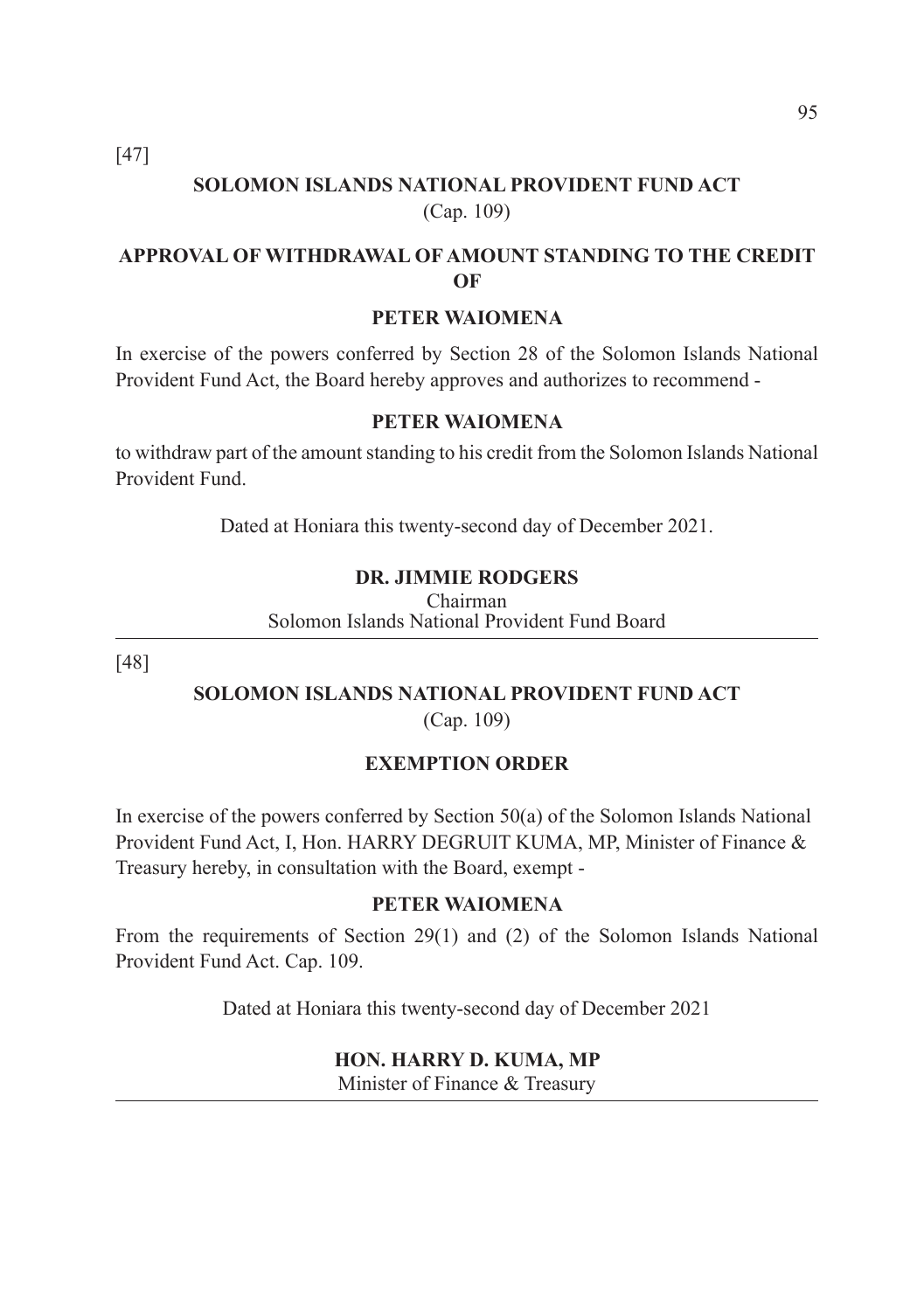96 [49]

# **SOLOMON ISLANDS NATIONAL PROVIDENT FUND ACT**  (Cap. 109)

## **APPROVAL OF WITHDRAWAL OF AMOUNT STANDING TO THE CREDIT OF**

#### **RENSON NAQI**

In exercise of the powers conferred by Section 28 of the Solomon Islands National Provident Fund Act, the Board hereby approves and authorizes to recommend -

#### **RENSON NAQI**

to withdraw part of the amount standing to his credit from the Solomon Islands National Provident Fund.

Dated at Honiara this twenty-second day of December 2021.

#### **DR. JIMMIE RODGERS**

Chairman Solomon Islands National Provident Fund Board

[50]

# **SOLOMON ISLANDS NATIONAL PROVIDENT FUND ACT**

(Cap. 109)

#### **EXEMPTION ORDER**

In exercise of the powers conferred by Section 50(a) of the Solomon Islands National Provident Fund Act, I, Hon. HARRY DEGRUIT KUMA, MP, Minister of Finance & Treasury hereby, in consultation with the Board, exempt -

#### **RENSON NAQI**

From the requirements of Section 29(1) and (2) of the Solomon Islands National Provident Fund Act. Cap. 109.

Dated at Honiara this twenty-second day of December 2021

#### **HON. HARRY D. KUMA, MP**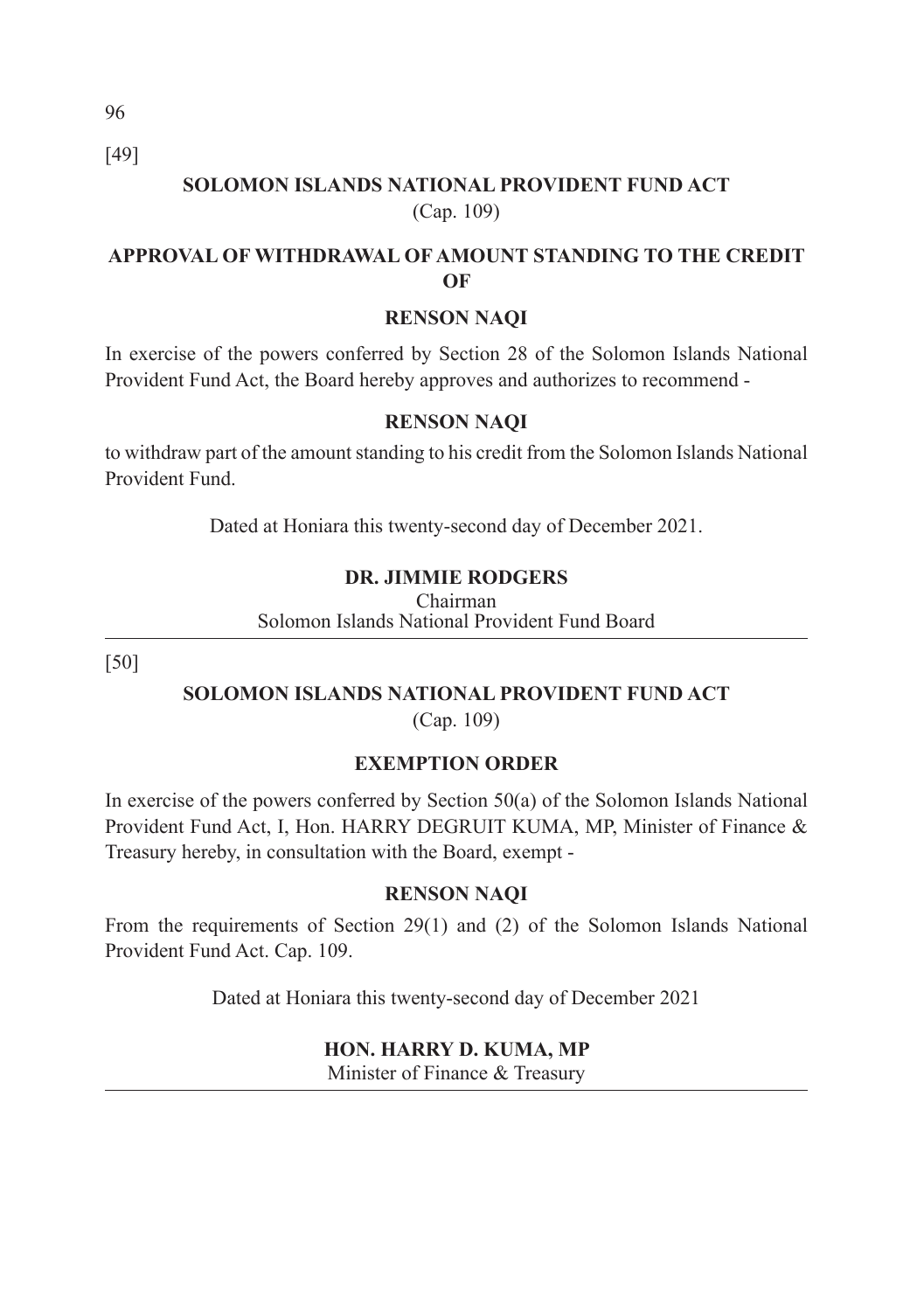[51]

# **SOLOMON ISLANDS NATIONAL PROVIDENT FUND ACT**  (Cap. 109)

# **APPROVAL OF WITHDRAWAL OF AMOUNT STANDING TO THE CREDIT OF**

#### **MARGARET HASO**

IIn exercise of the powers conferred by Section 28 of the Solomon Islands National Provident Fund Act, the Board hereby approves and authorizes to recommend -

#### **MARGARET HASO**

to withdraw part of the amount standing to his credit from the Solomon Islands National Provident Fund.

Dated at Honiara this twenty-second day of December 2021.

#### **DR. JIMMIE RODGERS**

Chairman Solomon Islands National Provident Fund Board

[52]

#### **SOLOMON ISLANDS NATIONAL PROVIDENT FUND ACT**  (Cap. 109)

#### **EXEMPTION ORDER**

In exercise of the powers conferred by Section 50(a) of the Solomon Islands National Provident Fund Act, I, Hon. HARRY DEGRUIT KUMA, MP, Minister of Finance & Treasury hereby, in consultation with the Board, exempt -

#### **MARGARET HASO**

From the requirements of Section 29(1) and (2) of the Solomon Islands National Provident Fund Act. Cap. 109.

Dated at Honiara this twenty-second day of December 2021

#### **HON. HARRY D. KUMA, MP**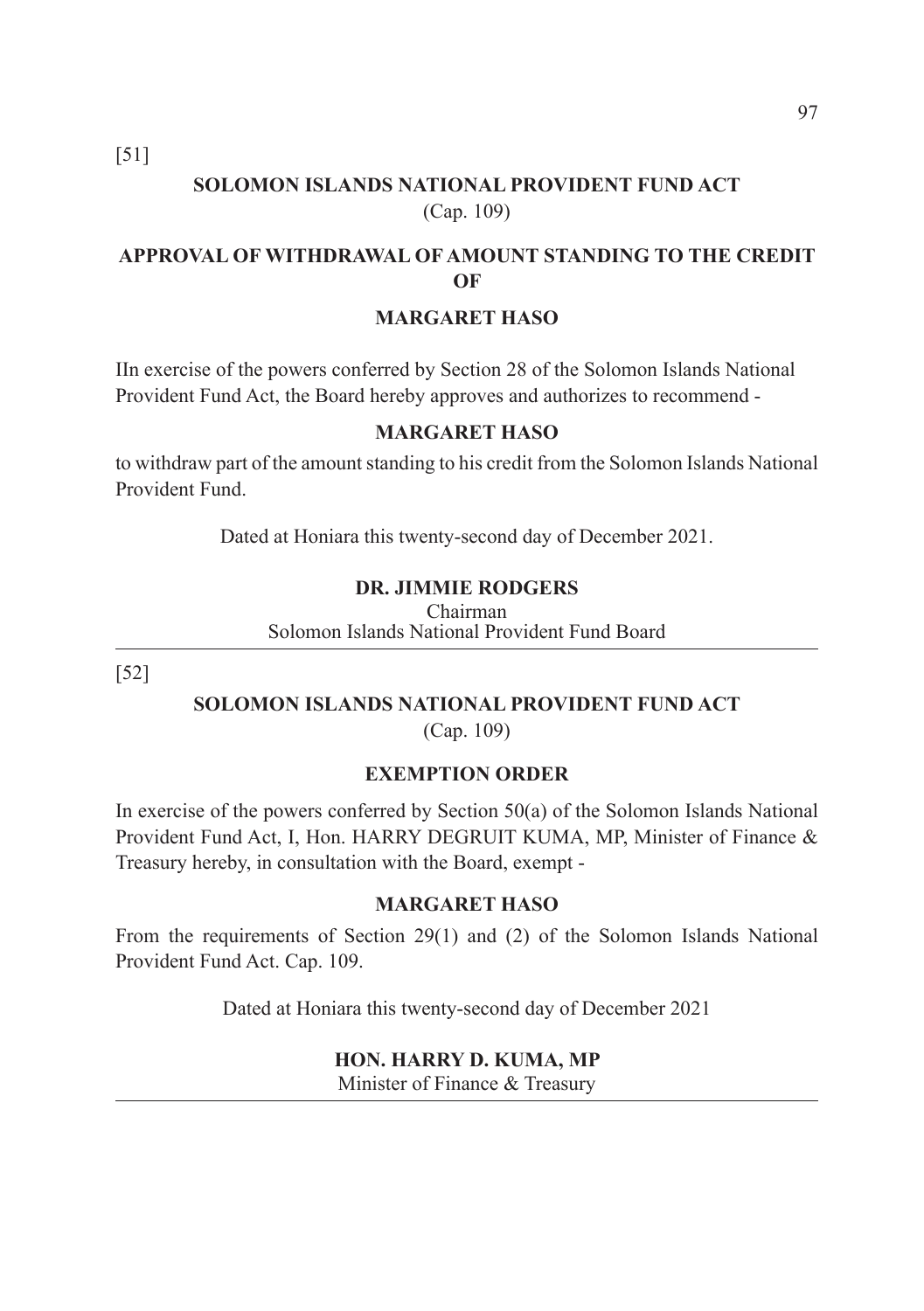98 [53]

# **SOLOMON ISLANDS NATIONAL PROVIDENT FUND ACT**  (Cap. 109)

### **APPROVAL OF WITHDRAWAL OF AMOUNT STANDING TO THE CREDIT OF**

#### **WELCHMAN HENRY**

In exercise of the powers conferred by Section 28 of the Solomon Islands National Provident Fund Act, the Board hereby approves and authorizes to recommend -

#### **WELCHMAN HENRY**

to withdraw part of the amount standing to his credit from the Solomon Islands National Provident Fund.

Dated at Honiara this twenty-second day of December 2021.

#### **DR. JIMMIE RODGERS**

Chairman Solomon Islands National Provident Fund Board

[54]

# **SOLOMON ISLANDS NATIONAL PROVIDENT FUND ACT**

(Cap. 109)

#### **EXEMPTION ORDER**

In exercise of the powers conferred by Section 50(a) of the Solomon Islands National Provident Fund Act, I, Hon. HARRY DEGRUIT KUMA, MP, Minister of Finance & Treasury hereby, in consultation with the Board, exempt -

#### **WELCHMAN HENRY**

From the requirements of Section 29(1) and (2) of the Solomon Islands National Provident Fund Act. Cap. 109.

Dated at Honiara this twenty-second day of December 2021

#### **HON. HARRY D. KUMA, MP**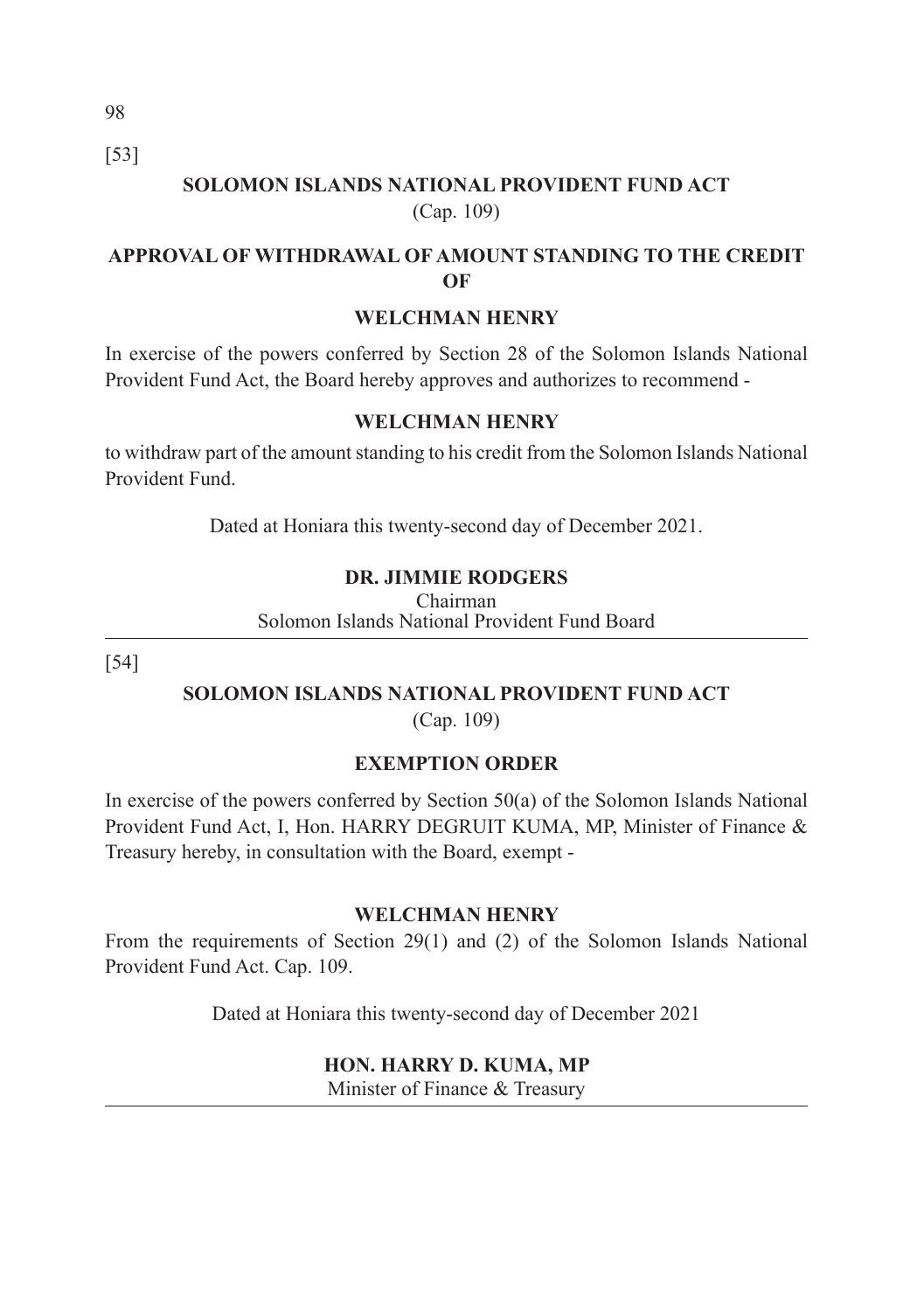[55]

# **SOLOMON ISLANDS NATIONAL PROVIDENT FUND ACT**  (Cap. 109)

# **APPROVAL OF WITHDRAWAL OF AMOUNT STANDING TO THE CREDIT OF**

#### **ANDREW MANU OTOI**

In exercise of the powers conferred by Section 28 of the Solomon Islands National Provident Fund Act, the Board hereby approves and authorizes to recommend -

#### **ANDREW MANU OTOI**

to withdraw part of the amount standing to his credit from the Solomon Islands National Provident Fund.

Dated at Honiara this twenty-second day of December 2021.

## **DR. JIMMIE RODGERS**

Chairman Solomon Islands National Provident Fund Board

[56]

# **SOLOMON ISLANDS NATIONAL PROVIDENT FUND ACT**

(Cap. 109)

#### **EXEMPTION ORDER**

In exercise of the powers conferred by Section 50(a) of the Solomon Islands National Provident Fund Act, I, Hon. HARRY DEGRUIT KUMA, MP, Minister of Finance & Treasury hereby, in consultation with the Board, exempt -

#### **ANDREW MANU OTOI**

From the requirements of Section 29(1) and (2) of the Solomon Islands National Provident Fund Act. Cap. 109.

Dated at Honiara this twenty-second day of December 2021

#### **HON. HARRY D. KUMA, MP**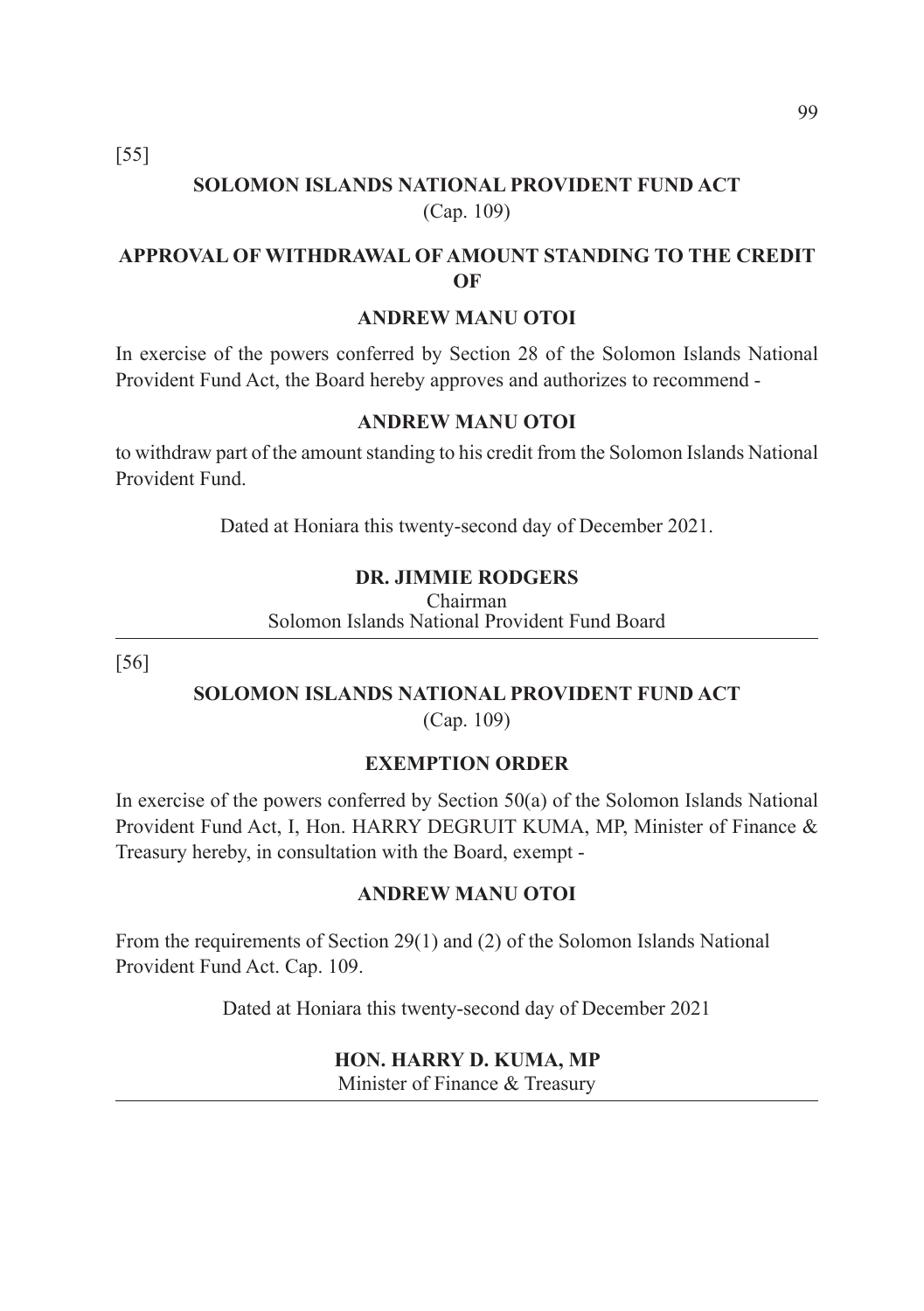[57]

# **SOLOMON ISLANDS NATIONAL PROVIDENT FUND ACT**  (Cap. 109)

# **APPROVAL OF WITHDRAWAL OF AMOUNT STANDING TO THE CREDIT OF**

#### **JOSIAH RADE**

In exercise of the powers conferred by Section 28 of the Solomon Islands National Provident Fund Act, the Board hereby approves and authorizes to recommend -

#### **JOSIAH RADE**

to withdraw part of the amount standing to his credit from the Solomon Islands National Provident Fund.

Dated at Honiara this twenty-second day of December 2021.

## **DR. JIMMIE RODGERS**

Chairman Solomon Islands National Provident Fund Board

[58]

# **SOLOMON ISLANDS NATIONAL PROVIDENT FUND ACT**

(Cap. 109)

# **EXEMPTION ORDER**

In exercise of the powers conferred by Section 50(a) of the Solomon Islands National Provident Fund Act, I, Hon. HARRY DEGRUIT KUMA, MP, Minister of Finance & Treasury hereby, in consultation with the Board, exempt -

#### **JOSIAH RADE**

From the requirements of Section 29(1) and (2) of the Solomon Islands National Provident Fund Act. Cap. 109.

Dated at Honiara this twenty-second day of December 2021

#### **HON. HARRY D. KUMA, MP**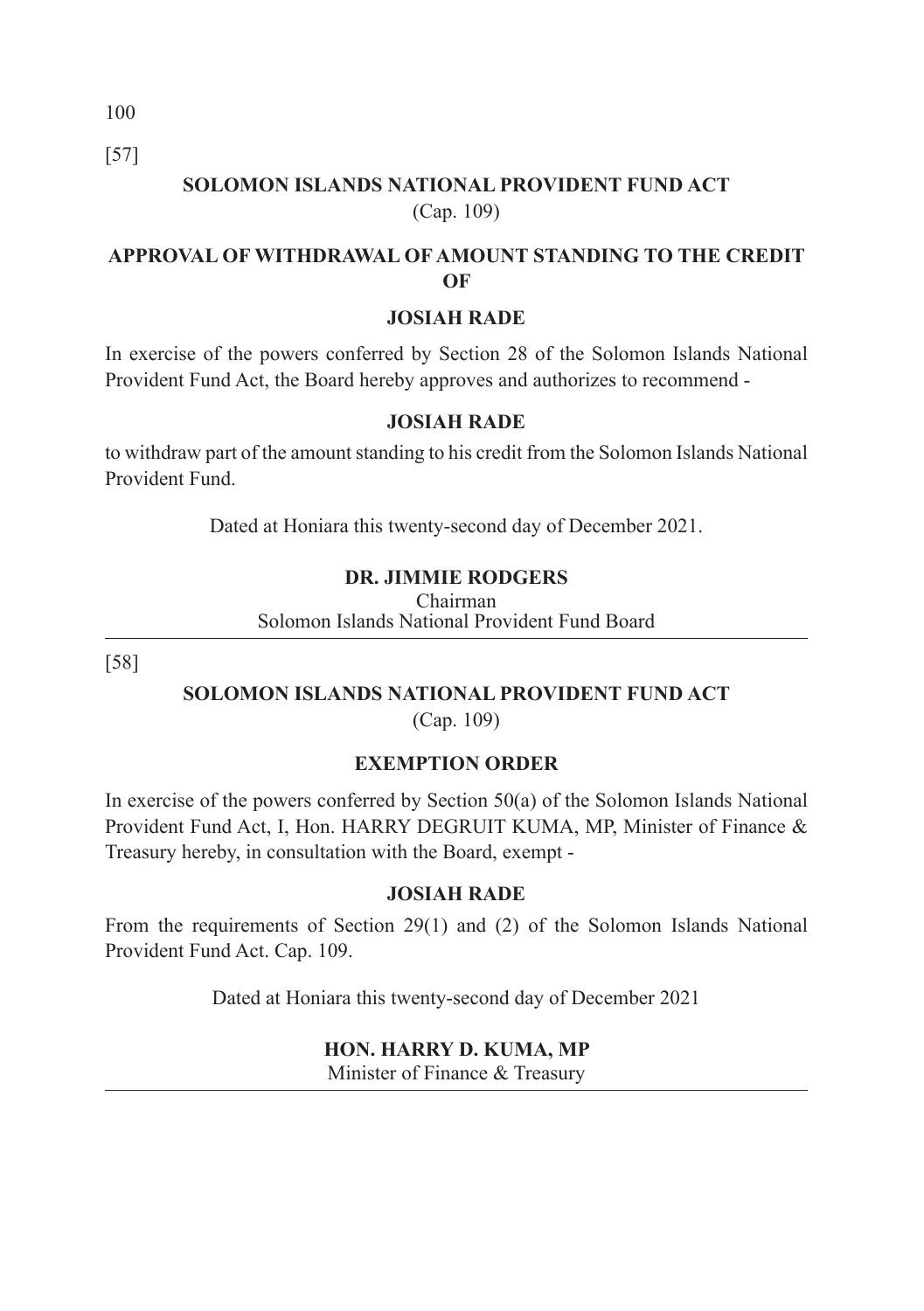[59]

# **SOLOMON ISLANDS NATIONAL PROVIDENT FUND ACT**  (Cap. 109)

# **APPROVAL OF WITHDRAWAL OF AMOUNT STANDING TO THE CREDIT OF**

#### **DOUGLAS SIOFA SAMANI**

In exercise of the powers conferred by Section 28 of the Solomon Islands National Provident Fund Act, the Board hereby approves and authorizes to recommend -

#### **DOUGLAS SIOFA SAMANI**

to withdraw part of the amount standing to his credit from the Solomon Islands National Provident Fund.

Dated at Honiara this twenty-second day of December 2021.

#### **DR. JIMMIE RODGERS**

Chairman Solomon Islands National Provident Fund Board

[60]

# **SOLOMON ISLANDS NATIONAL PROVIDENT FUND ACT**

(Cap. 109)

#### **EXEMPTION ORDER**

In exercise of the powers conferred by Section 50(a) of the Solomon Islands National Provident Fund Act, I, Hon. HARRY DEGRUIT KUMA, MP, Minister of Finance & Treasury hereby, in consultation with the Board, exempt -

#### **DOUGLAS SIOFA SAMANI**

From the requirements of Section 29(1) and (2) of the Solomon Islands National Provident Fund Act. Cap. 109.

Dated at Honiara this twenty-second day of December 2021

#### **HON. HARRY D. KUMA, MP**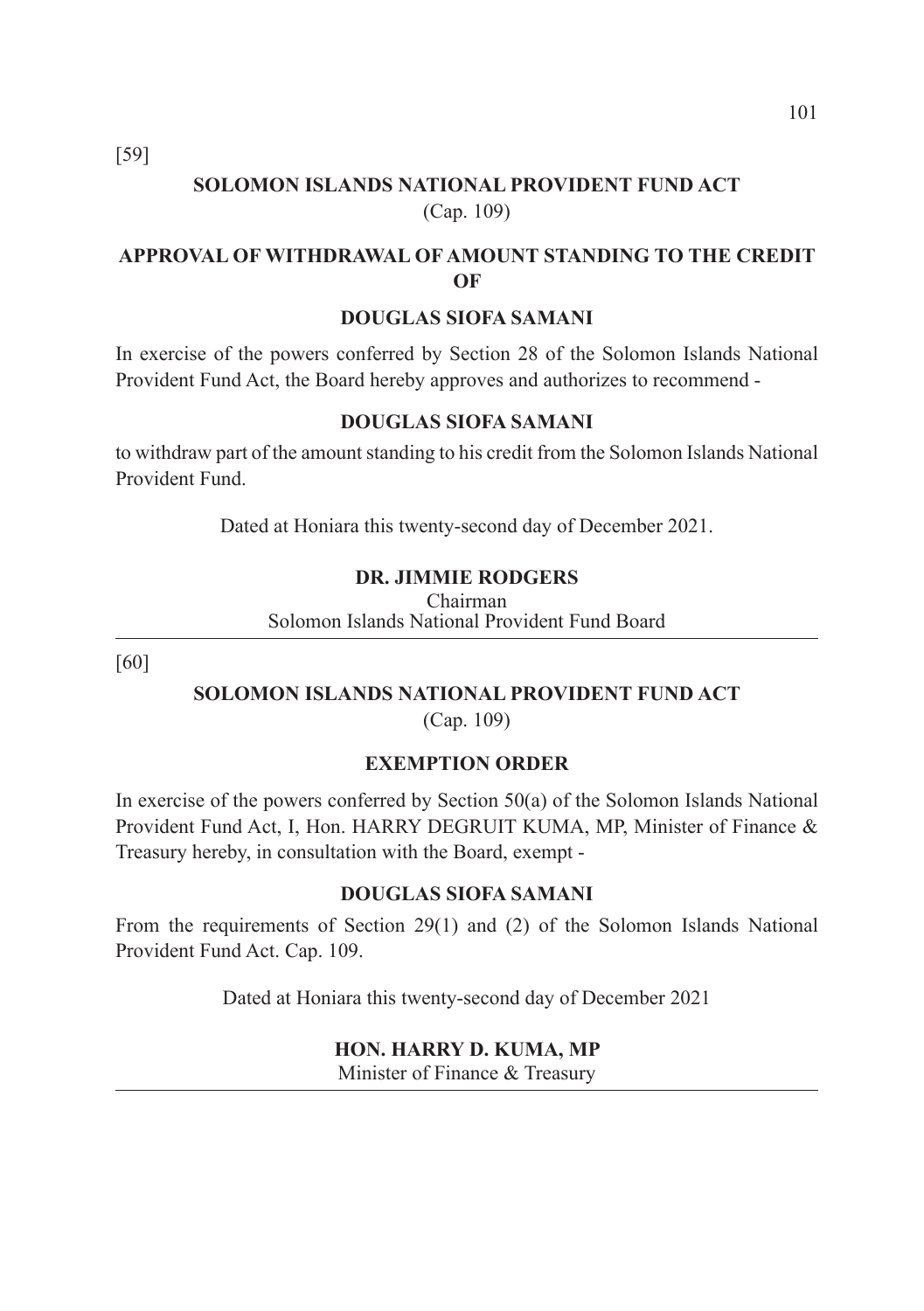[61]

# **SOLOMON ISLANDS NATIONAL PROVIDENT FUND ACT**  (Cap. 109)

# **APPROVAL OF WITHDRAWAL OF AMOUNT STANDING TO THE CREDIT OF**

#### **PHILIP RICKON LULUKU**

In exercise of the powers conferred by Section 28 of the Solomon Islands National Provident Fund Act, the Board hereby approves and authorizes to recommend -

## **PHILIP RICKON LULUKU**

to withdraw part of the amount standing to his credit from the Solomon Islands National Provident Fund.

Dated at Honiara this twenty-second day of December 2021.

# **DR. JIMMIE RODGERS**

Chairman Solomon Islands National Provident Fund Board

[62]

# **SOLOMON ISLANDS NATIONAL PROVIDENT FUND ACT**

(Cap. 109)

# **EXEMPTION ORDER**

In exercise of the powers conferred by Section  $50\{a\}$  of the Solomon Islands National Provident Fund Act, I, Hon. HARRY DEGRUIT KUMA, MP, Minister of Finance & Treasury hereby, in consultation with the Board, exempt -

# **PHILIP RICKON LULUKU**

From the requirements of Section 29(1) and (2) of the Solomon Islands National Provident Fund Act. Cap. 109.

Dated at Honiara this twenty-second day of December 2021

# **HON. HARRY D. KUMA, MP**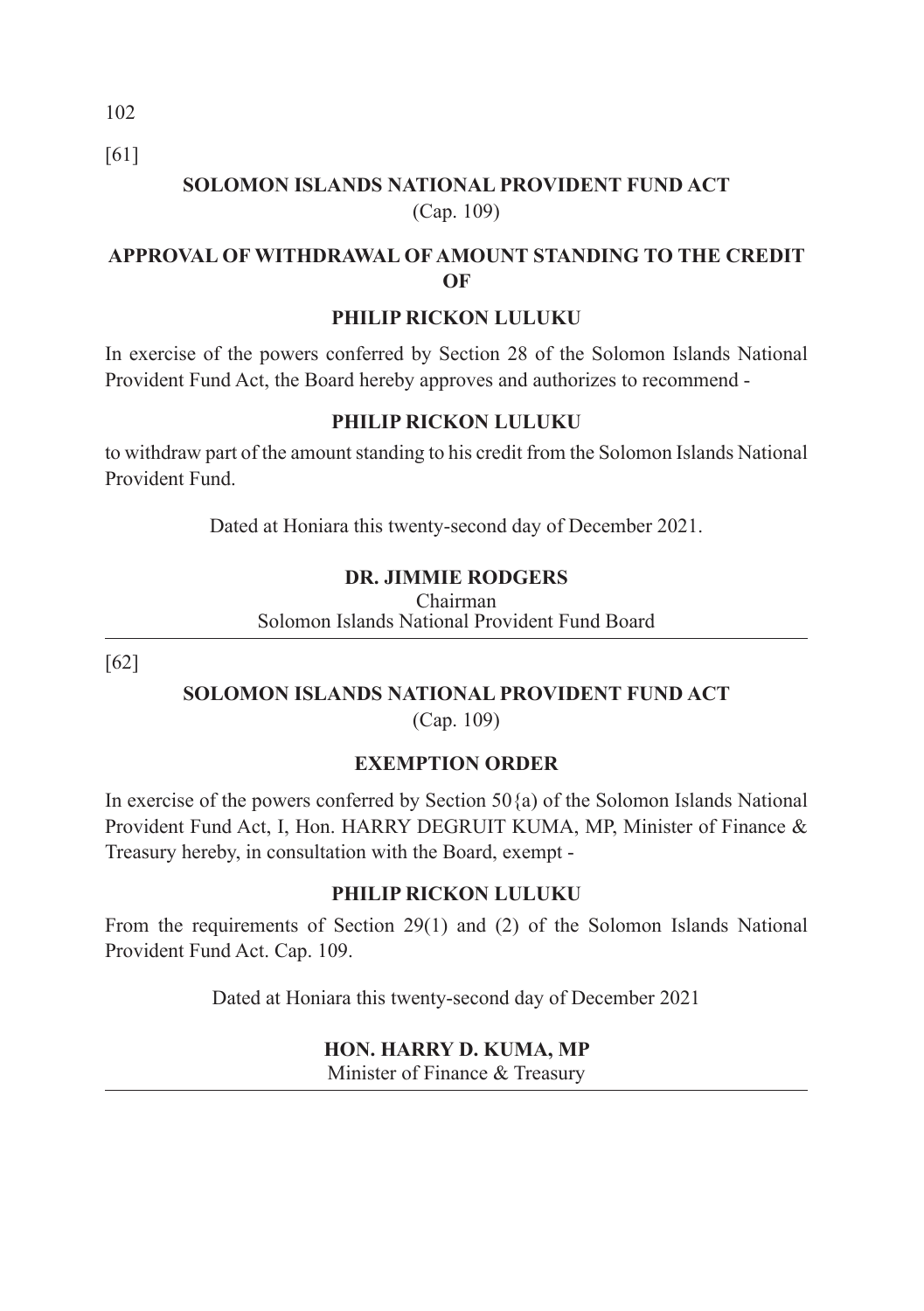[63]

# **SOLOMON ISLANDS NATIONAL PROVIDENT FUND ACT**  (Cap. 109)

# **APPROVAL OF WITHDRAWAL OF AMOUNT STANDING TO THE CREDIT OF**

#### **ESTHER IRO**

In exercise of the powers conferred by Section 28 of the Solomon Islands National Provident Fund Act, the Board hereby approves and authorizes to recommend -

#### **ESTHER IRO**

to withdraw part of the amount standing to his credit from the Solomon Islands National Provident Fund.

Dated at Honiara this twenty-second day of December 2021.

#### **DR. JIMMIE RODGERS**

Chairman Solomon Islands National Provident Fund Board

[64]

### **SOLOMON ISLANDS NATIONAL PROVIDENT FUND ACT**

(Cap. 109)

#### **EXEMPTION ORDER**

In exercise of the powers conferred by Section  $50\{a\}$  of the Solomon Islands National Provident Fund Act, I, Hon. HARRY DEGRUIT KUMA, MP, Minister of Finance & Treasury hereby, in consultation with the Board, exempt -

#### **ESTHER IRO**

From the requirements of Section 29(1) and (2) of the Solomon Islands National Provident Fund Act. Cap. 109.

Dated at Honiara this twenty-second day of December 2021

#### **HON. HARRY D. KUMA, MP**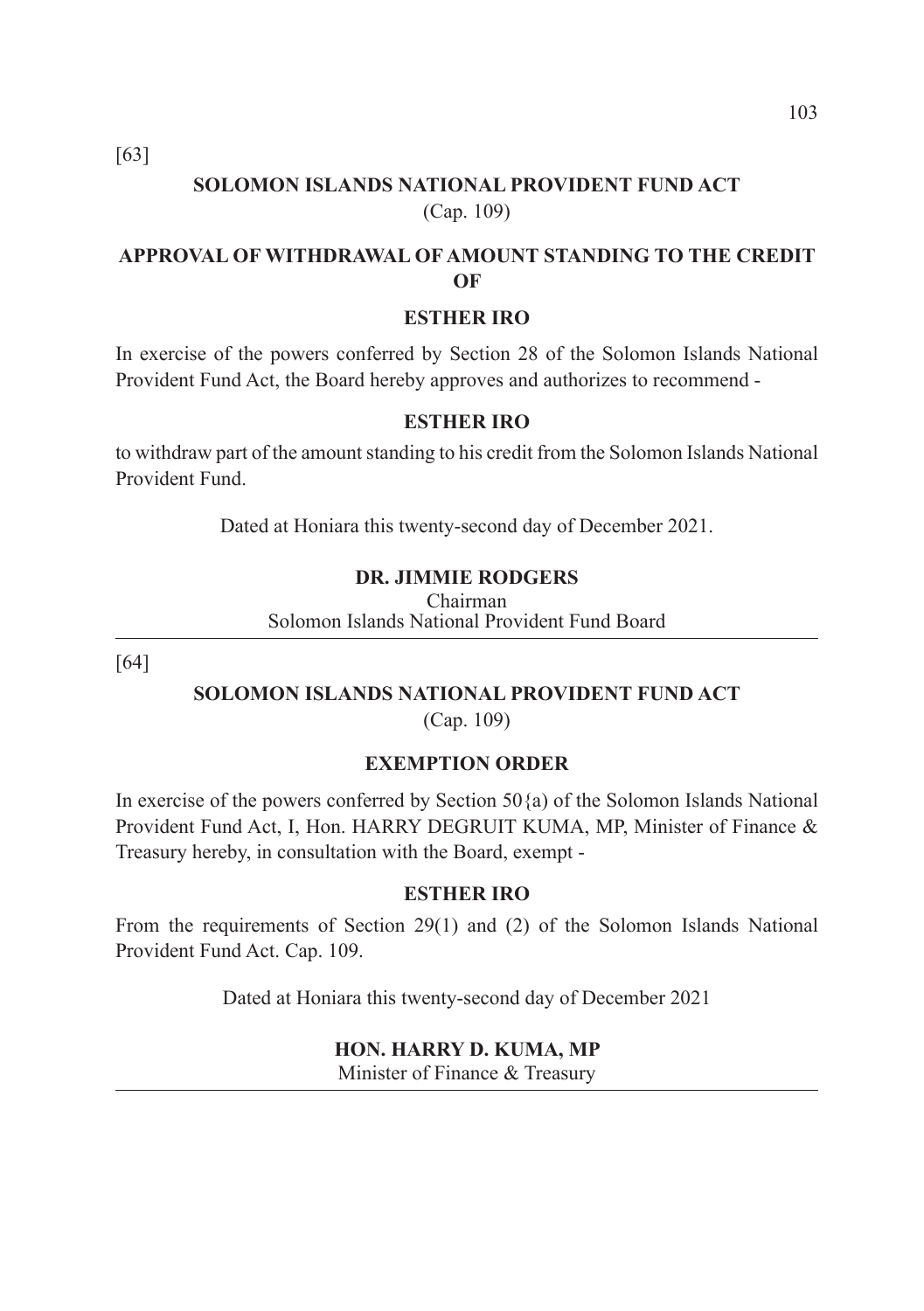[65]

# **SOLOMON ISLANDS NATIONAL PROVIDENT FUND ACT**  (Cap. 109)

# **APPROVAL OF WITHDRAWAL OF AMOUNT STANDING TO THE CREDIT OF**

#### **HELLEN SIFO**

In exercise of the powers conferred by Section 28 of the Solomon Islands National Provident Fund Act, the Board hereby approves and authorizes to recommend -

## **HELLEN SIFO**

to withdraw the amount standing to his credit from the Solomon Islands National Provident Fund.

Dated at Honiara this twenty-second day of December 2021.

# **DR. JIMMIE RODGERS**

Chairman Solomon Islands National Provident Fund Board

[66]

# **SOLOMON ISLANDS NATIONAL PROVIDENT FUND ACT**

(Cap. 109)

# **EXEMPTION ORDER**

In exercise of the powers conferred by Section 50(a) of the Solomon Islands National Provident Fund Act, I, Hon. HARRY DEGRUIT KUMA, MP, Minister of Finance & Treasury hereby, in consultation with the Board, exempt-

# **HELLEN SIFO**

From the requirements of Section 29(1) and (2) of the Solomon Islands National Provident Fund Act. Cap. 109.

Dated at Honiara this nineteenth-day of January 2022

# **HON. HARRY D. KUMA, MP**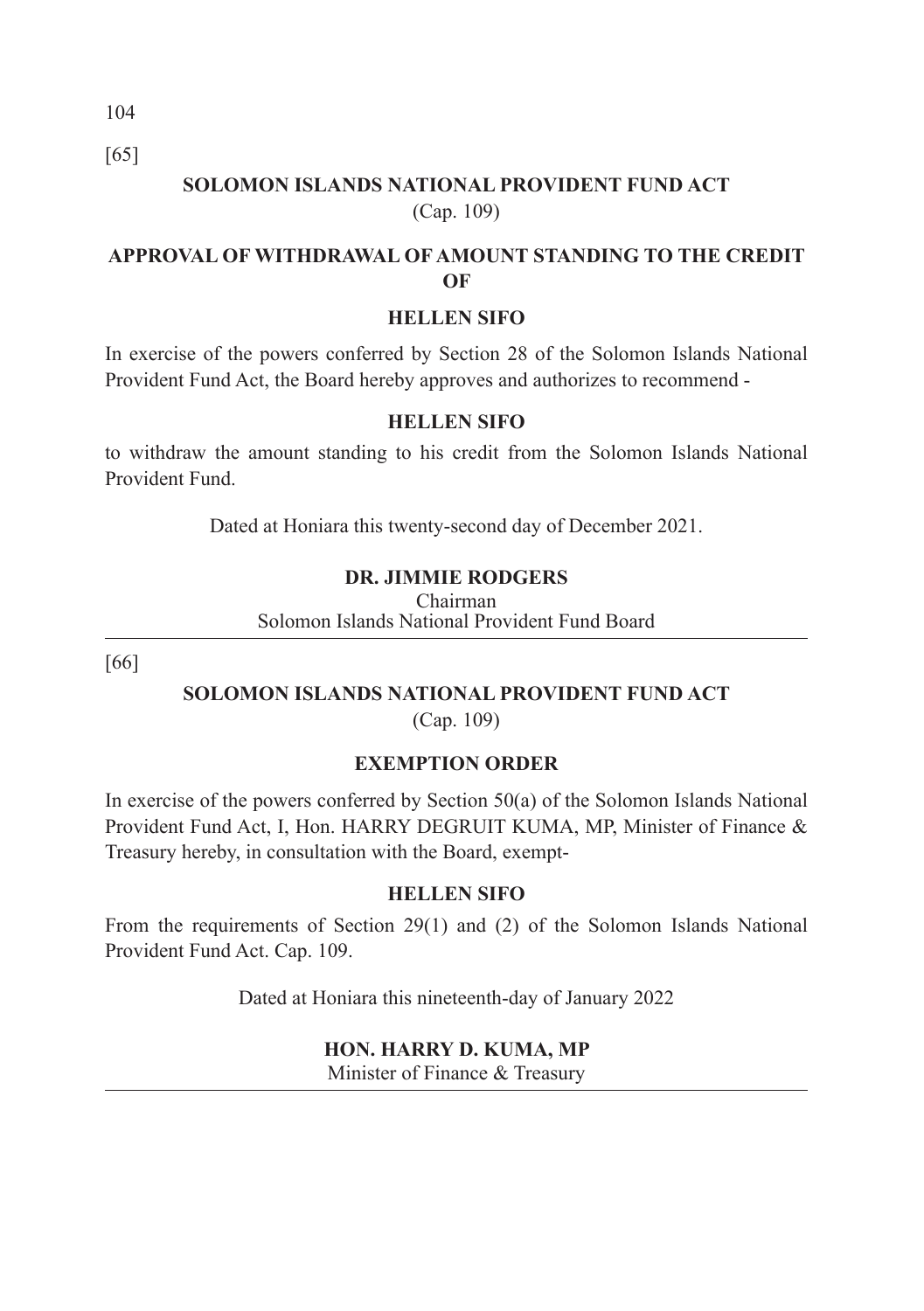[67]

# **SOLOMON ISLANDS NATIONAL PROVIDENT FUND ACT**  (Cap. 109)

# **APPROVAL OF WITHDRAWAL OF AMOUNT STANDING TO THE CREDIT OF**

#### **ROBERT SUTU**

In exercise of the powers conferred by Section 28 of the Solomon Islands National Provident Fund Act, the Board hereby approves and authorizes to recommend -

#### **ROBERT SUTU**

to withdraw the amount standing to his credit from the Solomon Islands National Provident Fund.

Dated at Honiara this twenty-second day of December 2021.

#### **DR. JIMMIE RODGERS**

Chairman Solomon Islands National Provident Fund Board

[68]

# **SOLOMON ISLANDS NATIONAL PROVIDENT FUND ACT**

(Cap. 109)

#### **EXEMPTION ORDER**

In exercise of the powers conferred by Section 50(a) of the Solomon Islands National Provident Fund Act, I, Hon. HARRY DEGRUIT KUMA, MP, Minister of Finance & Treasury hereby, in consultation with the Board, exempt-

#### **ROBERT SUTU**

From the requirements of Section 29(1) and (2) of the Solomon Islands National Provident Fund Act. Cap. 109.

Dated at Honiara this nineteenth-day of January 2022

#### **HON. HARRY D. KUMA, MP**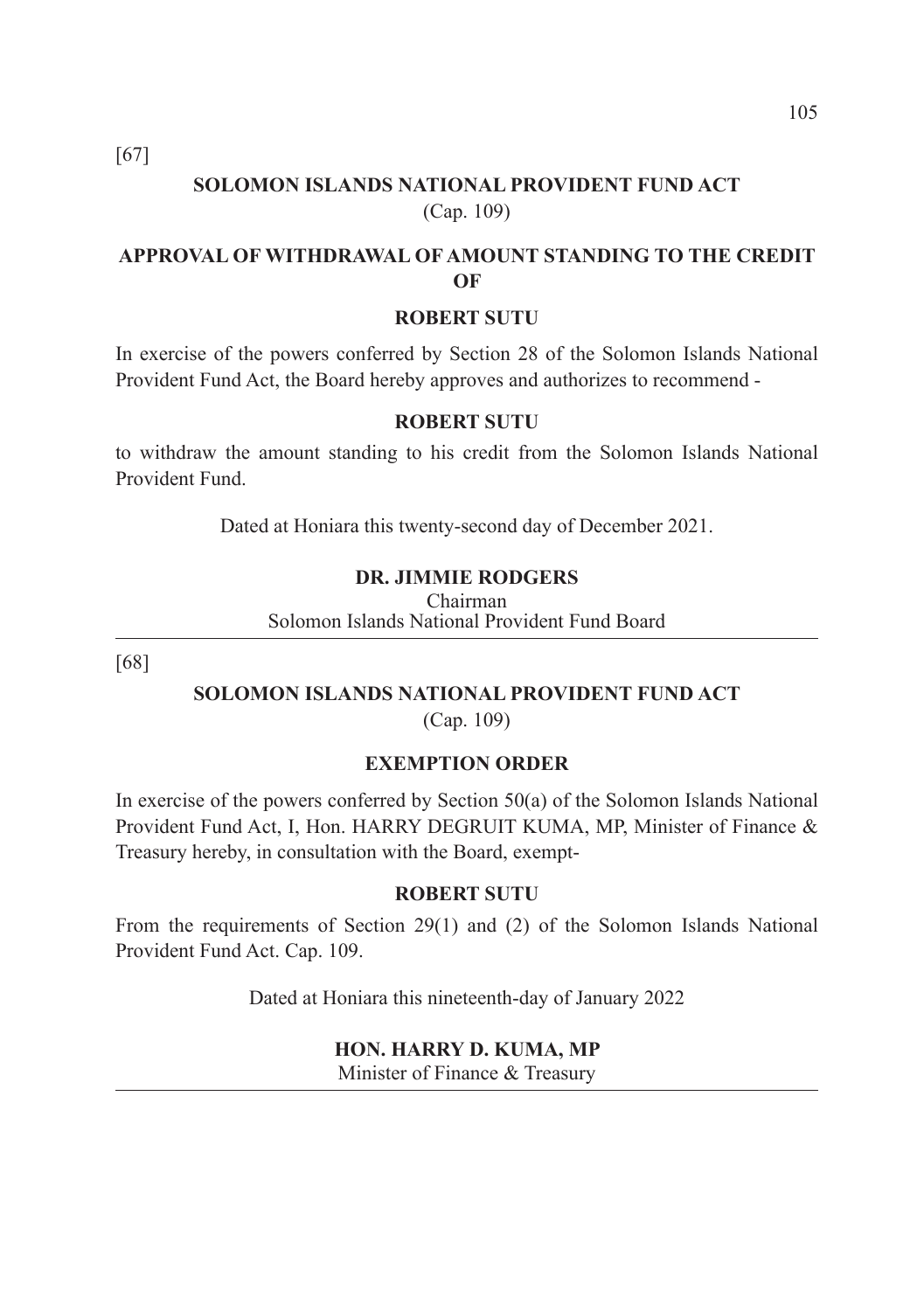[69]

# **SOLOMON ISLANDS NATIONAL PROVIDENT FUND ACT**  (Cap. 109)

# **APPROVAL OF WITHDRAWAL OF AMOUNT STANDING TO THE CREDIT OF**

#### **BILLY IRO**

In exercise of the powers conferred by Section 28 of the Solomon Islands National Provident Fund Act, the Board hereby approves and authorizes to recommend -

#### **BILLY IRO**

to withdraw the amount standing to his credit from the Solomon Islands National Provident Fund.

Dated at Honiara this twenty-second day of December 2021.

## **DR. JIMMIE RODGERS**

Chairman Solomon Islands National Provident Fund Board

[70]

# **SOLOMON ISLANDS NATIONAL PROVIDENT FUND ACT**

(Cap. 109)

#### **EXEMPTION ORDER**

In exercise of the powers conferred by Section 50(a) of the Solomon Islands National Provident Fund Act, I, Hon. HARRY DEGRUIT KUMA, MP, Minister of Finance & Treasury hereby, in consultation with the Board, exempt -

#### **BILLY IRO**

From the requirements of Section 29(1) and (2) of the Solomon Islands National Provident Fund Act. Cap. 109.

Dated at Honiara this nineteenth-day of January 2022

#### **HON. HARRY D. KUMA, MP**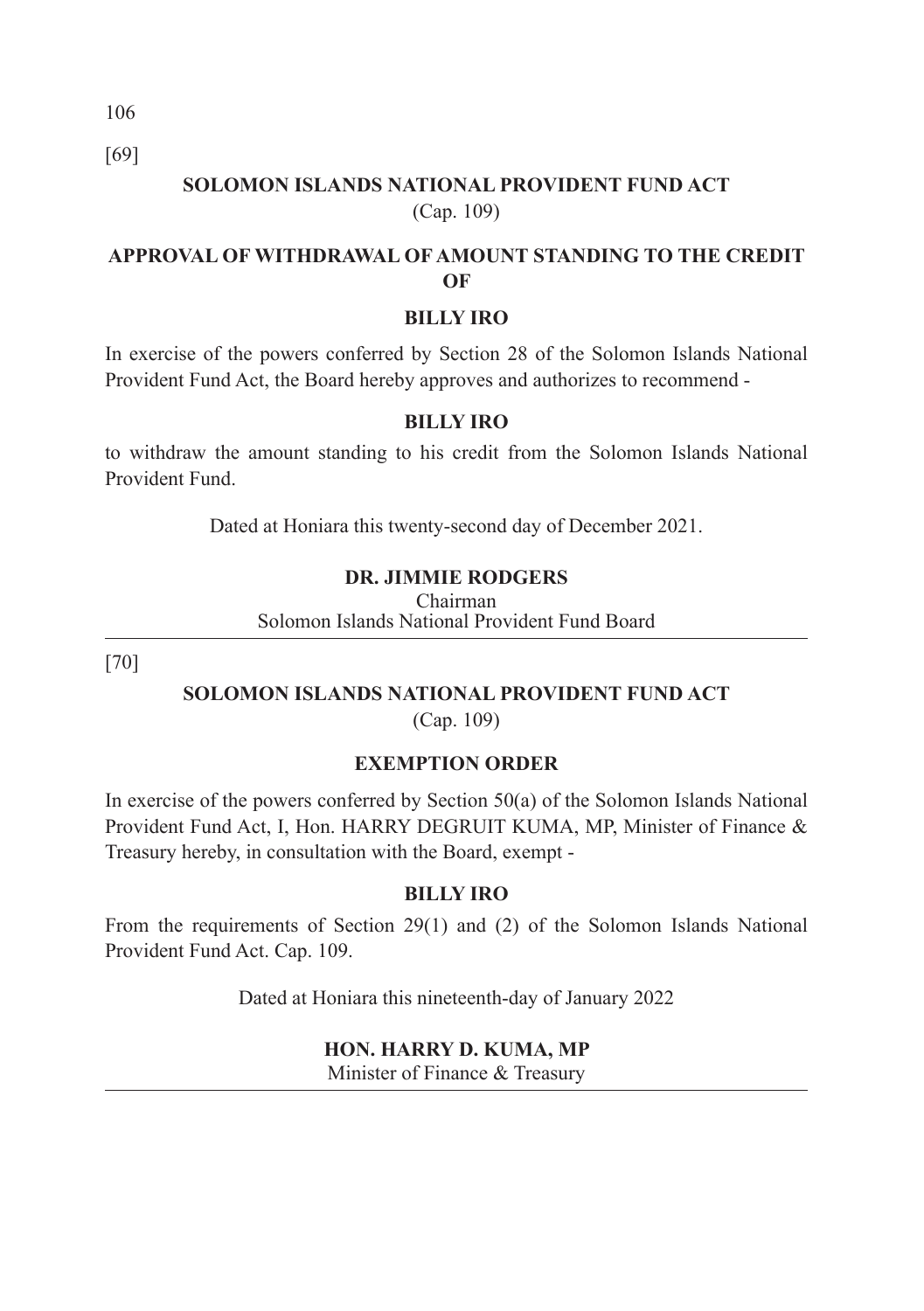[71]

# **SOLOMON ISLANDS NATIONAL PROVIDENT FUND ACT**  (Cap. 109)

# **APPROVAL OF WITHDRAWAL OF AMOUNT STANDING TO THE CREDIT OF**

#### **MERRILY LEKEZOTO**

In exercise of the powers conferred by Section 28 of the Solomon Islands National Provident Fund Act, the Board hereby approves and authorizes to recommend -

#### **MERRILY LEKEZOTO**

to withdraw the amount standing to his credit from the Solomon Islands National Provident Fund.

Dated at Honiara this twenty-second day of December 2021.

#### **DR. JIMMIE RODGERS**

Chairman Solomon Islands National Provident Fund Board

[72]

# **SOLOMON ISLANDS NATIONAL PROVIDENT FUND ACT**

(Cap. 109)

#### **EXEMPTION ORDER**

In exercise of the powers conferred by Section 50(a) of the Solomon Islands National Provident Fund Act, I, Hon. HARRY DEGRUIT KUMA, MP, Minister of Finance & Treasury hereby, in consultation with the Board, exempt-

#### **MERRILY LEKEZOTO**

From the requirements of Section 29(1) and (2) of the Solomon Islands National Provident Fund Act. Cap. 109.

Dated at Honiara this nineteenth-day of January 2022

#### **HON. HARRY D. KUMA, MP**

Minister of Finance & Treasury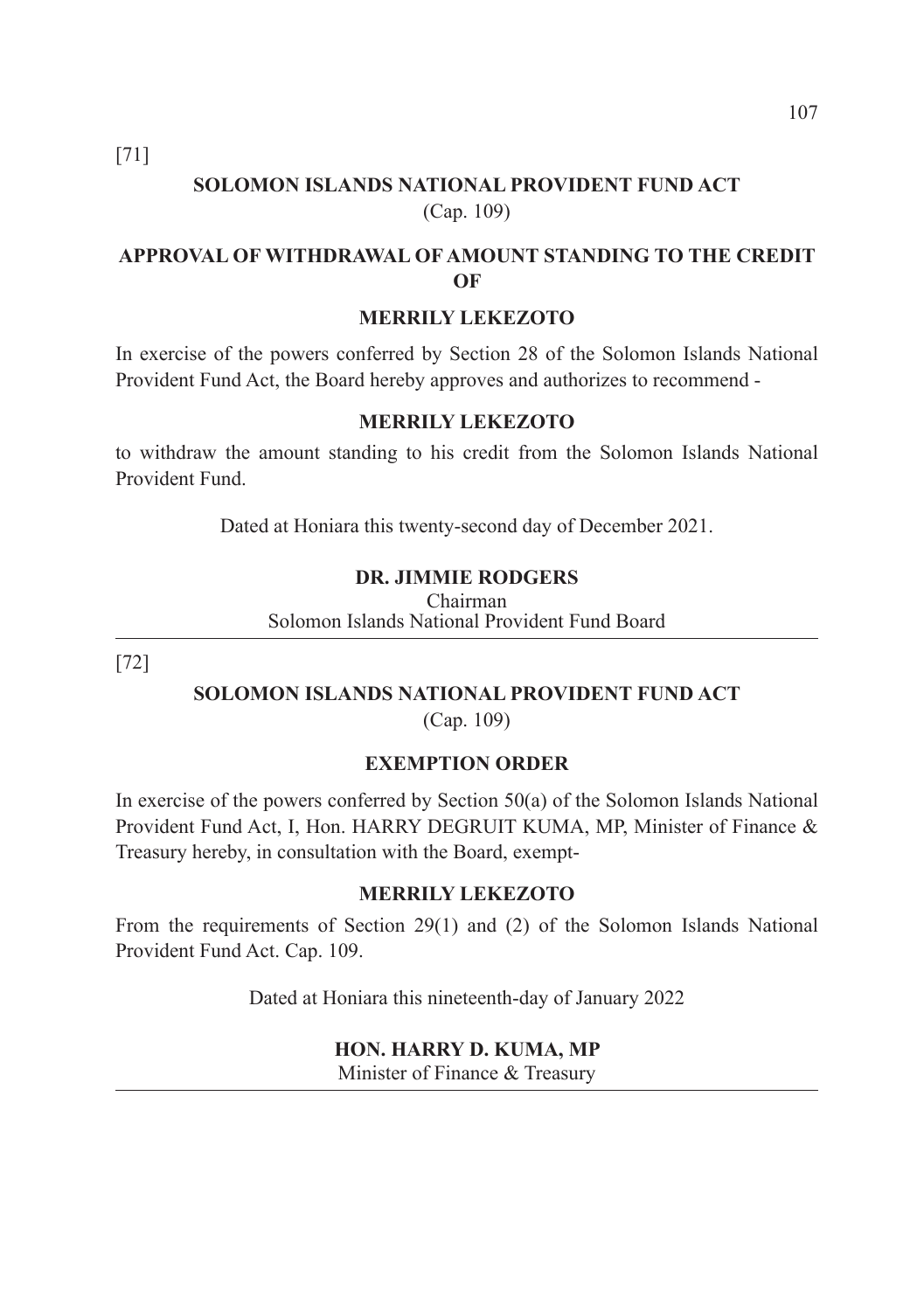[73]

# **SOLOMON ISLANDS NATIONAL PROVIDENT FUND ACT**  (Cap. 109)

# **APPROVAL OF WITHDRAWAL OF AMOUNT STANDING TO THE CREDIT OF**

## **PHILIP OLOFIA**

In exercise of the powers conferred by Section 28 of the Solomon Islands National Provident Fund Act, the Board hereby approves and authorizes to recommend -

#### **PHILIP OLOFIA**

to withdraw the amount standing to his credit from the Solomon Islands National Provident Fund.

Dated at Honiara this twenty-second day of December 2021.

# **DR. JIMMIE RODGERS**

Chairman Solomon Islands National Provident Fund Board

[74]

# **SOLOMON ISLANDS NATIONAL PROVIDENT FUND ACT**

(Cap. 109)

# **EXEMPTION ORDER**

In exercise of the powers conferred by Section 50(a) of the Solomon Islands National Provident Fund Act, I, Hon. HARRY DEGRUIT KUMA, MP, Minister of Finance & Treasury hereby, in consultation with the Board, exempt -

#### **PHILIP OLOFIA**

From the requirements of Section 29(1) and (2) of the Solomon Islands National Provident Fund Act. Cap. 109.

Dated at Honiara this nineteenth-day of January 2022

#### **HON. HARRY D. KUMA, MP**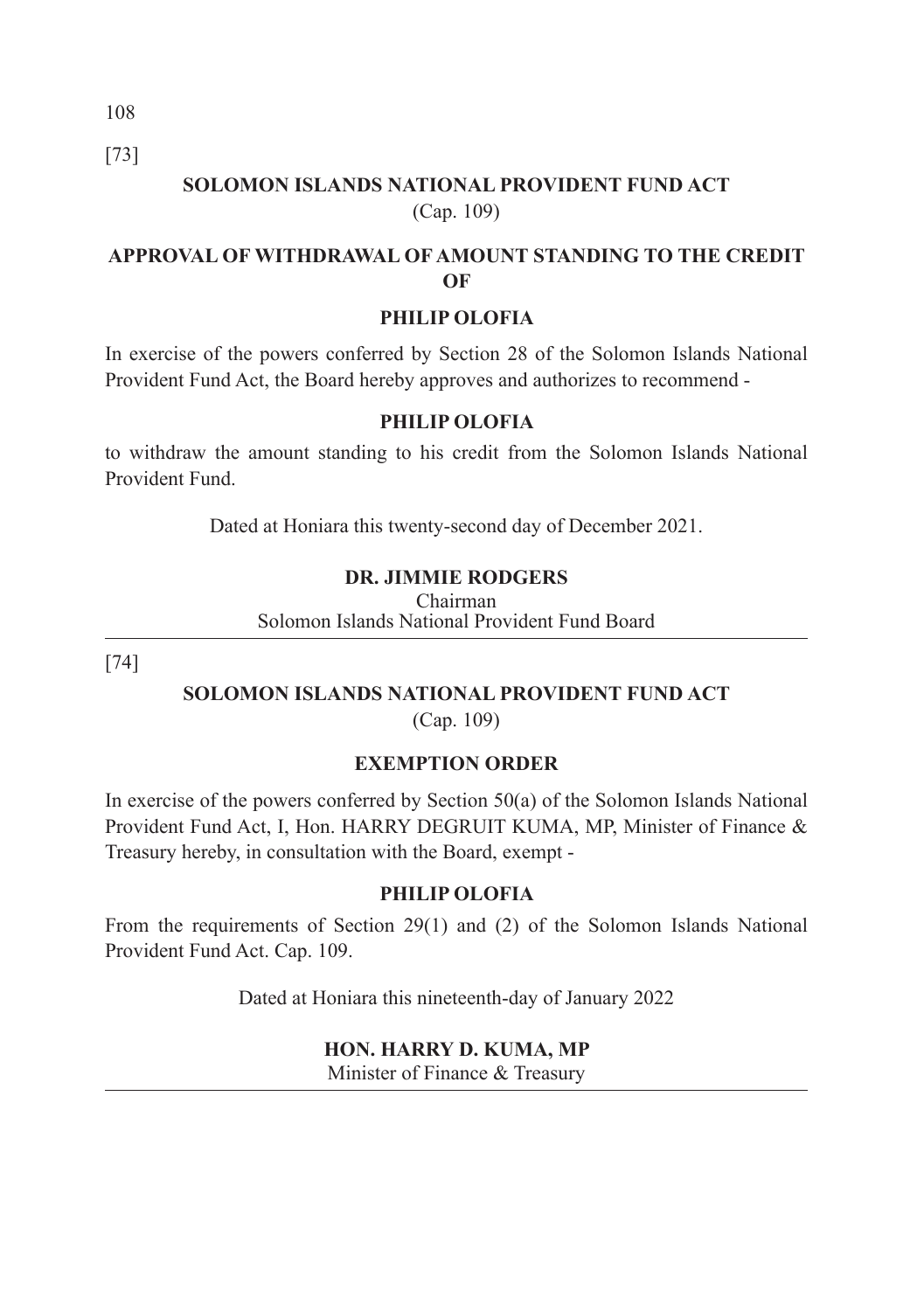[75]

# **SOLOMON ISLANDS NATIONAL PROVIDENT FUND ACT**  (Cap. 109)

# **APPROVAL OF WITHDRAWAL OF AMOUNT STANDING TO THE CREDIT OF**

#### **HELLEN BAMU**

In exercise of the powers conferred by Section 28 of the Solomon Islands National Provident Fund Act, the Board hereby approves and authorizes to recommend -

#### **HELLEN BAMU**

to withdraw the amount standing to his credit from the Solomon Islands National Provident Fund.

Dated at Honiara this twenty-second day of December 2021.

#### **DR. JIMMIE RODGERS**

Chairman Solomon Islands National Provident Fund Board

[76]

# **SOLOMON ISLANDS NATIONAL PROVIDENT FUND ACT**

(Cap. 109)

#### **EXEMPTION ORDER**

In exercise of the powers conferred by Section SO(a) of the Solomon Islands National Provident Fund Act, I, Hon. HARRY DEGRUIT KUMA, MP, Minister of Finance & Treasury hereby, in consultation with the Board, exempt -

#### **HELLEN BAMU**

From the requirements of Section 29(1) and (2) of the Solomon Islands National Provident Fund Act. Cap. 109.

Dated at Honiara this nineteenth-day of January 2022

#### **HON. HARRY D. KUMA, MP**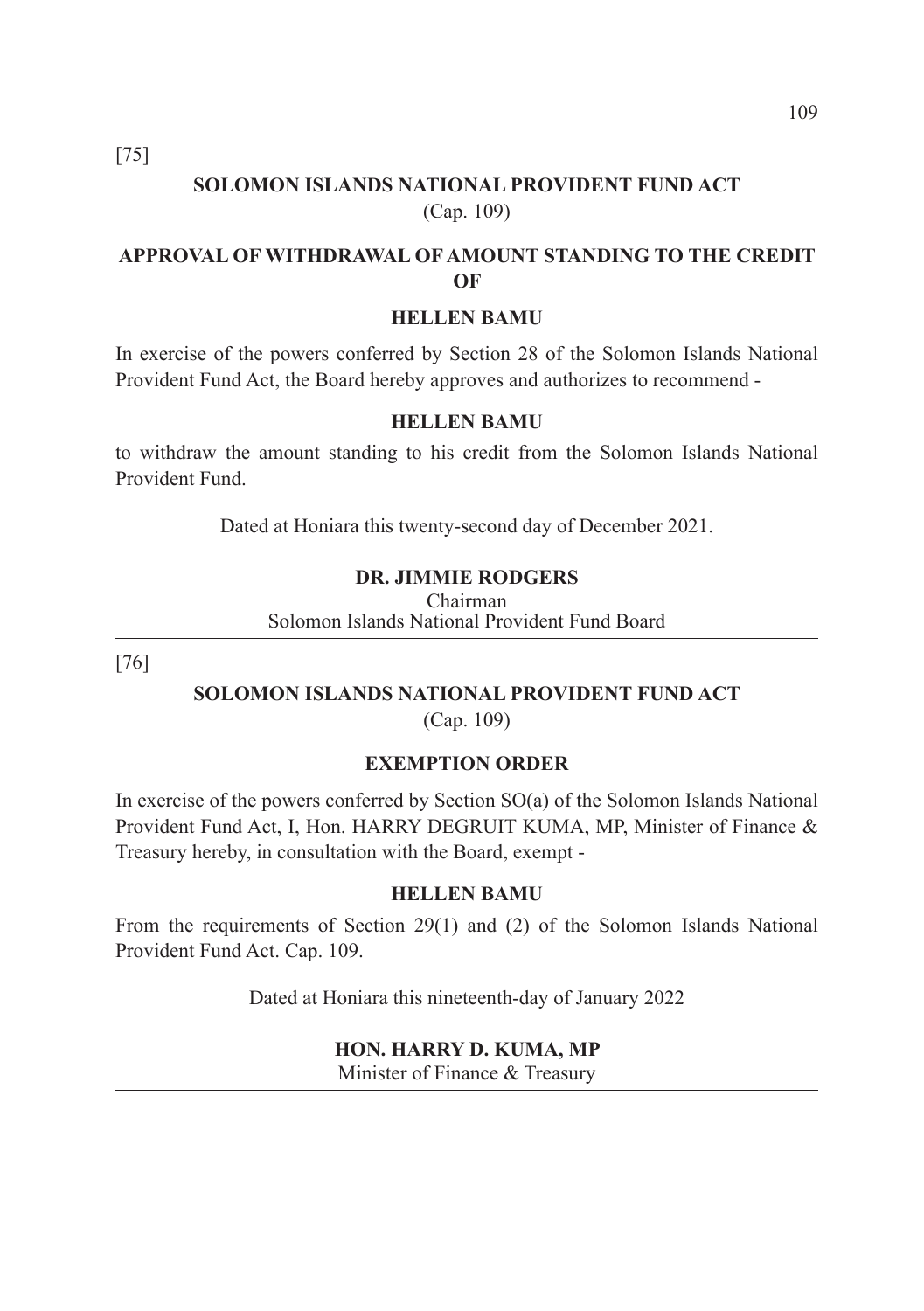[77]

# **SOLOMON ISLANDS NATIONAL PROVIDENT FUND ACT**  (Cap. 109)

# **APPROVAL OF WITHDRAWAL OF AMOUNT STANDING TO THE CREDIT OF**

#### **MAXINE NAUBA**

In exercise of the powers conferred by Section 28 of the Solomon Islands National Provident Fund Act, the Board hereby approves and authorizes to recommend -

#### **MAXINE NAUBA**

to withdraw the amount standing to his credit from the Solomon Islands National Provident Fund.

Dated at Honiara this twenty-second day of December 2021.

## **DR. JIMMIE RODGERS**

Chairman Solomon Islands National Provident Fund Board

[78]

# **SOLOMON ISLANDS NATIONAL PROVIDENT FUND ACT**

(Cap. 109)

# **EXEMPTION ORDER**

In exercise of the powers conferred by Section 50(a) of the Solomon Islands National Provident Fund Act, I, Hon. HARRY DEGRUIT KUMA, MP, Minister of Finance & Treasury hereby, in consultation with the Board, exempt -

#### **MAXINE NAUBA**

From the requirements of Section 29(1) and (2) of the Solomon Islands National Provident Fund Act. Cap. 109.

Dated at Honiara this nineteenth-day of January 2022

#### **HON. HARRY D. KUMA, MP**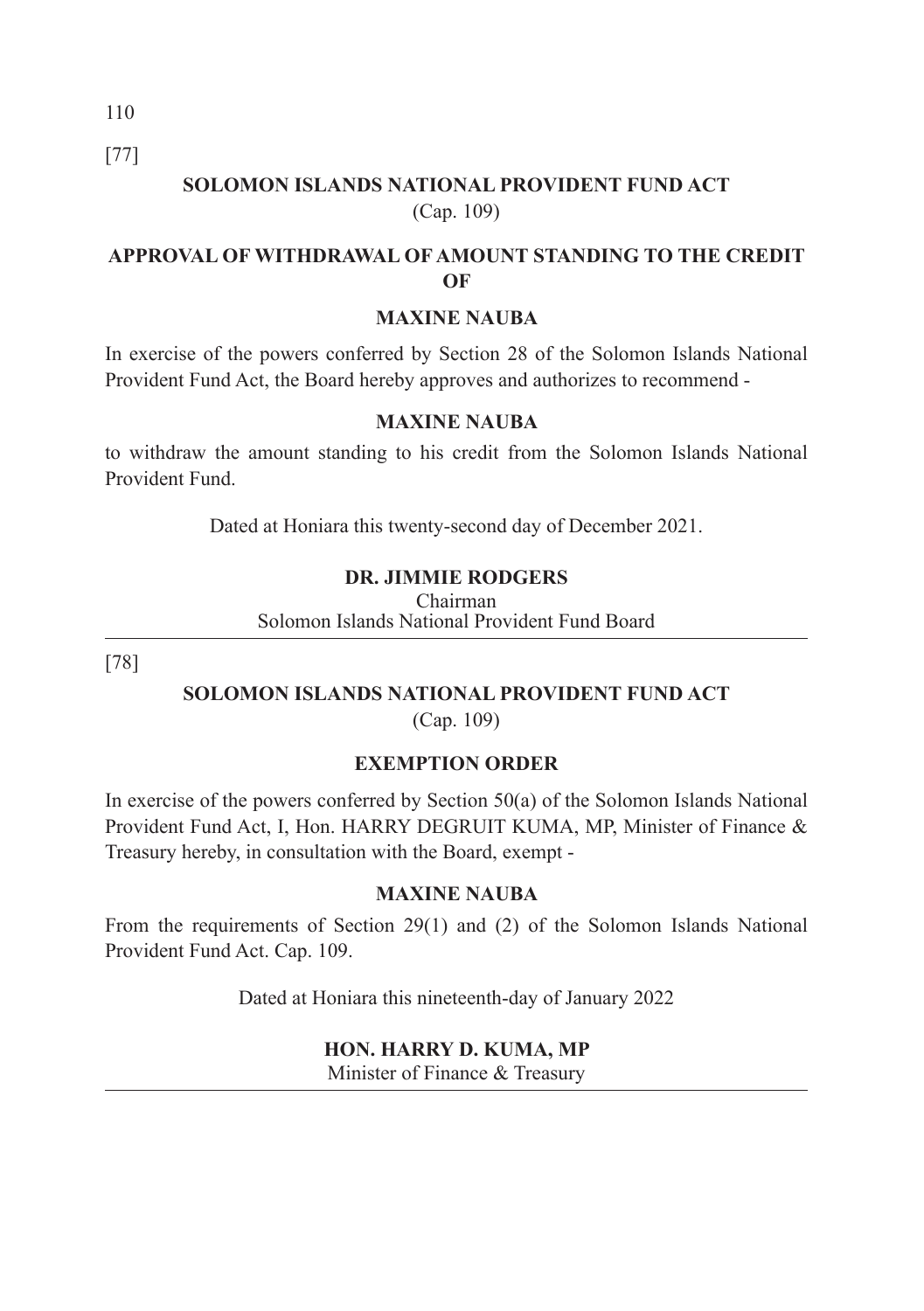[79]

# **SOLOMON ISLANDS NATIONAL PROVIDENT FUND ACT**  (Cap. 109)

# **APPROVAL OF WITHDRAWAL OF AMOUNT STANDING TO THE CREDIT OF**

#### **LOISE KENI**

In exercise of the powers conferred by Section 28 of the Solomon Islands National Provident Fund Act, the Board hereby approves and authorizes to recommend -

#### **LOISE KENI**

to withdraw the amount standing to his credit from the Solomon Islands National Provident Fund.

Dated at Honiara this twenty-second day of December 2021.

#### **DR. JIMMIE RODGERS**

Chairman Solomon Islands National Provident Fund Board

[80]

# **SOLOMON ISLANDS NATIONAL PROVIDENT FUND ACT**

(Cap. 109)

#### **EXEMPTION ORDER**

In exercise of the powers conferred by Section 50(a) of the Solomon Islands National Provident Fund Act, I, Hon. HARRY DEGRUIT KUMA, MP, Minister of Finance & Treasury hereby, in consultation with the Board, exempt -

#### **LOISE KENI**

From the requirements of Section 29(1) and (2) of the Solomon Islands National Provident Fund Act. Cap. 109.

Dated at Honiara this twenty-second day of December 2021.

#### **HON. HARRY D. KUMA, MP**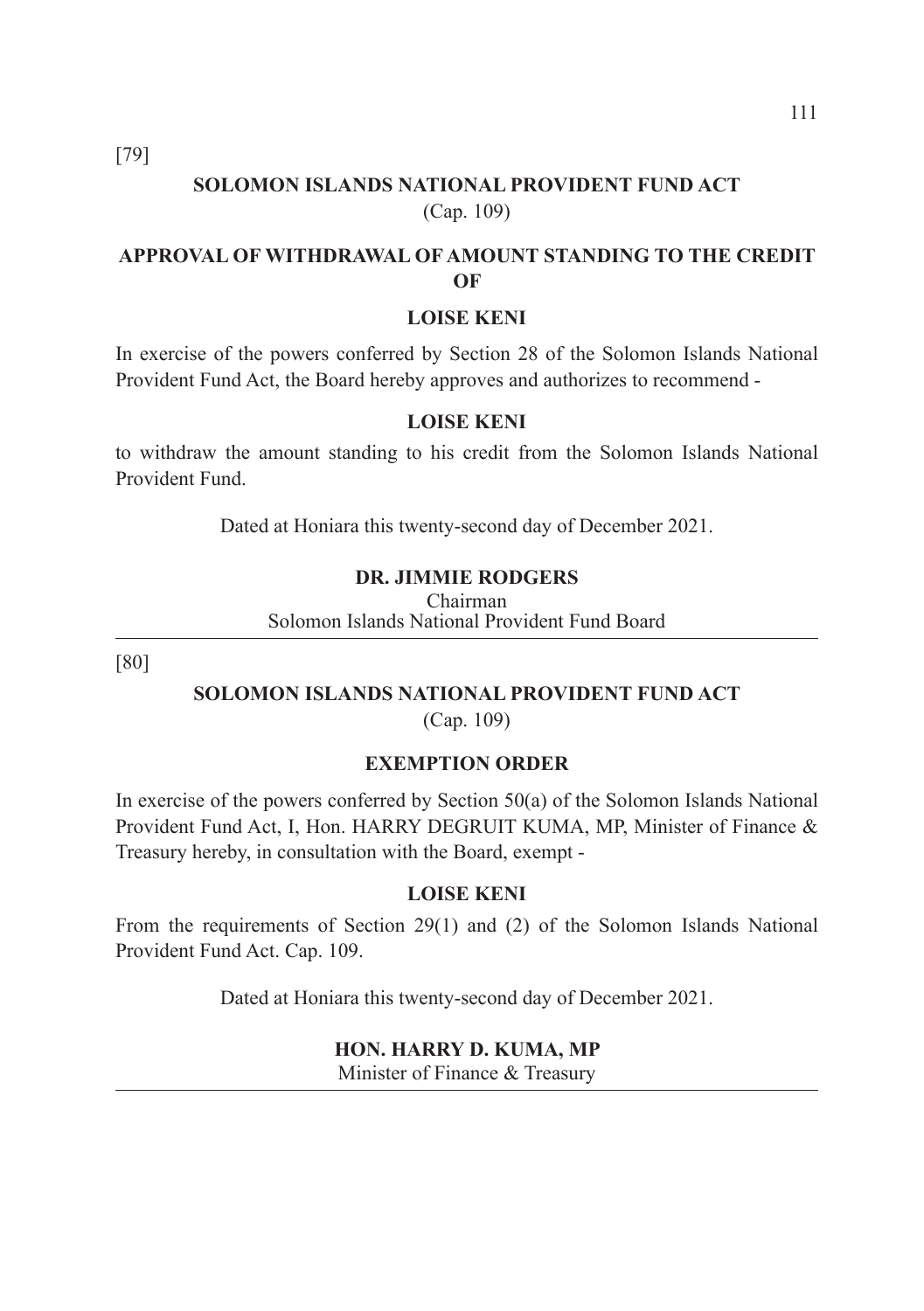[81]

# **SOLOMON ISLANDS NATIONAL PROVIDENT FUND ACT**  (Cap. 109)

# **APPROVAL OF WITHDRAWAL OF AMOUNT STANDING TO THE CREDIT OF**

#### **ANDREW IRO**

In exercise of the powers conferred by Section 28 of the Solomon Islands National Provident Fund Act, the Board hereby approves and authorizes to recommend -

#### **ANDREW IRO**

to withdraw the amount standing to his credit from the Solomon Islands National Provident Fund.

Dated at Honiara this twenty-second day of December 2021.

## **DR. JIMMIE RODGERS**

Chairman Solomon Islands National Provident Fund Board

[82]

# **SOLOMON ISLANDS NATIONAL PROVIDENT FUND ACT**

(Cap. 109)

# **EXEMPTION ORDER**

In exercise of the powers conferred by Section 50(a) of the Solomon Islands National Provident Fund Act, I, Hon. HARRY DEGRUIT KUMA, MP, Minister of Finance & Treasury hereby, in consultation with the Board, exempt -

#### **ANDREW IRO**

From the requirements of Section 29(1) and (2) of the Solomon Islands National Provident Fund Act. Cap. 109.

Dated at Honiara this twenty-second day of December 2021.

#### **HON. HARRY D. KUMA, MP**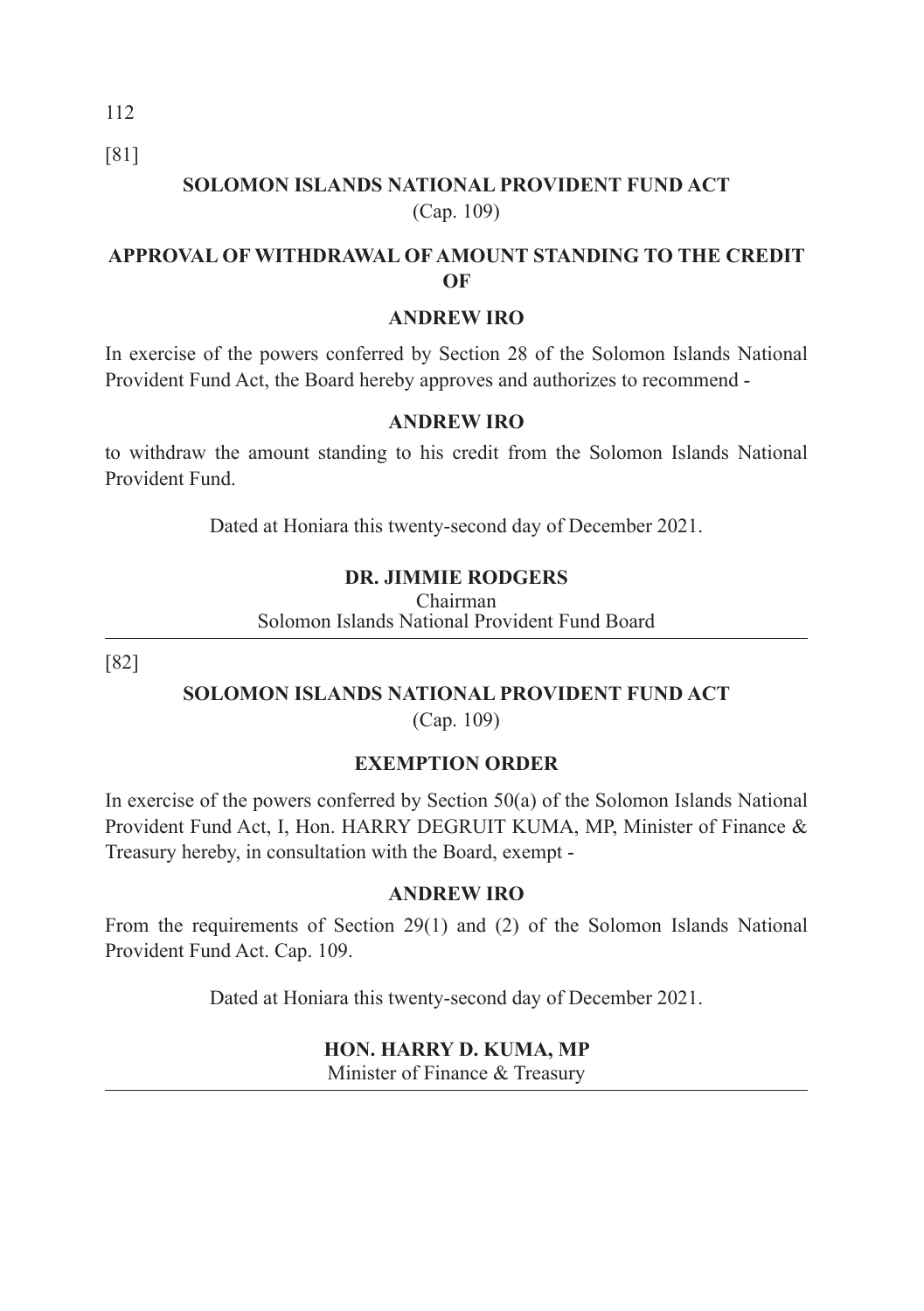[83]

# **SOLOMON ISLANDS NATIONAL PROVIDENT FUND ACT**  (Cap. 109)

# **APPROVAL OF WITHDRAWAL OF AMOUNT STANDING TO THE CREDIT OF**

#### **NOLLAND JOLO**

In exercise of the powers conferred by Section 28 of the Solomon Islands National Provident Fund Act, the Board hereby approves and authorizes to recommend -

#### **NOLLAND JOLO**

to withdraw the amount standing to his credit from the Solomon Islands National Provident Fund.

Dated at Honiara this twenty-second day of December 2021.

#### **DR. JIMMIE RODGERS**

Chairman Solomon Islands National Provident Fund Board

[84]

# **SOLOMON ISLANDS NATIONAL PROVIDENT FUND ACT**

(Cap. 109)

#### **EXEMPTION ORDER**

In exercise of the powers conferred by Section 50(a) of the Solomon Islands National Provident Fund Act, I, Hon. HARRY DEGRUIT KUMA, MP, Minister of Finance & Treasury hereby, in consultation with the Board, exempt -

#### **NOLLAND JOLO**

From the requirements of Section 29(1) and (2) of the Solomon Islands National Provident Fund Act. Cap. 109.

Dated at Honiara this twenty-second day of December 2021.

#### **HON. HARRY D. KUMA, MP**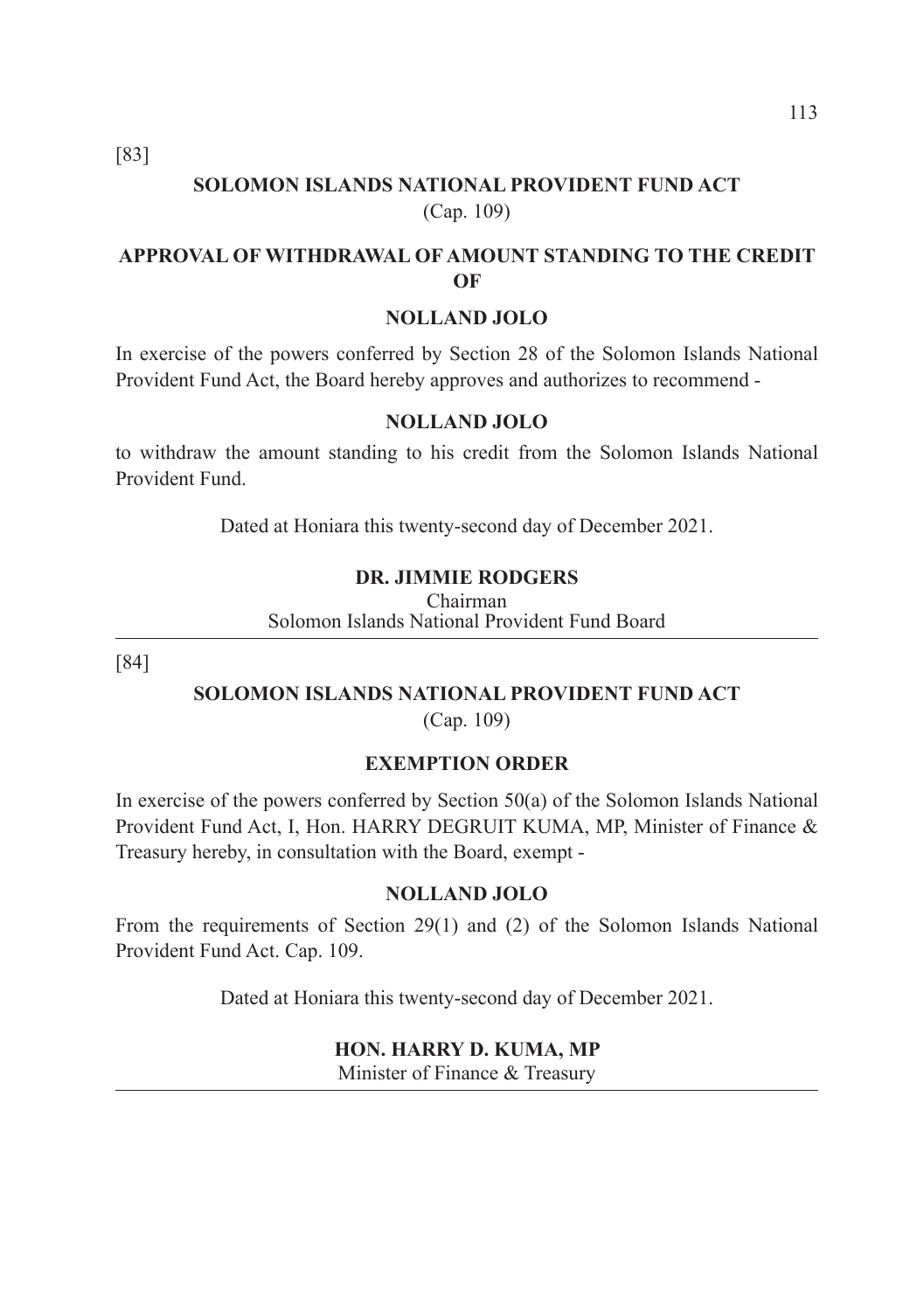[85]

# **SOLOMON ISLANDS NATIONAL PROVIDENT FUND ACT**  (Cap. 109)

# **APPROVAL OF WITHDRAWAL OF AMOUNT STANDING TO THE CREDIT OF**

#### **WILLIAM KAKANA**

In exercise of the powers conferred by Section 28 of the Solomon Islands National Provident Fund Act, the Board hereby approves and authorizes to recommend -

## **WILLIAM KAKANA**

to withdraw the amount standing to his credit from the Solomon Islands National Provident Fund.

Dated at Honiara this twenty-second day of December 2021.

# **DR. JIMMIE RODGERS**

Chairman Solomon Islands National Provident Fund Board

[86]

# **SOLOMON ISLANDS NATIONAL PROVIDENT FUND ACT**

(Cap. 109)

# **EXEMPTION ORDER**

In exercise of the powers conferred by Section 50(a) of the Solomon Islands National Provident Fund Act, I, Hon. HARRY DEGRUIT KUMA, MP, Minister of Finance & Treasury hereby, in consultation with the Board, exempt -

# **WILLIAM KAKANA**

From the requirements of Section 29(1) and (2) of the Solomon Islands National Provident Fund Act. Cap. 109.

Dated at Honiara this twenty-second day of December 2021.

#### **HON. HARRY D. KUMA, MP**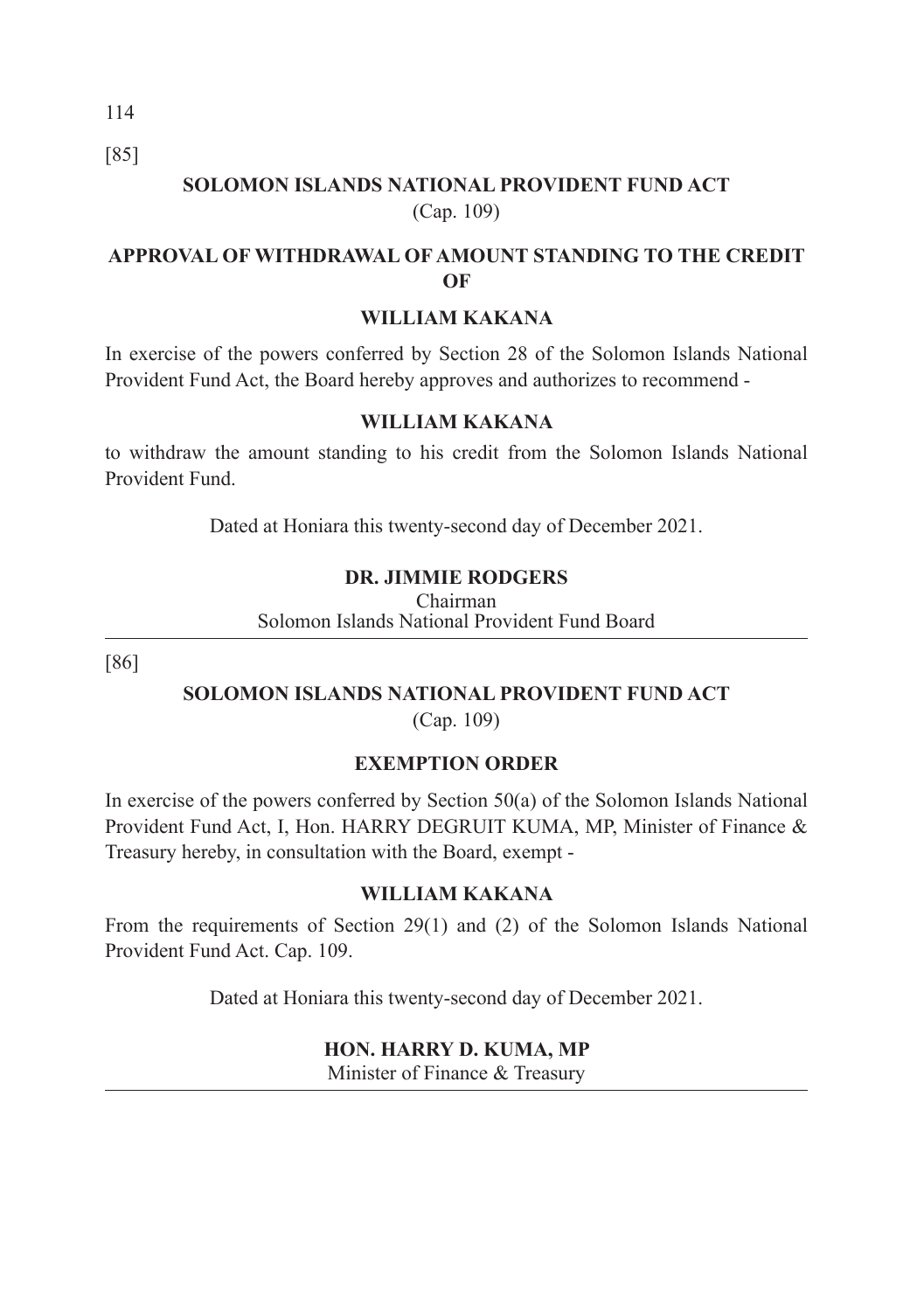[87]

# **SOLOMON ISLANDS NATIONAL PROVIDENT FUND ACT**  (Cap. 109)

# **APPROVAL OF WITHDRAWAL OF AMOUNT STANDING TO THE CREDIT OF**

#### **RANDEL VAMUKI**

In exercise of the powers conferred by Section 28 of the Solomon Islands National Provident Fund Act, the Board hereby approves and authorizes to recommend -

#### **RANDEL VAMUKI**

to withdraw the amount standing to his credit from the Solomon Islands National Provident Fund.

Dated at Honiara this twenty-second day of December 2021.

#### **DR. JIMMIE RODGERS**

Chairman Solomon Islands National Provident Fund Board

[88]

# **SOLOMON ISLANDS NATIONAL PROVIDENT FUND ACT**

(Cap. 109)

#### **EXEMPTION ORDER**

In exercise of the powers conferred by Section 50(a) of the Solomon Islands National Provident Fund Act, I, Hon. HARRY DEGRUIT KUMA, MP, Minister of Finance & Treasury hereby, in consultation with the Board, exempt -

#### **RANDEL VAMUKI**

From the requirements of Section 29(1) and (2) of the Solomon Islands National Provident Fund Act. Cap. 109.

Dated at Honiara this twenty-second day of December 2021.

#### **HON. HARRY D. KUMA, MP**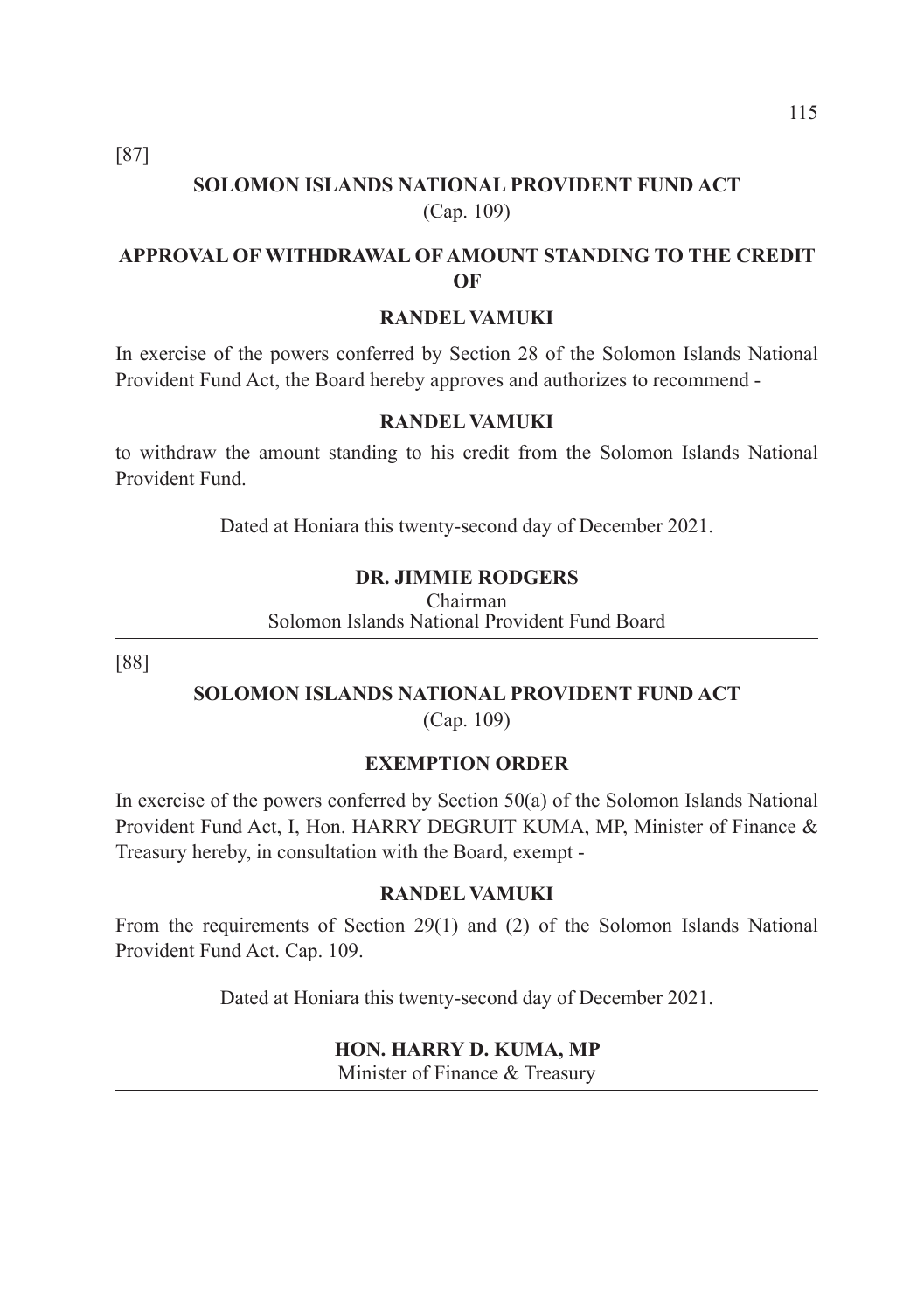[89]

# **SOLOMON ISLANDS NATIONAL PROVIDENT FUND ACT**  (Cap. 109)

# **APPROVAL OF WITHDRAWAL OF AMOUNT STANDING TO THE CREDIT OF**

# **PLACIDA SIFOTELIA**

In exercise of the powers conferred by Section 28 of the Solomon Islands National Provident Fund Act, the Board hereby approves and authorizes to recommend -

#### **PLACIDA SIFOTELIA**

to withdraw the amount standing to his credit from the Solomon Islands National Provident Fund.

Dated at Honiara this twenty-second day of December 2021.

# **DR. JIMMIE RODGERS**

Chairman Solomon Islands National Provident Fund Board

[90]

# **SOLOMON ISLANDS NATIONAL PROVIDENT FUND ACT**

(Cap. 109)

# **EXEMPTION ORDER**

In exercise of the powers conferred by Section 50(a) of the Solomon Islands National Provident Fund Act, I, Hon. HARRY DEGRUIT KUMA, MP, Minister of Finance & Treasury hereby, in consultation with the Board, exempt -

# **PLACIDA SIFOTELIA**

From the requirements of Section 29(1) and (2) of the Solomon Islands National Provident Fund Act. Cap. 109.

Dated at Honiara this twenty-second day of December 2021.

# **HON. HARRY D. KUMA, MP**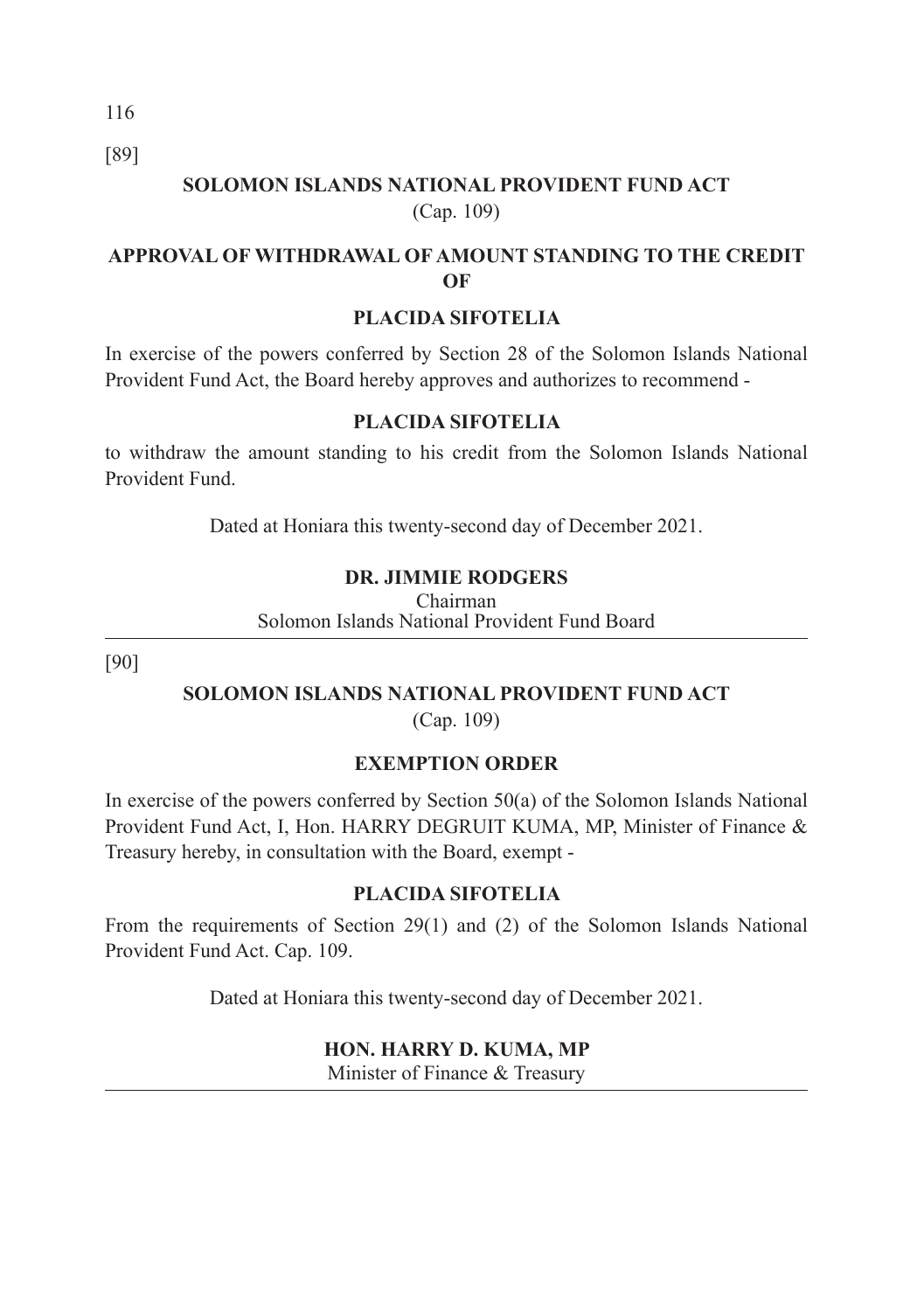[91]

# **SOLOMON ISLANDS NATIONAL PROVIDENT FUND ACT**  (Cap. 109)

# **APPROVAL OF WITHDRAWAL OF AMOUNT STANDING TO THE CREDIT OF**

#### **FREDSON KWAIANI**

In exercise of the powers conferred by Section 28 of the Solomon Islands National Provident Fund Act, the Board hereby approves and authorizes to recommend -

#### **FREDSON KWAIANI**

to withdraw the amount standing to his credit from the Solomon Islands National Provident Fund.

Dated at Honiara this twenty-second day of December 2021.

#### **DR. JIMMIE RODGERS**

Chairman Solomon Islands National Provident Fund Board

[92]

# **SOLOMON ISLANDS NATIONAL PROVIDENT FUND ACT**

(Cap. 109)

#### **EXEMPTION ORDER**

In exercise of the powers conferred by Section 50(a) of the Solomon Islands National Provident Fund Act, I, Hon. HARRY DEGRUIT KUMA, MP, Minister of Finance & Treasury hereby, in consultation with the Board, exempt -

#### **FREDSON KWAIANI**

From the requirements of Section 29(1) and (2) of the Solomon Islands National Provident Fund Act. Cap. 109.

Dated at Honiara this twenty-second day of December 2021.

#### **HON. HARRY D. KUMA, MP**

Minister of Finance & Treasury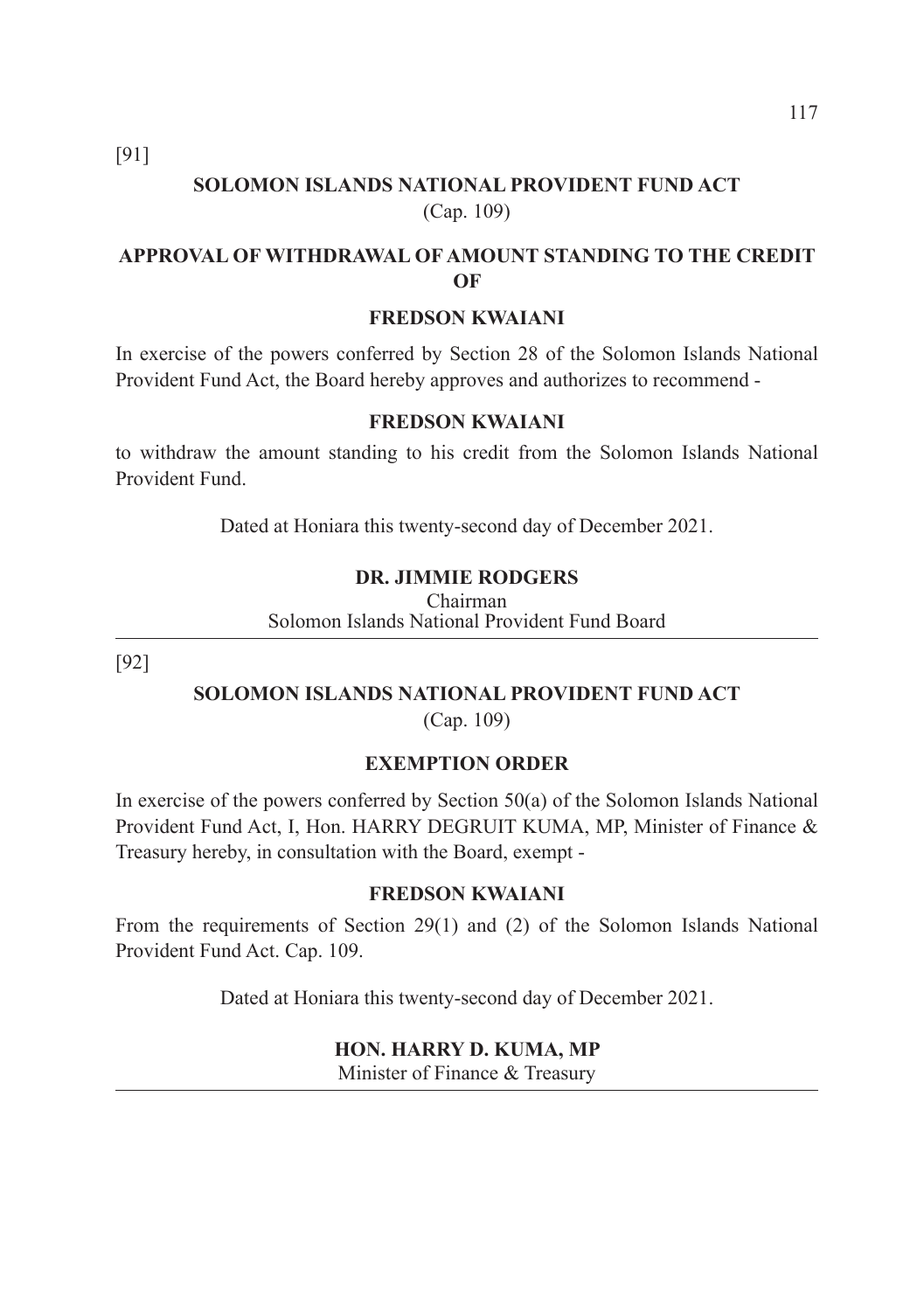[93]

# **SOLOMON ISLANDS NATIONAL PROVIDENT FUND ACT**  (Cap. 109)

# **APPROVAL OF WITHDRAWAL OF AMOUNT STANDING TO THE CREDIT OF**

#### **ANNIE OGOGA**

In exercise of the powers conferred by Section 28 of the Solomon Islands National Provident Fund Act, the Board hereby approves and authorizes to recommend -

#### **ANNIE OGOGA**

to withdraw the amount standing to his credit from the Solomon Islands National Provident Fund.

Dated at Honiara this twenty-second day of December 2021.

#### **DR. JIMMIE RODGERS**

Chairman Solomon Islands National Provident Fund Board

[94]

# **SOLOMON ISLANDS NATIONAL PROVIDENT FUND ACT**

(Cap. 109)

#### **EXEMPTION ORDER**

In exercise of the powers conferred by Section 50(a) of the Solomon Islands National Provident Fund Act, I, Hon. HARRY DEGRUIT KUMA, MP, Minister of Finance & Treasury hereby, in consultation with the Board, exempt -

#### **ANNIE OGOGA**

From the requirements of Section 29(1) and (2) of the Solomon Islands National Provident Fund Act. Cap. 109.

Dated at Honiara this twenty-second day of December 2021.

#### **HON. HARRY D. KUMA, MP**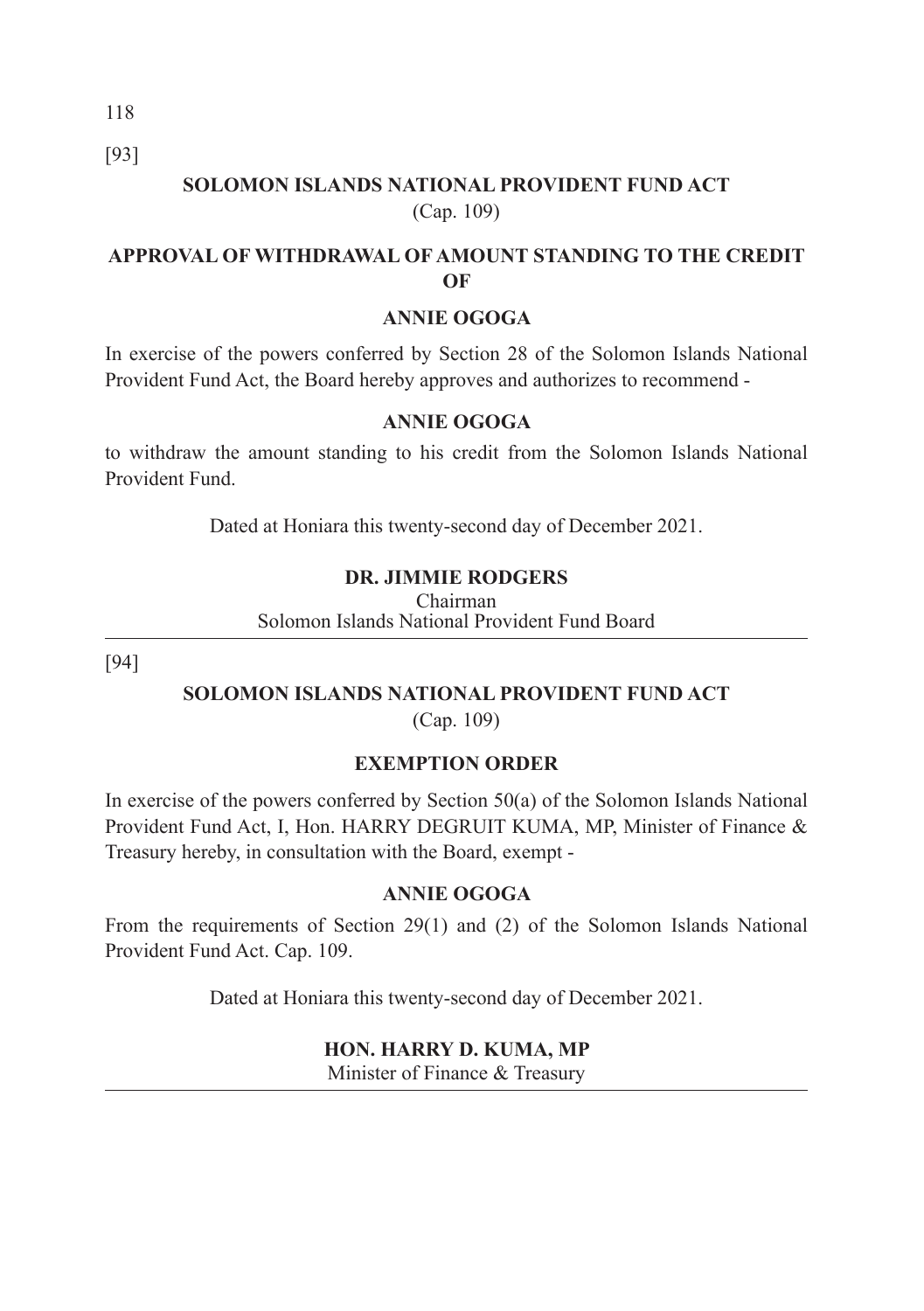[95]

# **SOLOMON ISLANDS NATIONAL PROVIDENT FUND ACT**  (Cap. 109)

# **APPROVAL OF WITHDRAWAL OF AMOUNT STANDING TO THE CREDIT OF**

#### **ELIJAH KWANGA**

In exercise of the powers conferred by Section 28 of the Solomon Islands National Provident Fund Act, the Board hereby approves and authorizes to recommend -

#### **ELIJAH KWANGA**

to withdraw the amount standing to his credit from the Solomon Islands National Provident Fund.

Dated at Honiara this twenty-second day of December 2021.

#### **DR. JIMMIE RODGERS**

Chairman Solomon Islands National Provident Fund Board

[96]

### **SOLOMON ISLANDS NATIONAL PROVIDENT FUND ACT**

(Cap. 109)

#### **EXEMPTION ORDER**

In exercise of the powers conferred by Section 50(a) of the Solomon Islands National Provident Fund Act, I, Hon. HARRY DEGRUIT KUMA, MP, Minister of Finance & Treasury hereby, in consultation with the Board, exempt -

#### **ELIJAH KWANGA**

From the requirements of Section 29(1) and (2) of the Solomon Islands National Provident Fund Act. Cap. 109.

Dated at Honiara this twenty-second day of December 2021.

#### **HON. HARRY D. KUMA, MP**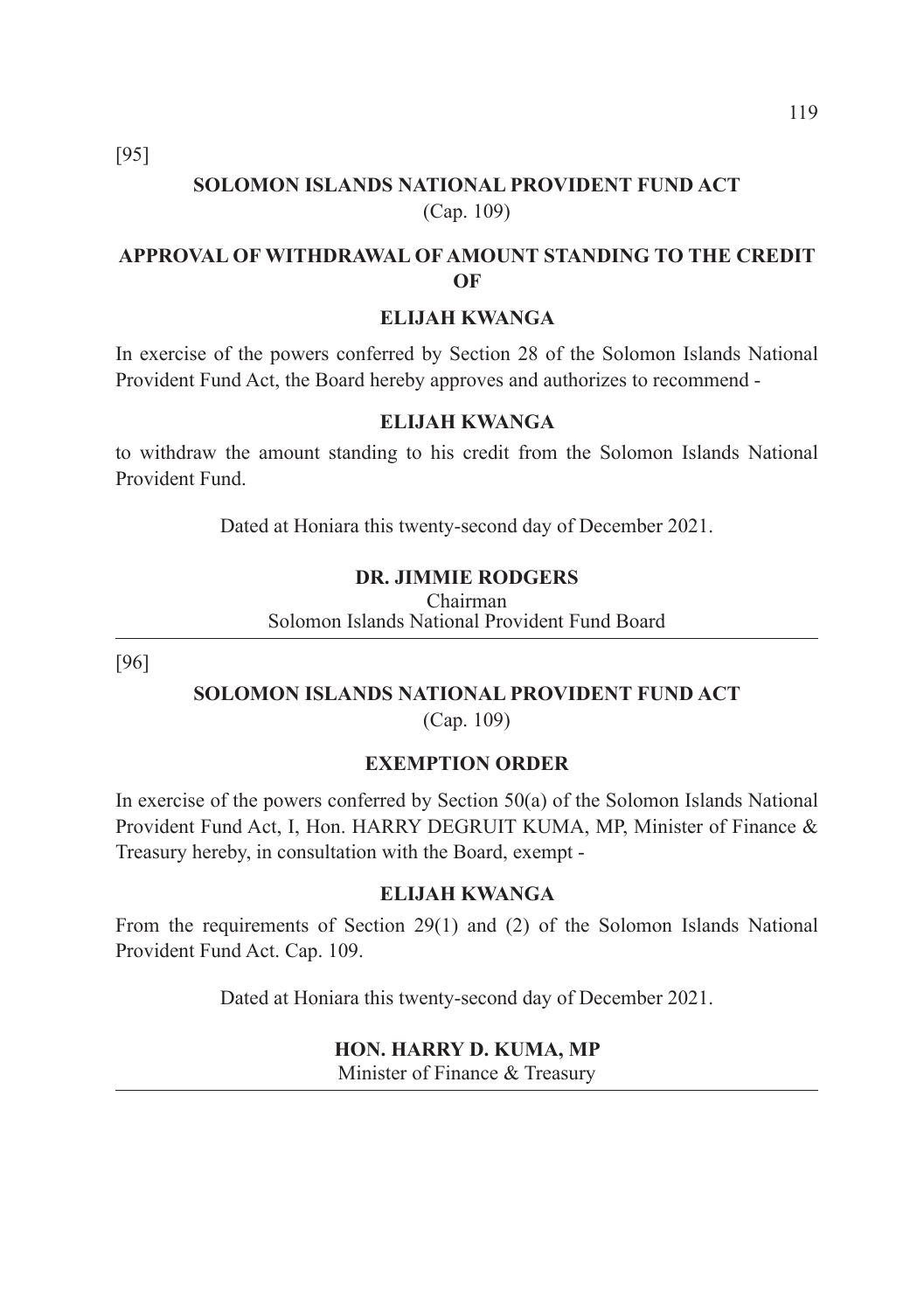[97]

# **SOLOMON ISLANDS NATIONAL PROVIDENT FUND ACT**  (Cap. 109)

# **APPROVAL OF WITHDRAWAL OF AMOUNT STANDING TO THE CREDIT OF**

#### **ERIC BANNIE KAU BANNIE**

In exercise of the powers conferred by Section 28 of the Solomon Islands National Provident Fund Act, the Board hereby approves and authorizes to recommend -

## **ERIC BANNIE KAU BANNIE**

to withdraw the amount standing to his credit from the Solomon Islands National Provident Fund.

Dated at Honiara this twenty-second day of December 2021.

# **DR. JIMMIE RODGERS**

Chairman Solomon Islands National Provident Fund Board

[98]

# **SOLOMON ISLANDS NATIONAL PROVIDENT FUND ACT**

(Cap. 109)

# **EXEMPTION ORDER**

In exercise of the powers conferred by Section 50(a) of the Solomon Islands National Provident Fund Act, I, Hon. HARRY DEGRUIT KUMA, MP, Minister of Finance & Treasury hereby, in consultation with the Board, exempt

# **ERIC BANNIE KAU BANNIE**

From the requirements of Section 29(1) and (2) of the Solomon Islands National Provident Fund Act. Cap. 109.

Dated at Honiara this twenty-second day of December 2021.

# **HON. HARRY D. KUMA, MP**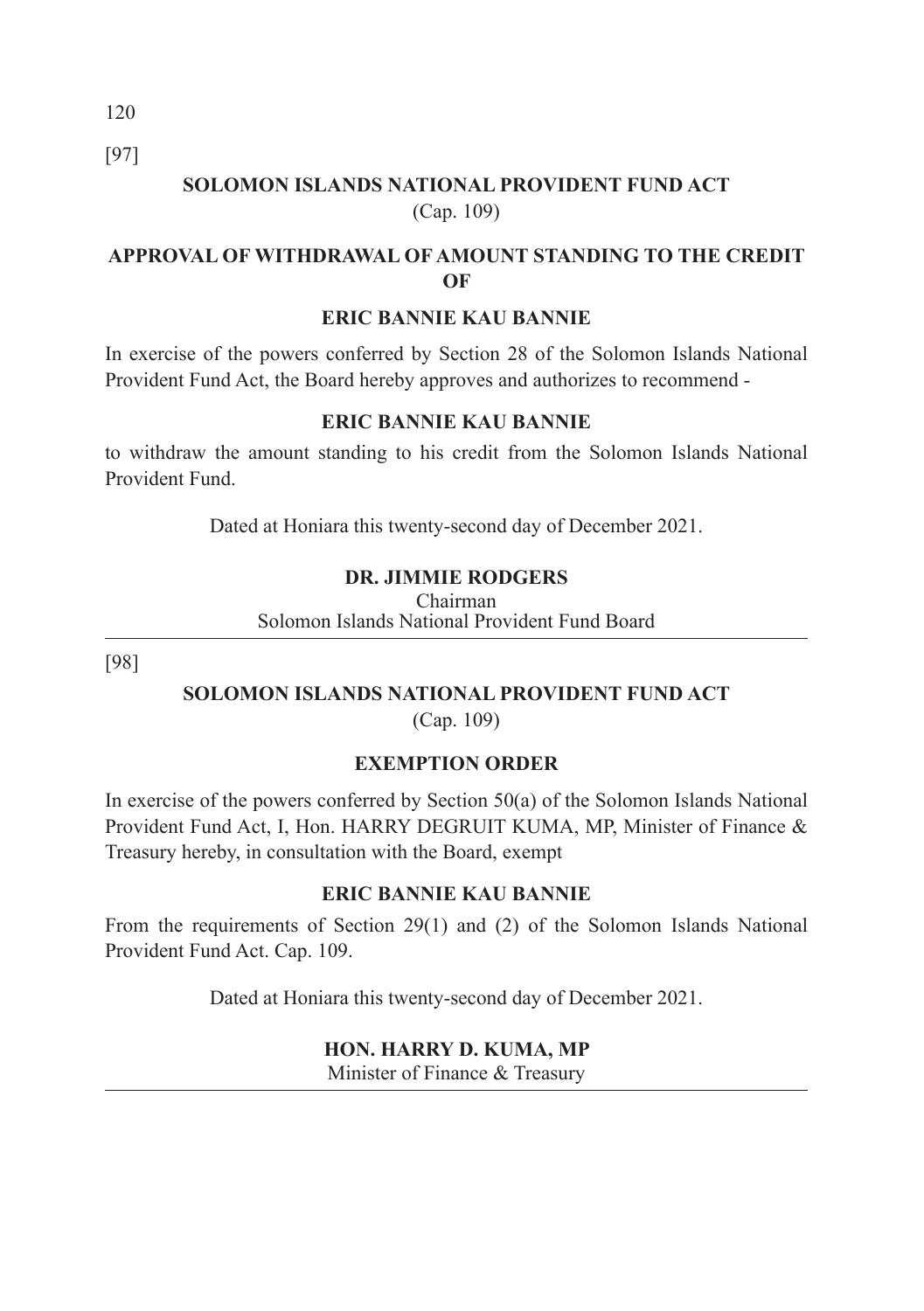[99]

# **SOLOMON ISLANDS NATIONAL PROVIDENT FUND ACT**  (Cap. 109)

# **APPROVAL OF WITHDRAWAL OF AMOUNT STANDING TO THE CREDIT OF**

#### **WINSON TIGULU**

In exercise of the powers conferred by Section 28 of the Solomon Islands National Provident Fund Act, the Board hereby approves and authorizes to recommend -

#### **WINSON TIGULU**

to withdraw the amount standing to his credit from the Solomon Islands National Provident Fund.

Dated at Honiara this twenty-second day of December 2021.

#### **DR. JIMMIE RODGERS**

Chairman Solomon Islands National Provident Fund Board

[100]

# **SOLOMON ISLANDS NATIONAL PROVIDENT FUND ACT**

(Cap. 109)

#### **EXEMPTION ORDER**

In exercise of the powers conferred by Section 50(a) of the Solomon Islands National Provident Fund Act, I, Hon. HARRY DEGRUIT KUMA, MP, Minister of Finance & Treasury hereby, in consultation with the Board, exempt -

#### **WINSON TIGULU**

From the requirements of Section 29(1) and (2) of the Solomon Islands National Provident Fund Act. Cap. 109.

Dated at Honiara this twenty-second day of December 2021.

#### **HON. HARRY D. KUMA, MP**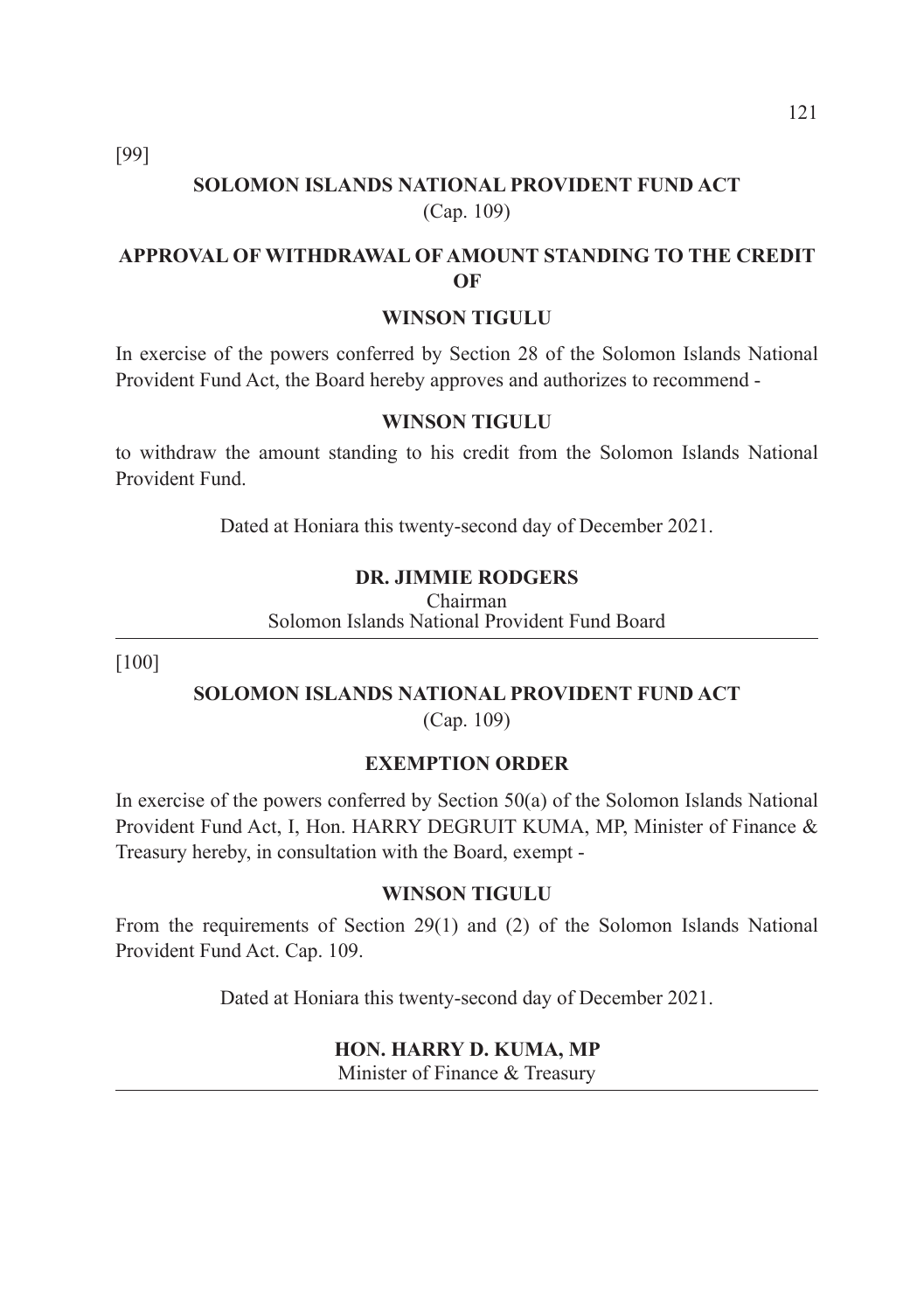122 [101

# **SOLOMON ISLANDS NATIONAL PROVIDENT FUND ACT**  (Cap. 109)

# **APPROVAL OF WITHDRAWAL OF AMOUNT STANDING TO THE CREDIT OF**

#### **JANET FUNU**

In exercise of the powers conferred by Section 28 of the Solomon Islands National Provident Fund Act, the Board hereby approves and authorizes to recommend -

#### **JANET FUNU**

to withdraw the amount standing to his credit from the Solomon Islands National Provident Fund.

Dated at Honiara this twenty-second day of December 2021.

# **DR. JIMMIE RODGERS**

Chairman Solomon Islands National Provident Fund Board

[102]

# **SOLOMON ISLANDS NATIONAL PROVIDENT FUND ACT**

(Cap. 109)

# **EXEMPTION ORDER**

In exercise of the powers conferred by Section 50(a) of the Solomon Islands National Provident Fund Act, I, Hon. HARRY DEGRUIT KUMA, MP, Minister of Finance & Treasury hereby, in consultation with the Board, exempt -

#### **JANET FUNU**

From the requirements of Section 29(1) and (2) of the Solomon Islands National Provident Fund Act. Cap. 109.

Dated at Honiara this twenty-second day of December 2021.

#### **HON. HARRY D. KUMA, MP**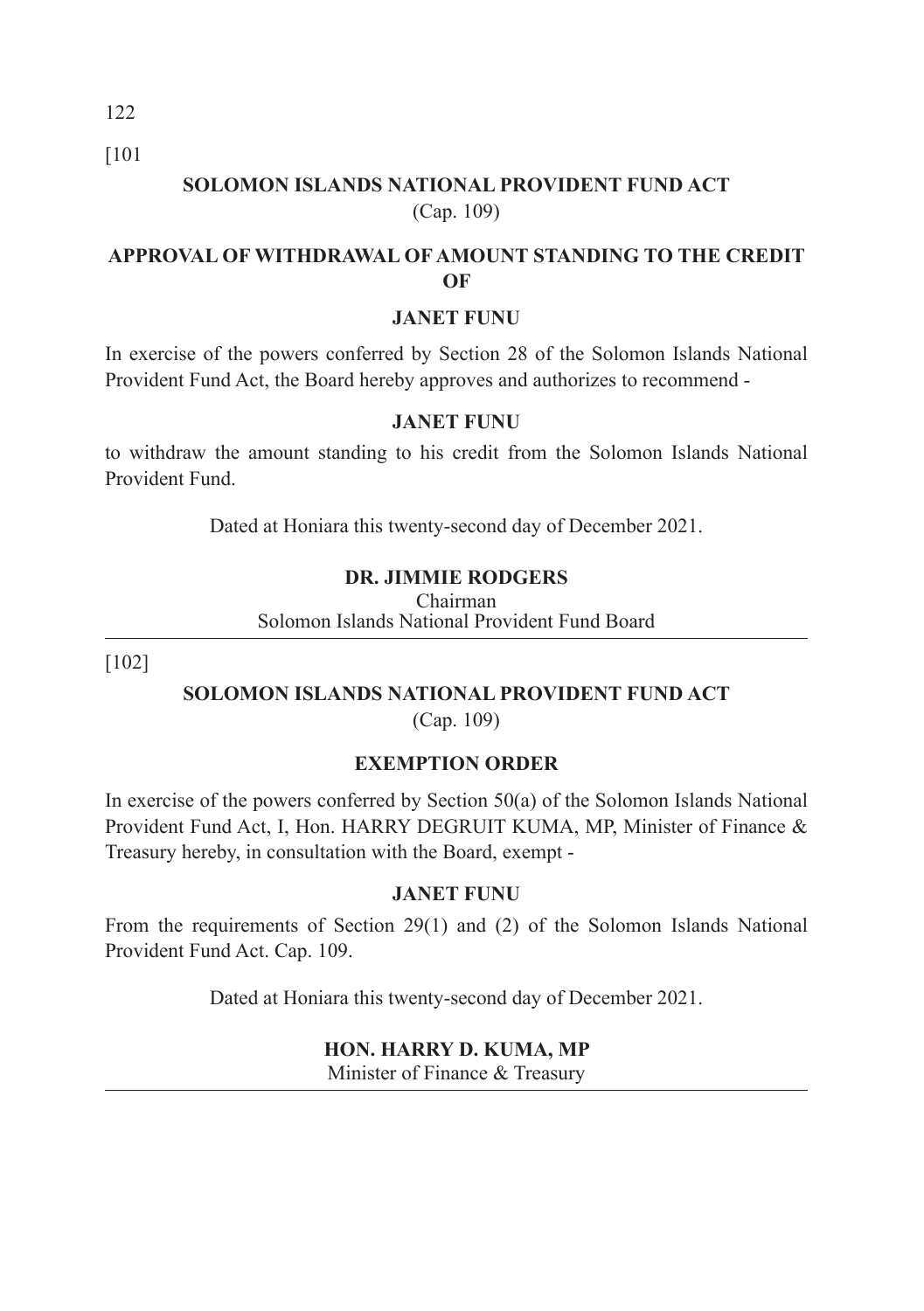[103]

# **SOLOMON ISLANDS NATIONAL PROVIDENT FUND ACT**  (Cap. 109)

# **APPROVAL OF WITHDRAWAL OF AMOUNT STANDING TO THE CREDIT OF**

#### **MOSES MEQILI**

In exercise of the powers conferred by Section 28 of the Solomon Islands National Provident Fund Act, the Board hereby approves and authorizes to recommend -

#### **MOSES MEQILI**

to withdraw the amount standing to his credit from the Solomon Islands National Provident Fund.

Dated at Honiara this twenty-second day of December 2021.

#### **DR. JIMMIE RODGERS**

Chairman Solomon Islands National Provident Fund Board

[104]

### **SOLOMON ISLANDS NATIONAL PROVIDENT FUND ACT**

(Cap. 109)

#### **EXEMPTION ORDER**

In exercise of the powers conferred by Section 50(a) of the Solomon Islands National Provident Fund Act, I, Hon. HARRY DEGRUIT KUMA, MP, Minister of Finance & Treasury hereby, in consultation with the Board, exempt -

#### **MOSES MEQILI**

From the requirements of Section 29(1) and (2) of the Solomon Islands National Provident Fund Act. Cap. 109.

Dated at Honiara this twenty-second day of December 2021.

#### **HON. HARRY D. KUMA, MP**

Minister of Finance & Treasury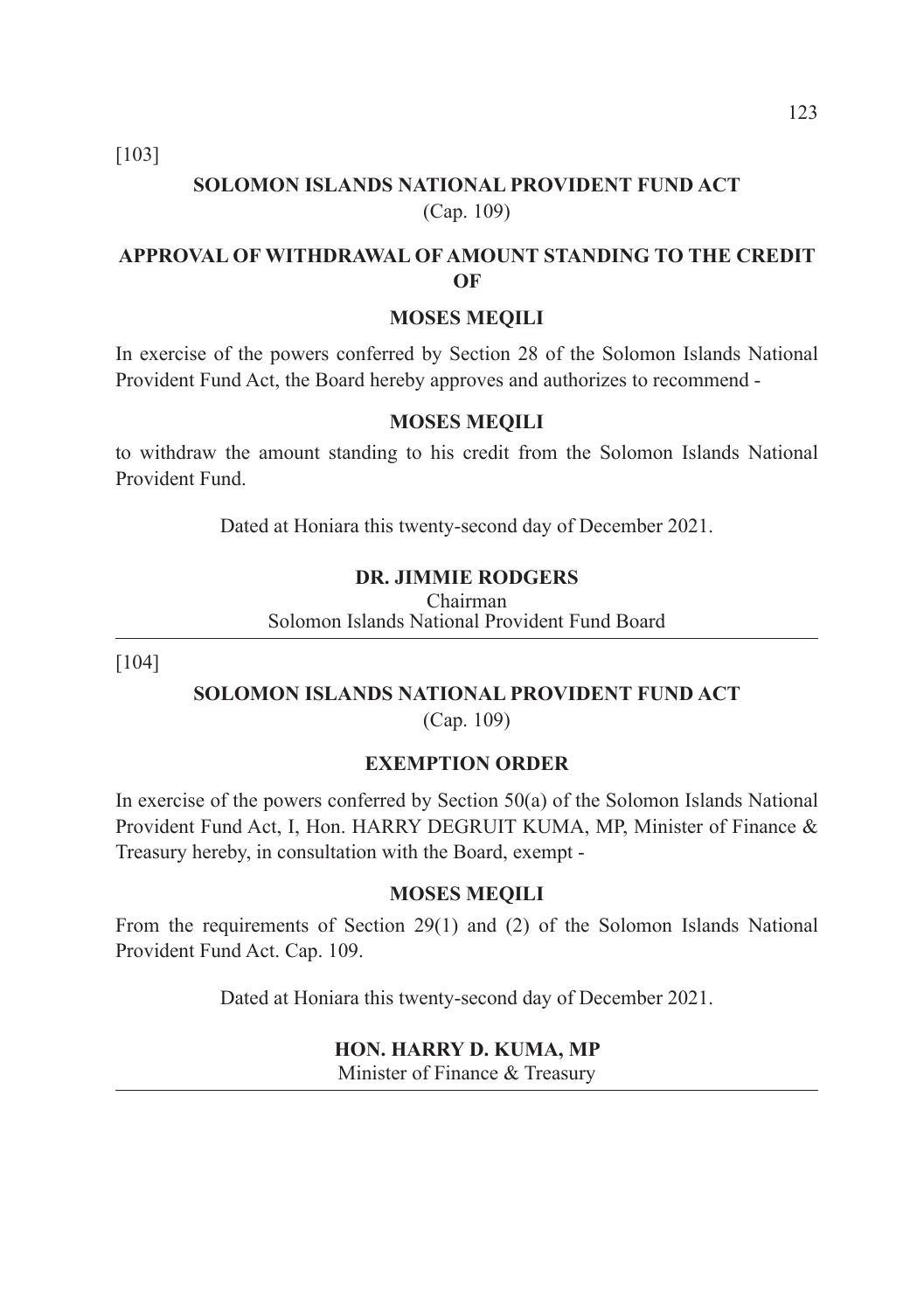[105]

# **SOLOMON ISLANDS NATIONAL PROVIDENT FUND ACT**  (Cap. 109)

## **APPROVAL OF WITHDRAWAL OF AMOUNT STANDING TO THE CREDIT OF**

### **GEORGE MAEFAI**

In exercise of the powers conferred by Section 28 of the Solomon Islands National Provident Fund Act, the Board hereby approves and authorizes to recommend -

#### **GEORGE MAEFAI**

to withdraw the amount standing to his credit from the Solomon Islands National Provident Fund.

Dated at Honiara this twenty-second day of December 2021.

# **DR. JIMMIE RODGERS**

Chairman Solomon Islands National Provident Fund Board

[106]

# **SOLOMON ISLANDS NATIONAL PROVIDENT FUND ACT**

(Cap. 109)

# **EXEMPTION ORDER**

In exercise of the powers conferred by Section 50(a) of the Solomon Islands National Provident Fund Act, I, Hon. HARRY DEGRUIT KUMA, MP, Minister of Finance & Treasury hereby, in consultation with the Board, exempt -

#### **GEORGE MAEFAI**

From the requirements of Section 29(1) and (2) of the Solomon Islands National Provident Fund Act. Cap. 109.

Dated at Honiara this twenty-second day of December 2021.

#### **HON. HARRY D. KUMA, MP**

Minister of Finance & Treasury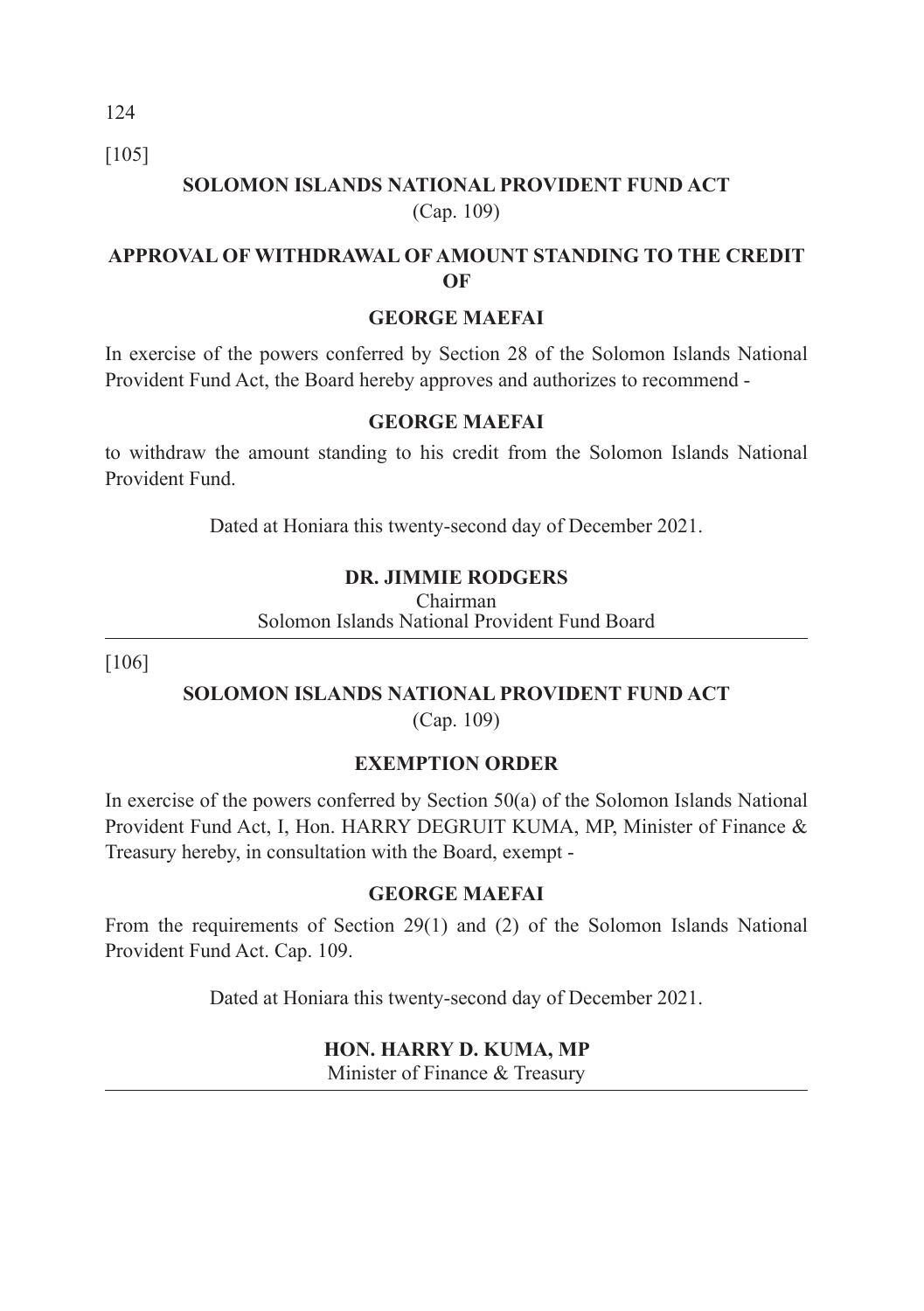[107]

# **SOLOMON ISLANDS NATIONAL PROVIDENT FUND ACT**  (Cap. 109)

# **APPROVAL OF WITHDRAWAL OF AMOUNT STANDING TO THE CREDIT OF**

#### **ALBERT EARNI BOTO**

In exercise of the powers conferred by Section 28 of the Solomon Islands National Provident Fund Act, the Board hereby approves and authorizes to recommend -

#### **ALBERT EARNI BOTO**

to withdraw part of the amount standing to his credit from the Solomon Islands National Provident Fund.

Dated at Honiara this twenty-second day of December 2021.

#### **DR. JIMMIE RODGERS**

Chairman Solomon Islands National Provident Fund Board

[108]

### **SOLOMON ISLANDS NATIONAL PROVIDENT FUND ACT**

(Cap. 109)

#### **EXEMPTION ORDER**

In exercise of the powers conferred by Section 50(a) of the Solomon Islands National Provident Fund Act, I, Hon. HARRY DEGRUIT KUMA, MP, Minister of Finance & Treasury hereby, in consultation with the Board, exempt -

#### **ALBERT EARNI BOTO**

From the requirements of Section 29(1) and (2) of the Solomon Islands National Provident Fund Act. Cap. 109.

Dated at Honiara this twenty-second day of December 2021.

#### **HON. HARRY D. KUMA, MP**

Minister of Finance & Treasury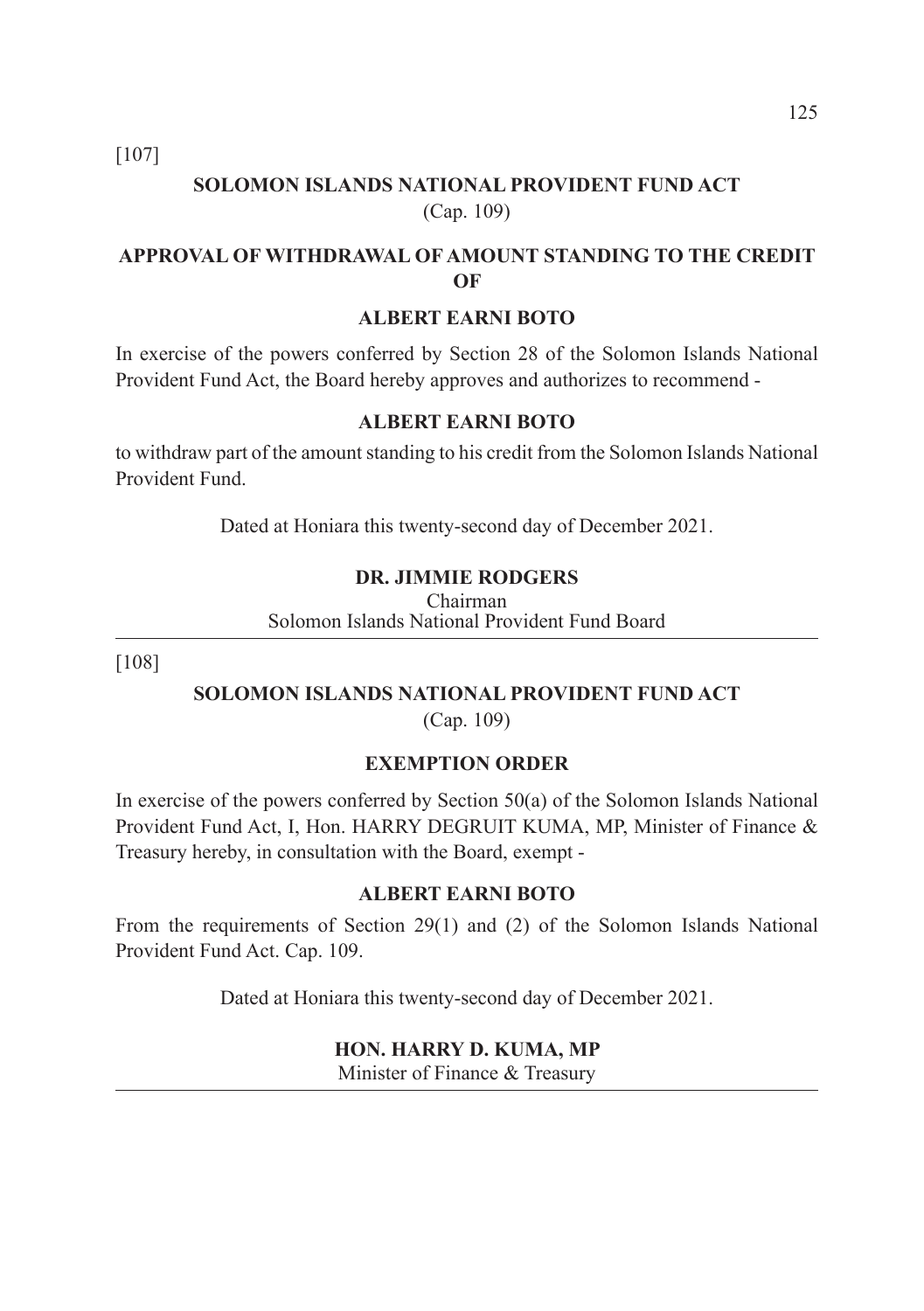[109]

# **SOLOMON ISLANDS NATIONAL PROVIDENT FUND ACT**  (Cap. 109)

# **APPROVAL OF WITHDRAWAL OF AMOUNT STANDING TO THE CREDIT OF**

#### **RICHARD SADE DERENI**

In exercise of the powers conferred by Section 28 of the Solomon Islands National Provident Fund Act, the Board hereby approves and authorizes to recommend -

## **RICHARD SADE DERENI**

to withdraw part of the amount standing to his credit from the Solomon Islands National Provident Fund.

Dated at Honiara this twenty-second day of December 2021.

# **DR. JIMMIE RODGERS**

Chairman Solomon Islands National Provident Fund Board

[110]

# **SOLOMON ISLANDS NATIONAL PROVIDENT FUND ACT**

(Cap. 109)

# **EXEMPTION ORDER**

In exercise of the powers conferred by Section 50(a) of the Solomon Islands National Provident Fund Act, I, Hon. HARRY DEGRUIT KUMA, MP, Minister of Finance & Treasury hereby, in consultation with the Board, exempt -

# **RICHARD SADE DERENI**

From the requirements of Section 29(1) and (2) of the Solomon Islands National Provident Fund Act. Cap. 109.

Dated at Honiara this twenty-second day of December 2021.

#### **HON. HARRY D. KUMA, MP**

Minister of Finance & Treasury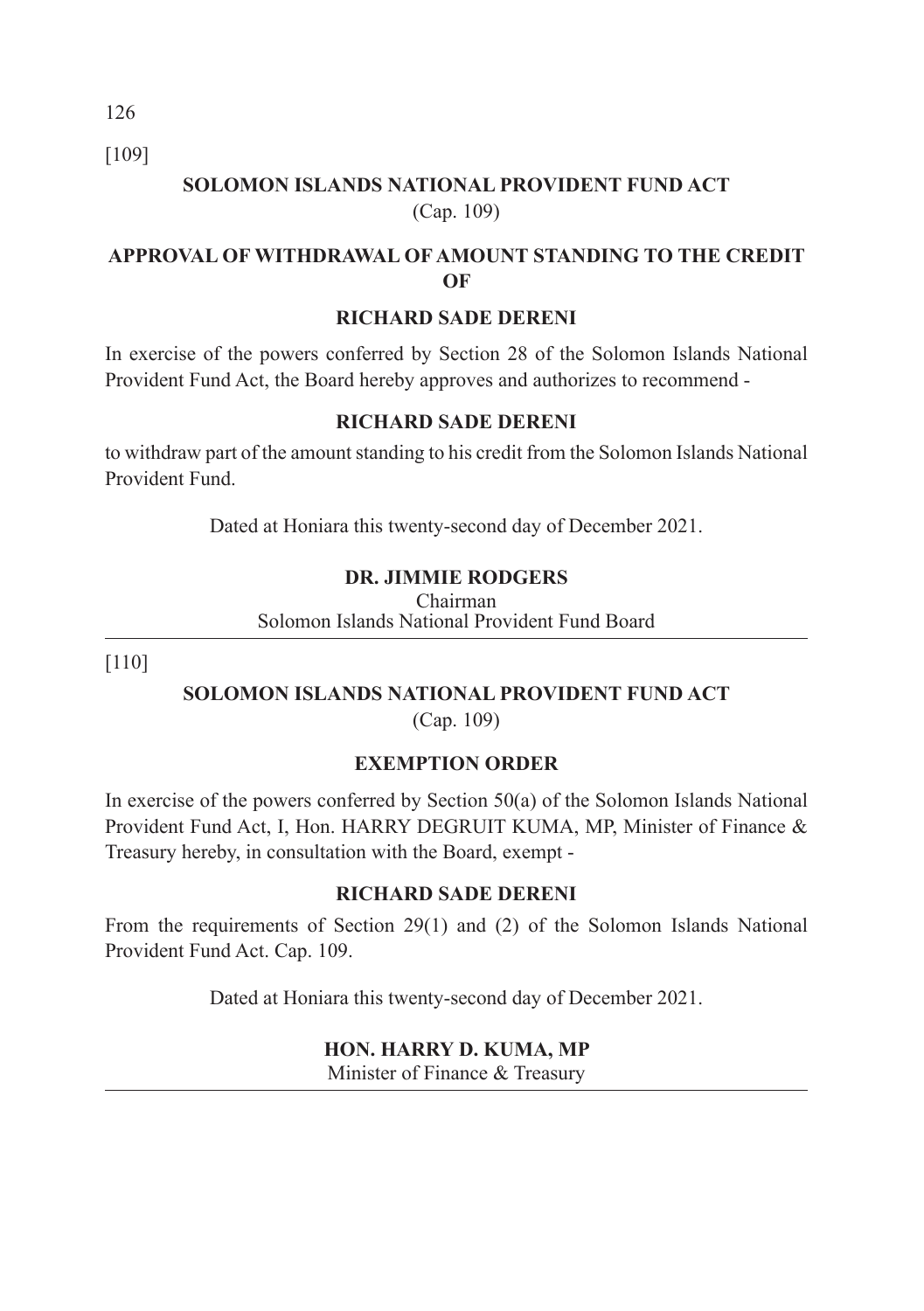[111]

# **SOLOMON ISLANDS NATIONAL PROVIDENT FUND ACT**  (Cap. 109)

# **APPROVAL OF WITHDRAWAL OF AMOUNT STANDING TO THE CREDIT OF**

#### **STEPHEN RATALO**

In exercise of the powers conferred by Section 28 of the Solomon Islands National Provident Fund Act, the Board hereby approves and authorizes to recommend -

#### **STEPHEN RATALO**

to withdraw part of the amount standing to his credit from the Solomon Islands National Provident Fund.

Dated at Honiara this twenty-second day of December 2021.

#### **DR. JIMMIE RODGERS**

Chairman Solomon Islands National Provident Fund Board

[112]

# **SOLOMON ISLANDS NATIONAL PROVIDENT FUND ACT**

(Cap. 109)

#### **EXEMPTION ORDER**

In exercise of the powers conferred by Section 50(a) of the Solomon Islands National Provident Fund Act, I, Hon. HARRY DEGRUIT KUMA, MP, Minister of Finance & Treasury hereby, in consultation with the Board, exempt -

#### **STEPHEN RATALO**

From the requirements of Section 29(1) and (2) of the Solomon Islands National Provident Fund Act. Cap. 109.

Dated at Honiara this twenty-second day of December 2021.

#### **HON. HARRY D. KUMA, MP**

Minister of Finance & Treasury